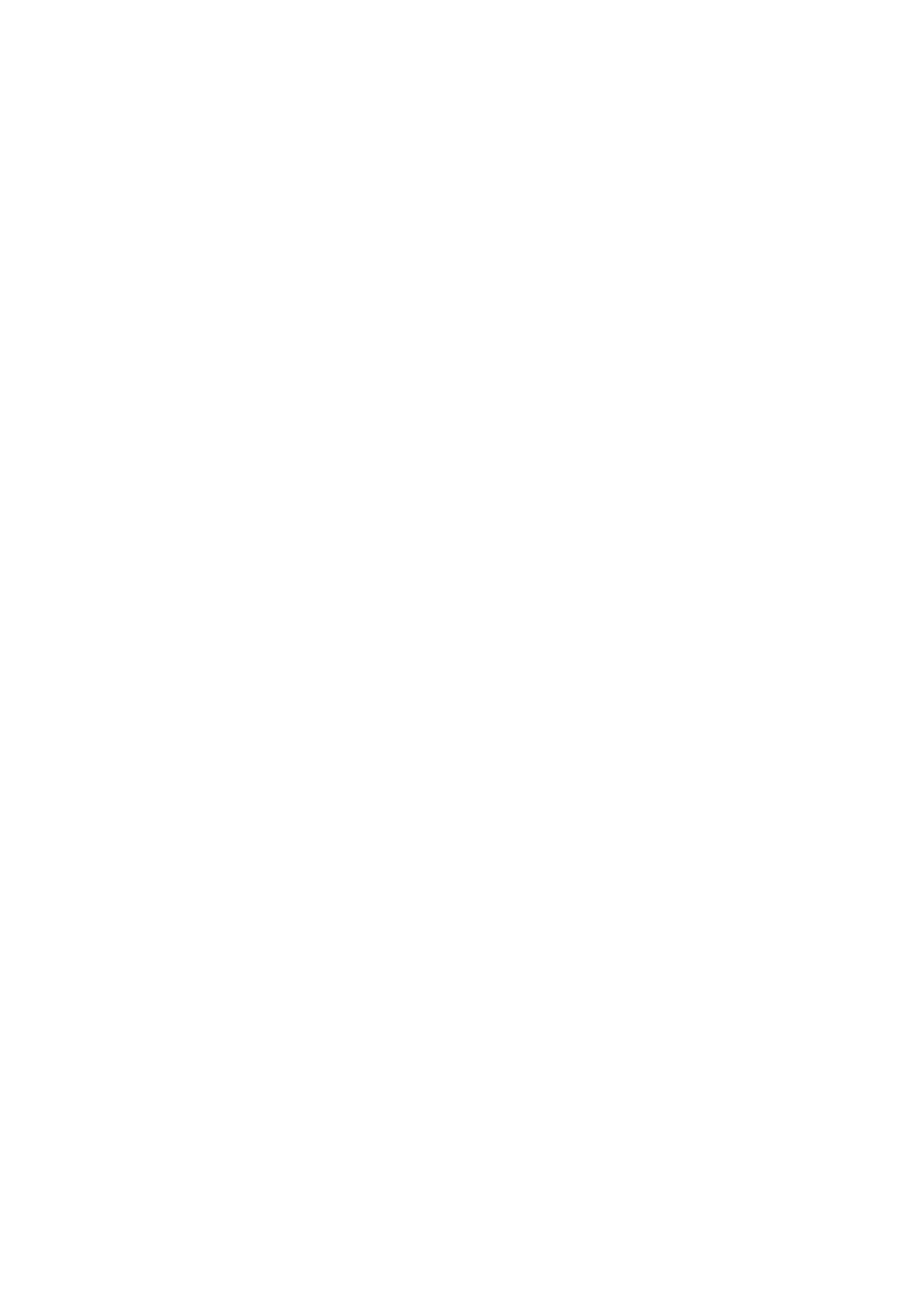# Environmental Assessment for Decontamination of the Three Mile Island Unit 2 Reactor Building Atmosphere

Draft NRC Staff Report For Public Comment

Manuscript Completed: March 1980 Date Published: March 1980

TMI Support Staff Office of Nuclear Reactor Regulation U.S. Nuclear Regulatory Commission Washington, D.C. 20555

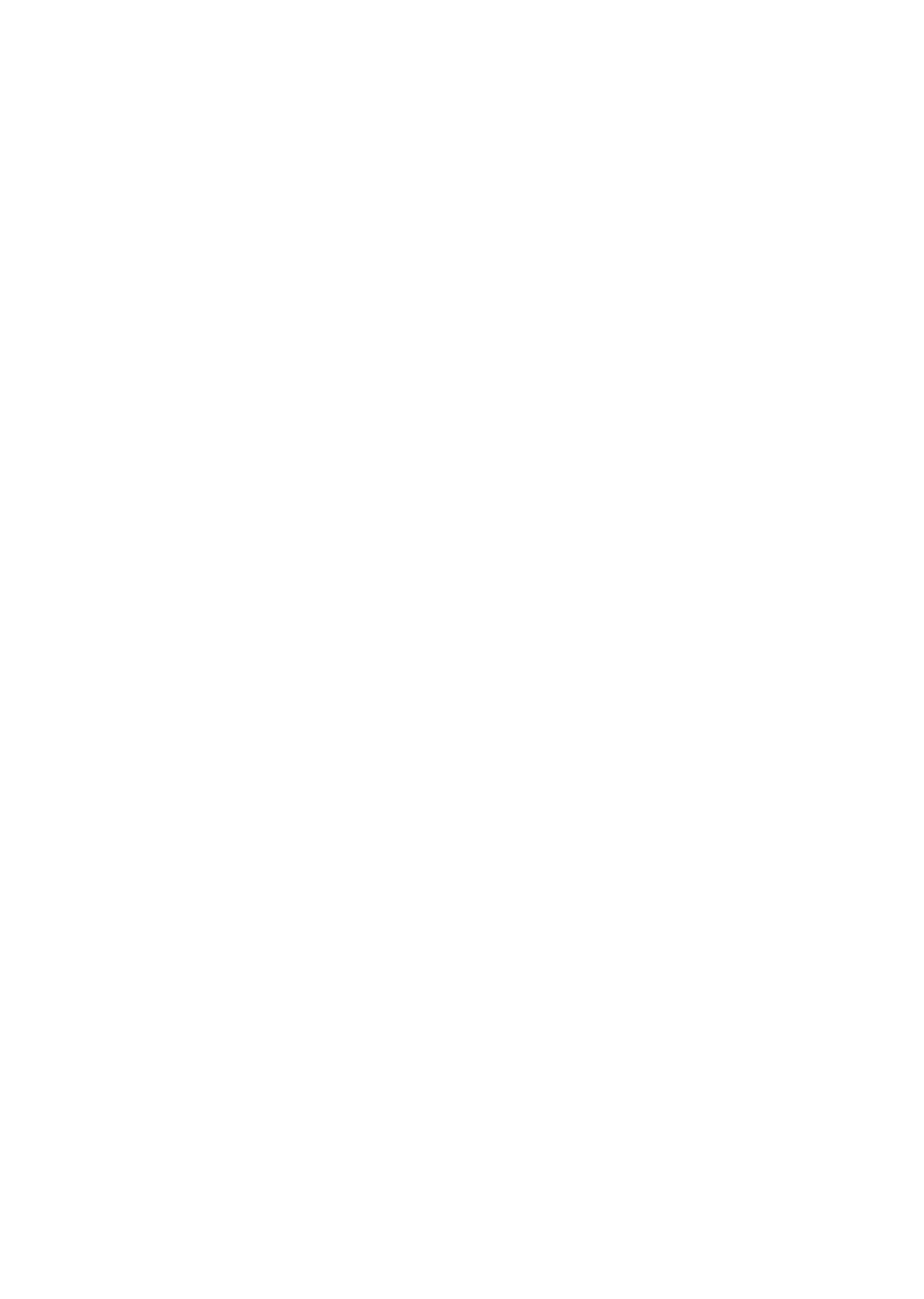### TABLE OF CONTENTS

|                |                                                                                                                                                                                         | Page                                                   |
|----------------|-----------------------------------------------------------------------------------------------------------------------------------------------------------------------------------------|--------------------------------------------------------|
| 1.             | Summary and Recommendation                                                                                                                                                              | $1 - 1$                                                |
| 2.             |                                                                                                                                                                                         | $2 - 1$                                                |
| 3.             |                                                                                                                                                                                         | $3 - 1$                                                |
| 4.             | Need for Decontamination                                                                                                                                                                | $4 - 1$                                                |
| 5 <sub>1</sub> | Reactor Building Airborne Activity                                                                                                                                                      | $5 - 1$                                                |
|                | Gas Sampling and Analysis<br>5.1<br>Source Term Derivation<br>5.2                                                                                                                       | $5 - 1$<br>$5 - 2$                                     |
| 6.             | Decontamination Alternatives                                                                                                                                                            | $6 - 1$                                                |
|                | 6.1<br>Reactor Building Purge<br>6.2<br>Charcoal Adsorption System<br>Gas Compression System<br>6.3<br>Cryogenic Processing System<br>6.4<br>Selective Absorption Process System<br>6.5 | $6 - 1$<br>$6 - 9$<br>$6 - 17$<br>$6 - 23$<br>$6 - 32$ |
| 7.             | Environmental Monitoring                                                                                                                                                                | $7 - 1$                                                |
| 8.             |                                                                                                                                                                                         | $8 - 1$                                                |
| 9.             |                                                                                                                                                                                         | $9 - 1$                                                |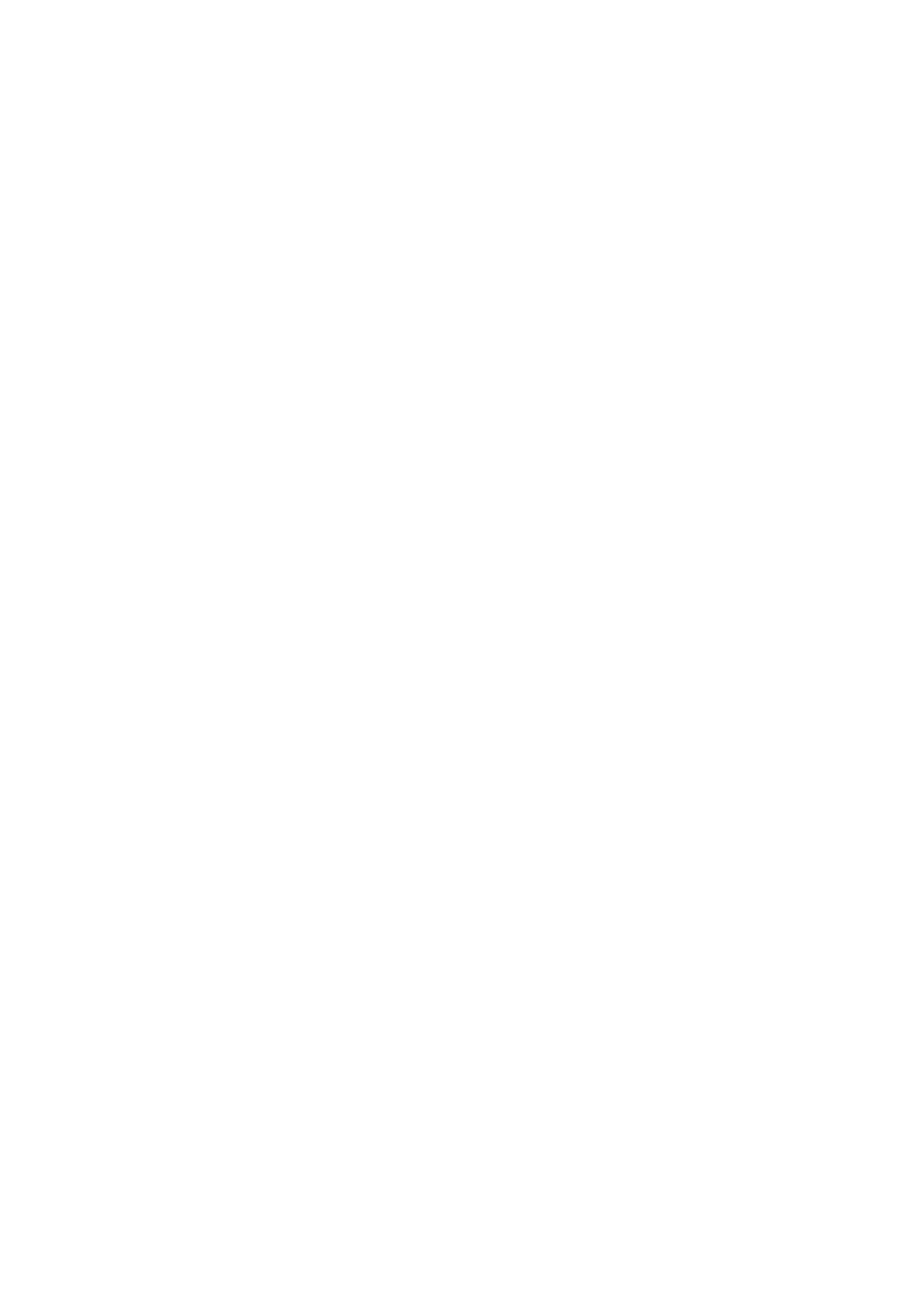#### 1.0 Summary and Recommendations

The krypton-85 ( $Kr-85$ ) released to the reactor building during the accident at TMI-2 must be removed from the reactor building in order to permit greater access to the building than is currently possible. The gases currently in the building emit sufficient radiation (1.2 rem/hr total body, 150 rad/hr skin dose) that occupation of the reactor building is severely limited even with protective clothing. Greater access is likely to be necessary to maintain instrumentation and equipment required to keep the reactor in a safe shutdown condition. In addition greater access would facilitate the gathering of data needed for planning the building decontamination program. An additional consideration is that prolonged enclosure of the Kr-85 within the building greatly increases the risk of its successive uncontrolled releases to the outside envi ronment.

The staff's evaluation of alternative methods for removing the krypton shows that each could be implemented with little risk to the health and safety of the public. The reactor building purge system, charcoal adsorption system, gas compression, selective absorption process system, and cryogenic processing system could each be operated to keep levels of airborne radioactive materials to unrestricted areas in compliance with the requirements of 10 CFR Part 20 (Ref. 1), and the design objectives of Appendix I to 10 CFR Part 50 of the Commission's regulations (Ref. 2), and with the applicable requirements of 40 CFR Part 190.10 (Ref. 3 ).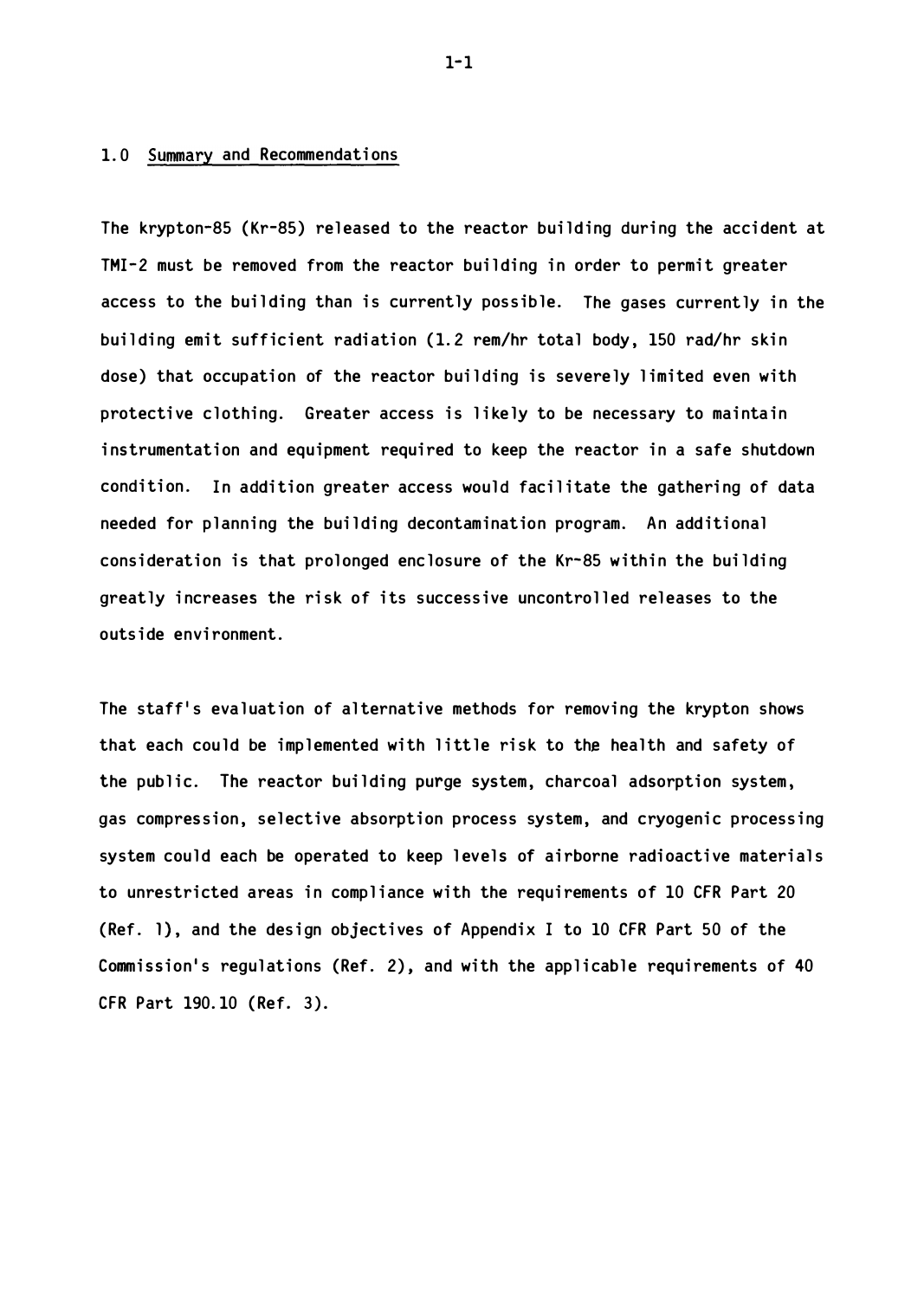Table 1.1 shows the environmental impact of each alternative for removing the  $Kr-85$  from the reactor building atmosphere.

Because the integrity and operability of components within (and part of) the reactor building are important to continued safe shutdown and inhibiting future radioactive releases to the environment, one of the most important factors in any decontamination option is the time required for its implementation. The Kr-85 in the reactor building has prevented maintenance of internal reactor-building components for about a year. All options for removal of the Kr-85 to allow access to the reactor building, except for the purge option, would require at least  $1-1/2$  additional years to implement. This time would be required for design and procurement, installation, testing, and operation of new sys tems.

The alternative of purging the reactor building atmosphere through the hydrogen control system is clearly the most expeditious method available for removing the krypton. It also results in the greatest environmental impact in terms of public dose during normal operations, even though such doses are well within applicable regulations (Refs. 1, 2). The other alternatives take much longer to implement and also require either long-term storage of large quantities of charcoal containing Kr-85 or long-term storage of large quantities of pressurized Kr-85 gas in piping or vessels. Inherent in these storage methods is the risk of subsequent accidental releases of the krypton due to either failure of the storage containers or operator error.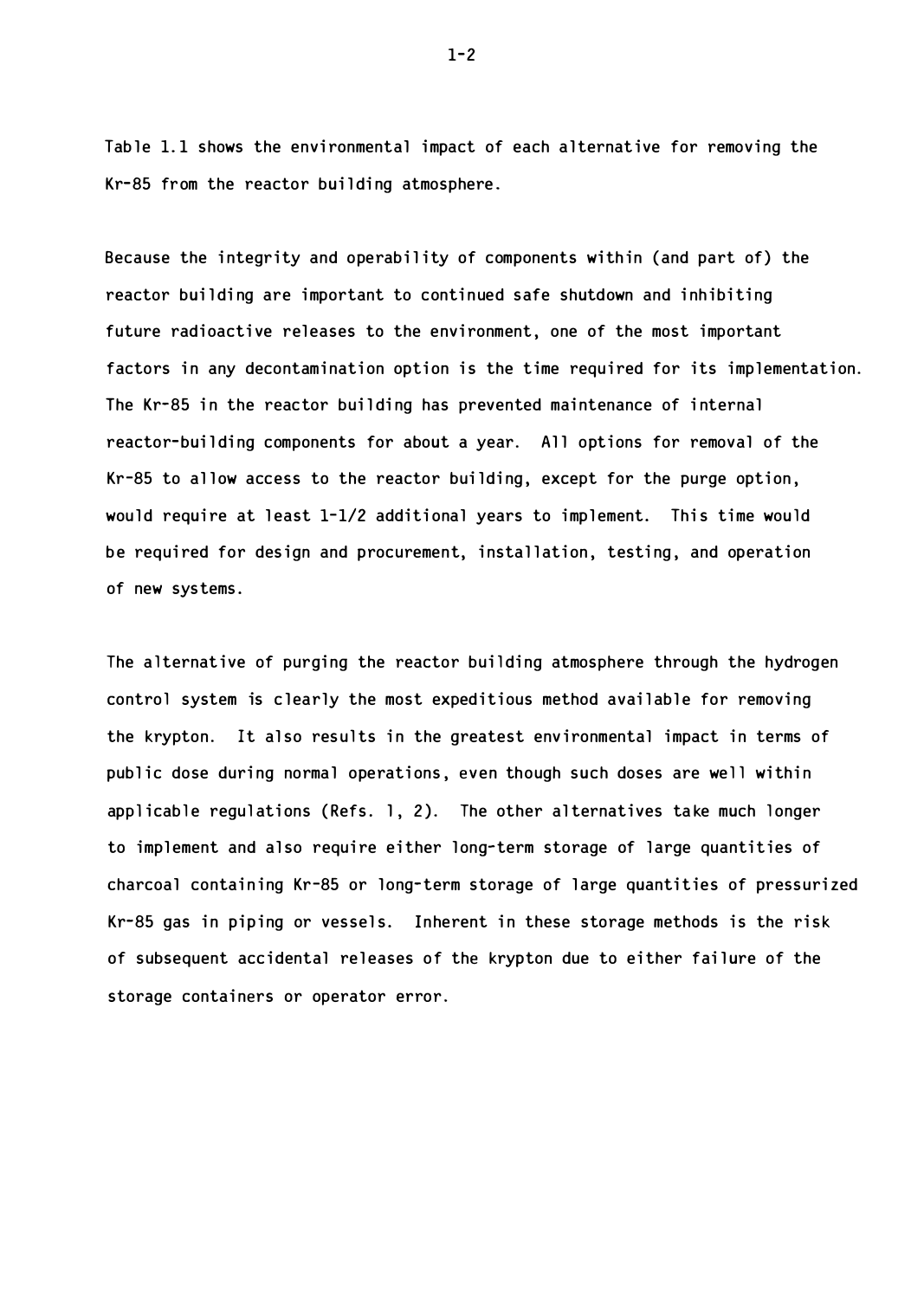Table 1.2 summarizes the advantages and disadvantages of each of the alternative methods evaluated for removing the krypton from the reactor building atmosphere.

The staff is fully aware of the public sentiment against the planned or accidental release of any further radioactive materials from TMI-2, regardless of how small the dose consequences are suspected to be. Particular concern has been expressed against purging the Kr-85. However, based on past experience, it is likely that future accidental releases or operational incidents will occur if storage is continued. The possiblity of future accidental releases is also increased by continued reliance on unmaintained equipment. The staff therefore believes that a balance must be struck between the impact of a onetime preplanned release of krypton (and its additional benefits of allowing component maintenance inside the reactor building and the cleanup process) versus the impact of one or more accidental smaller releases while storing the Kr-85 for 1-1/2 years or more for subsequent low-impact processing (and its negative effect of precluding significant work inside of the building during this period). The staff is unable to determine that the cumulative psychological stress resulting from the threat or actual occurrence of one or more minor releases over a  $1-1/2$ year period is not more significant than the stress that would result from a single larger but preplanned krypton release.

With all of the above considerations in mind, the staff recommends that purging of the reactor building atmosphere to the environment be selected as the decontamination option for disposal of the Kr-85.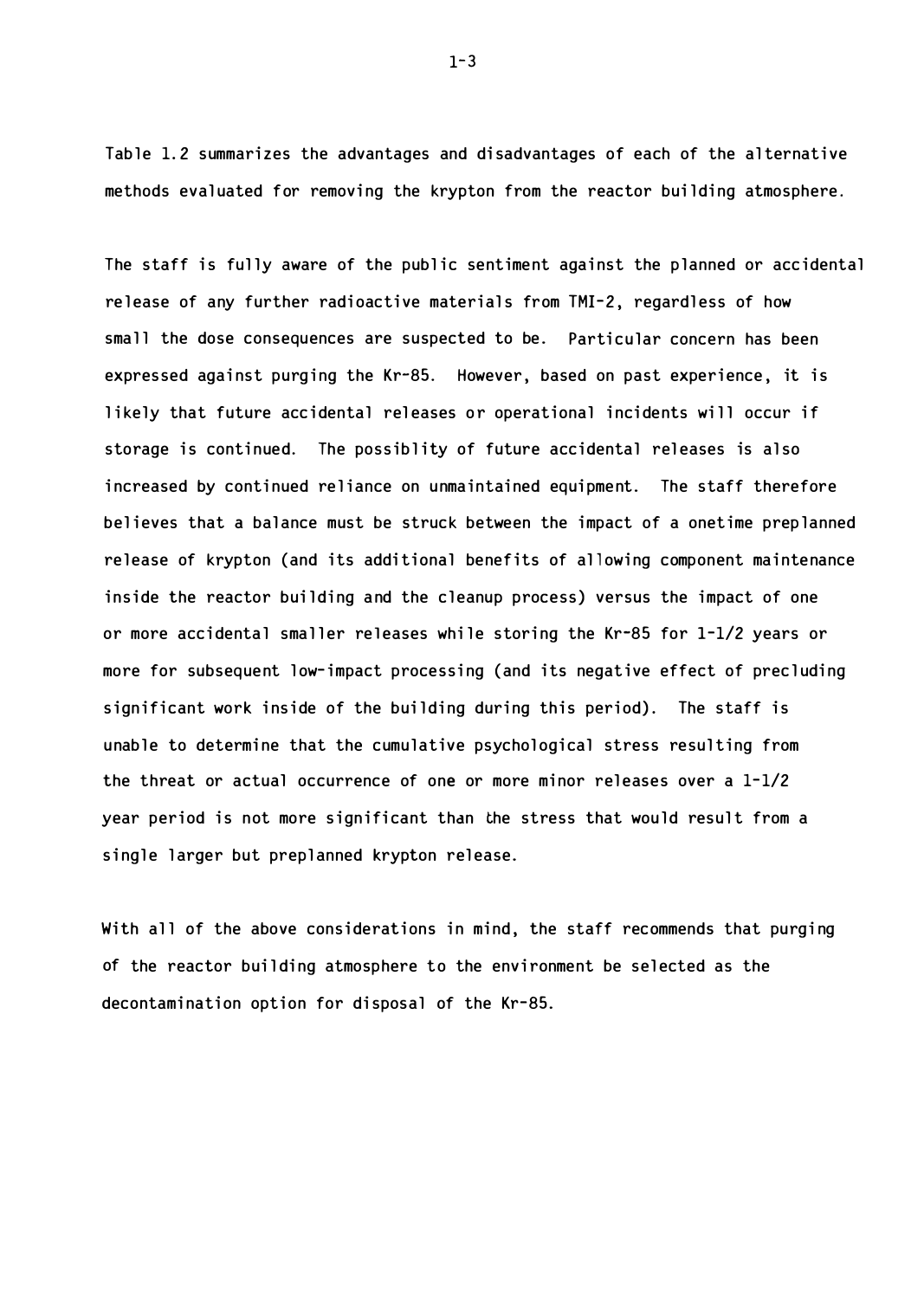Based on our estimate of doses to the public from releases during the decontamination of the reactor building atmosphere by purging through the hydrogen control system, and our estimate of occupational dose, the staff concludes that this action does not constitute a significant environmental impact and that the environmental impacts for each of the alternative methods would be less than those considered in the TMI Final Environmental Statement (Ref. 4). The staff concludes that the health and safety of the public will not be endangered by operation of the system in the proposed manner and that such activities can and will be conducted in full compliance with the Commission's regulations (Refs. 1, 2). Accordingly, the staff does not propose to prepare a separate Environmental Impact Statement on this action.

In accordance with the Commission's Nov. 21, 1979, "Statement of Policy and Notice of Intent to Prepare a Programmatic Environmental Impact Statement" (see Appendix A), this staff Environmental Assessment is being submitted to the Commission for their review and discussion. In addition, the President's Council on Environmental Quality (CEQ) is being consulted on this. Comments are also being solicited from the public.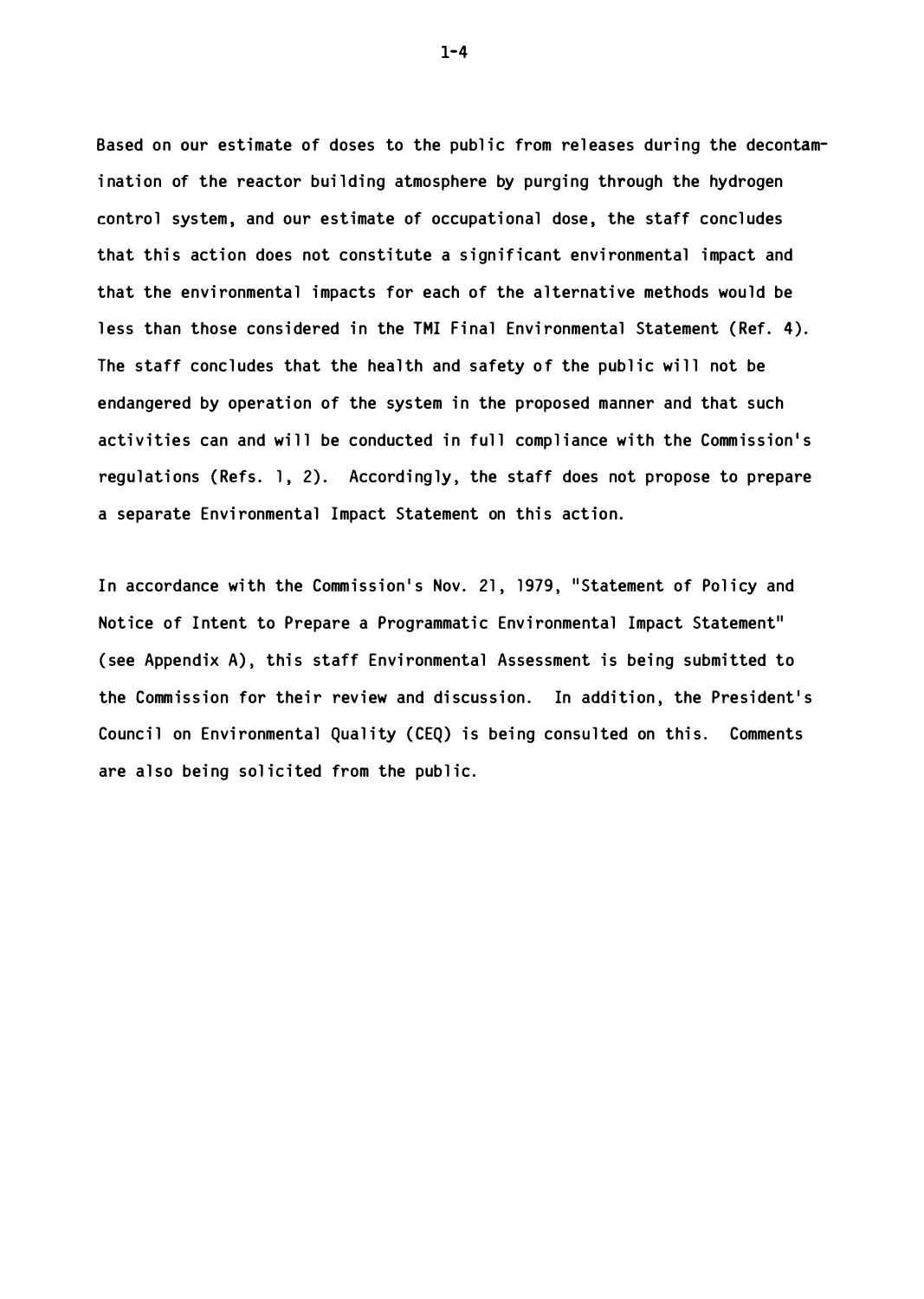<u>Table 1.1</u> Environmental Impacts of Alternatives for Removing the Krypton-85 from the Reactor Building Atmosphere

| <b>Method</b><br>Reactor Building<br>Purge | Normal Processing<br>Beta skin dose -<br>11 mrem<br>Total body gamma dose -<br>$0.2$ mrem | Total Offsite Dose to Maximum Exposed Individual<br>Accidents<br>Beta skin dose - 25 mrem<br>Total body gamma dose - 0.3 mrem                                                            | Occupational Exposures<br>1.3 person-rem |
|--------------------------------------------|-------------------------------------------------------------------------------------------|------------------------------------------------------------------------------------------------------------------------------------------------------------------------------------------|------------------------------------------|
| Charcoal Absorption<br>Systems             | Less than Cryogenic<br>Processing System                                                  | Ambient Charcoal System<br>Beta skin dose - 41 mrem<br>Total body gamma dose - 0.5 mrem<br>Refrigerated Charcoal System<br>Beta skin dose - 124 mrem<br>Total body gamma dose - 1.5 mrem | 47 person-rem                            |
| Gas Compression<br>System                  | Less than Cryogenic<br>Processing System                                                  | Beta skin dose - 410 mrem<br>Total body gamma dose - 5 mrem                                                                                                                              | 42 person-rem                            |
| Cryogenic Processing<br>System             | Beta skin dose -<br>$0.01$ mrem<br>Total Body Gamma dose -<br>less than 0.0002 mrem       | Beta skin dose - 1700 mrem<br>Total body gamma dose - 20 mrem                                                                                                                            | 137-255 person-rem                       |
| Selective Absorption<br>Process System     | Less than Cryogenic<br>Processing System                                                  | Absorption Process<br>Beta skin dose - 6 mrem<br>Total body gamma dose - 0.1 mrem<br>Gas Storage<br>Beta skin dose - 1700 mrem<br>Total body gamma dose - 20 mrem                        | 45 person-rem                            |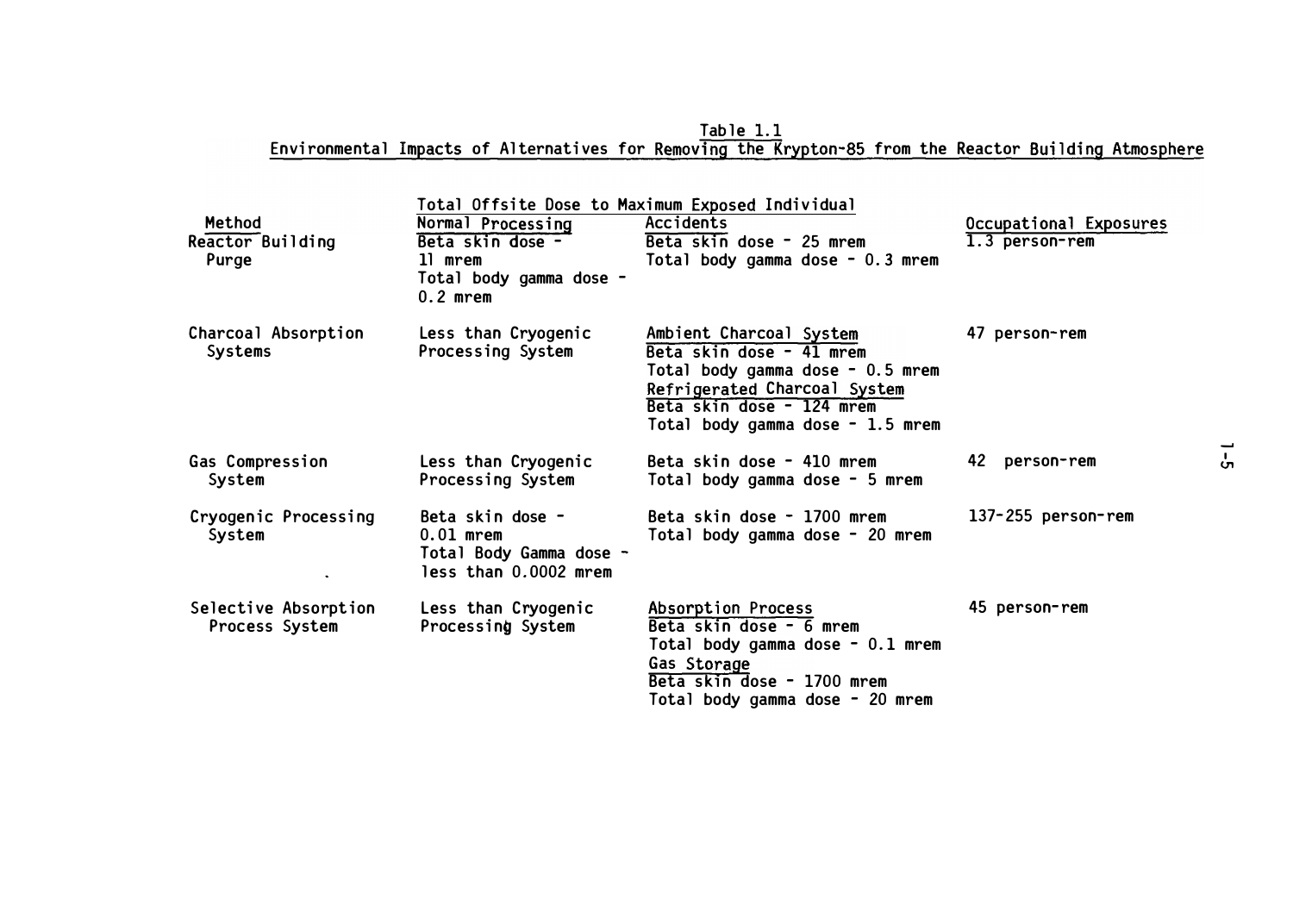Method Reactor Building Purge Charcoal Adsorption Gas Compression System Cryogenic Processing System Advantages Immediate ly available for use Noncomplex system . Known technology . No further uncontrolled re leases after purging . No requirement for long term storage and surveillance of Kr-85 Offsite dose effects less than Cryogenic Proces sing System . Known technology Ambient Charcoal System - noncomp lex system Offsite dose effects less than Cryogenic Processing System Long-term storage and . Known technology Noncomp lex system, but under pressure . Beta skin dose  $-0.01$  mrem Total body gamma dose - 0.0002 mrem . Known technology Disadvantages . Beta skin dose - 11 mrem Total body gamma dose - 0.2 mrem . Stress considerations as sociated with re lease  $. 2 - 4$  year delay Long-term storage and surveillance of Kr-85 in large volume of charcoal . Possible future uncontrolled re leases of Kr-85. . Refrigerated Charcoal System - complex system 2-4 year delay surveillance of Kr-85 under pressure . Possible future uncontrolled re leases of Kr-85 . 20-30 month de lay Complex system. Long-term storage and surveil lance of Kr-85 Possible future uncontrol led re leases of Kr-85. Estimated Installation Cost \$75 , 000 ( licensee estimate ) \$120-160 mi 11 ion ( licensee estimate) \$50-75 mi 11 ion ( licensee estimate ) \$10-15 million ( licensee estimate )

Table 1.2 Comparison Among Alternatives for Removing the Krypton from the Reactor Building Atmosphere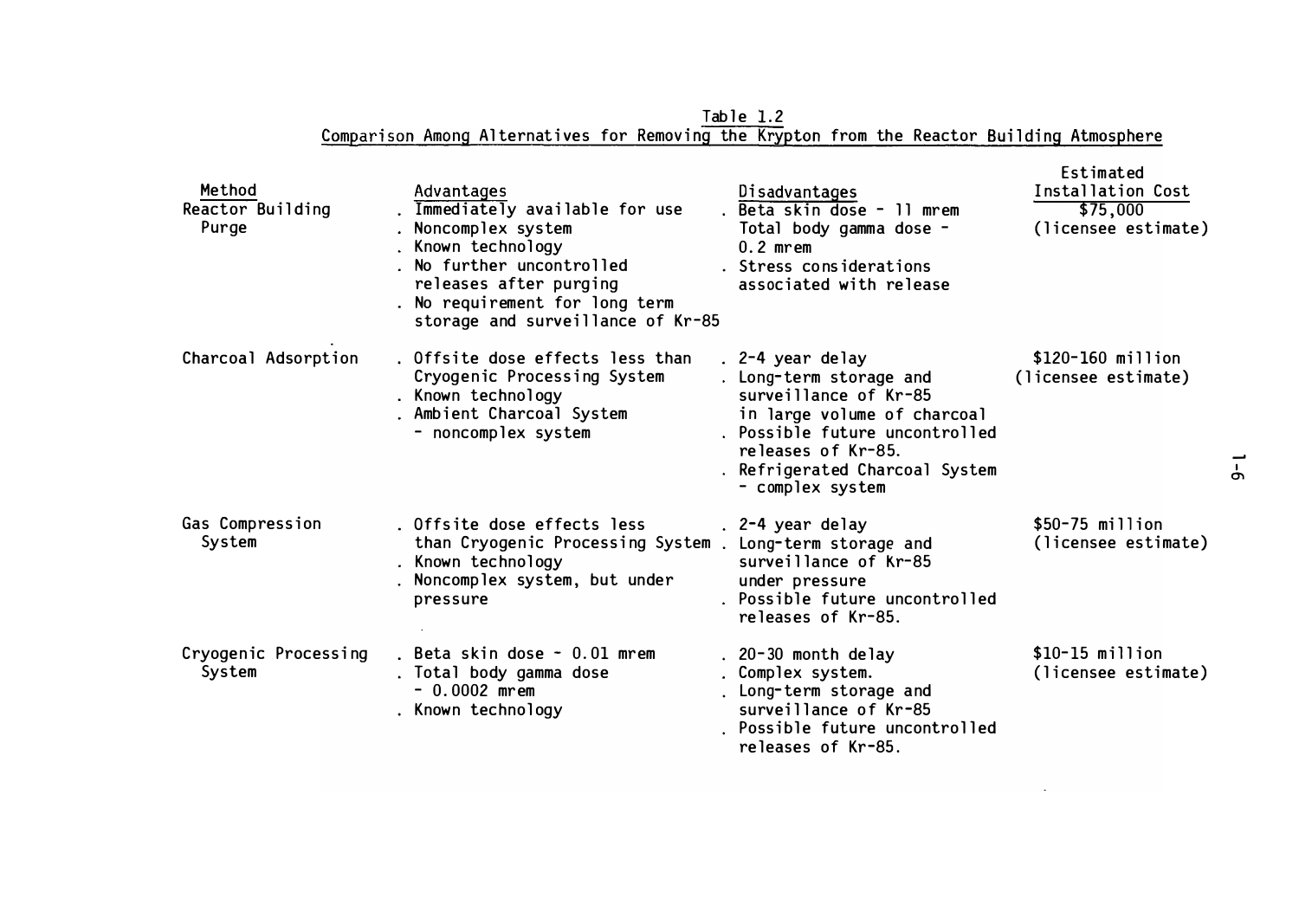## Table 1.2 (Continued)

|                                                  |                                                                                |                                                                                                                                                                                                                             | Estimated                                                |
|--------------------------------------------------|--------------------------------------------------------------------------------|-----------------------------------------------------------------------------------------------------------------------------------------------------------------------------------------------------------------------------|----------------------------------------------------------|
| Method<br>Selective Absorption<br>Process System | Advantages<br>Offsite dose effects less<br>than Cryogenic Processing<br>System | Disadvantages<br>. 2-4 year delay<br>. Process has only operated on<br>small scale units.<br>. Complex system.<br>. Long-term storage and<br>surveillance of Kr-85.<br>. Possible future uncontrolled<br>releases of Kr-85. | Installation Cost<br>$$4-10$ million<br>(staff estimate) |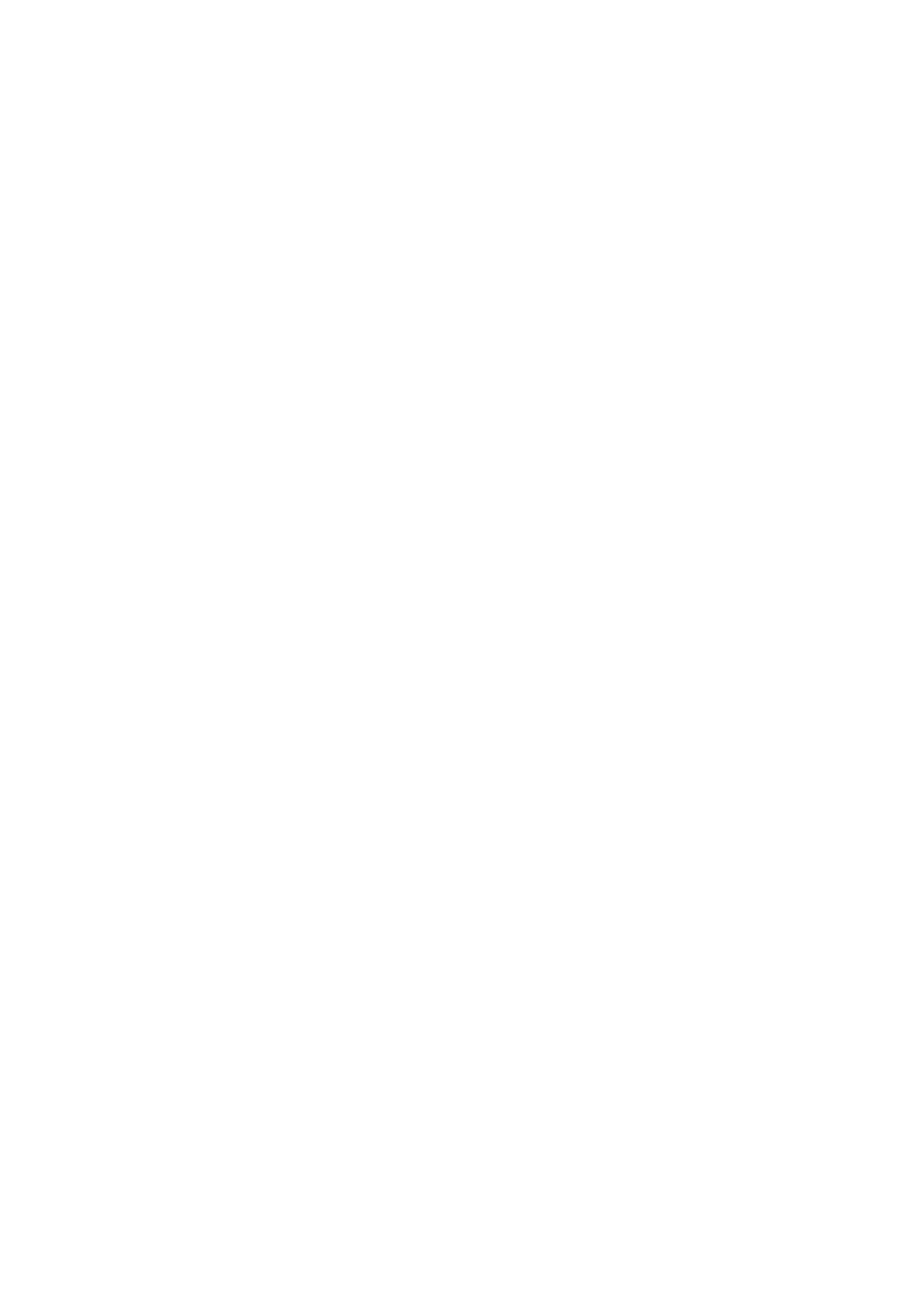#### 2.0 Proposed Action

This NRC staff assessment responds to a proposal submitted by Metropolitan Edison Company (the licensee) for decontaminating the TMI-2 reactor building atmosphere by purging to the environment through the building's existing hydrogen control system (Ref. 5). The assessment evaluates what effect decontamination or failure to decontaminate will have on the licensee's work force, on the public health and safety, and on the environment. It includes a consideration of occupational exposures, the potential for accidental releases, and discusses several alternatives for decontaminating the reactor building atmosphere by use of the hydrogen control system. Decontamination of the reactor building equipment, interior walls and surfaces, and treatment and disposition of the water in the reactor building sump will be addressed in a Programmatic Environmental Impact Statement to be issued by the staff later in 1980.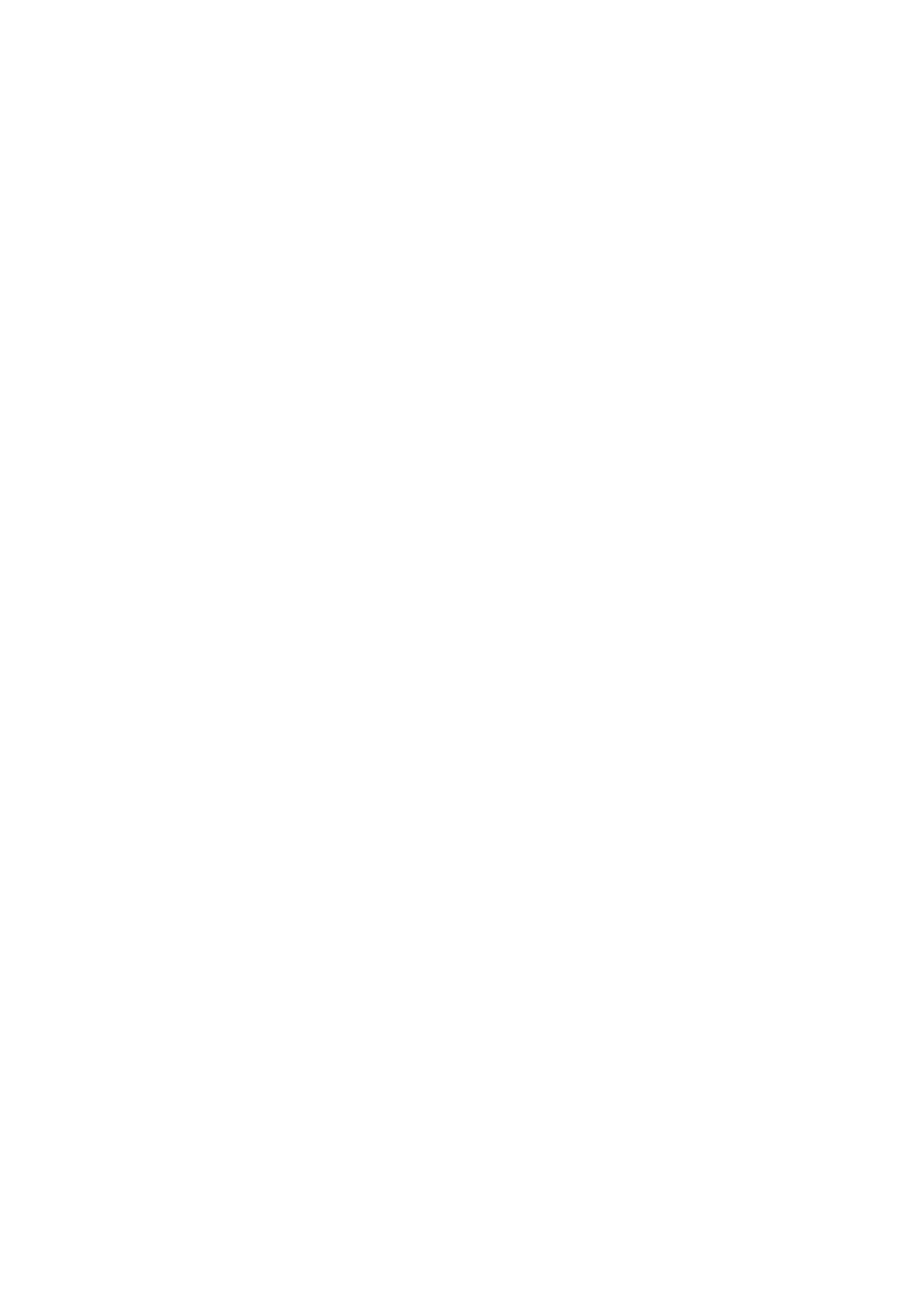#### 3. 0 Introduction

As a result of the March 28, 1979 accident at the TMI Unit 2 facility, significant quantities of radioactive fission products and particulates were released into the enclosed reactor building atmosphere as a result of substantial fuel failure in the reactor core. At the present time, the dominant radionuclide remaining in the reactor building atmosphere is krypton-85 ( $Kr-85$ ), which has a  $10.7$  year half-life. Based on weekly sampling of the reactor building atmosphere since the accident, the concentration of the Kr-85 in the building is about 1.0 µCi/cc, which yields a total inventory of approximately  $57,000$  curies. The licensee, in its November 13, 1979 submittal (Ref.5), based its evaluations on an estimated Kr-85 concentration in the reactor building of 0.78 µCi/cc at that time, which yielded a total inventory of approximately 44,000 curies. Reactor building atmosphere sampling and analysis are discussed in detail in Section 5.0.

At the present time the reactor is being maintained in a safe shutdown configuration, with the damaged fuel in the reactor vessel. The reactor building air cooling system is maintaining the building at a slight negative pressure (approximately  $-0.7$  psig) with respect to the outside atmosphere. This pressure differential ensures no leakage of the reactor building atmosphere to the environment. However, before the facility can be either decommissioned or recovered for eventual operation, the damaged fuel must be removed from the reactor vessel and building, placed in containers if necessary, and stored or shipped offsite. The radiation levels in the reactor building are such that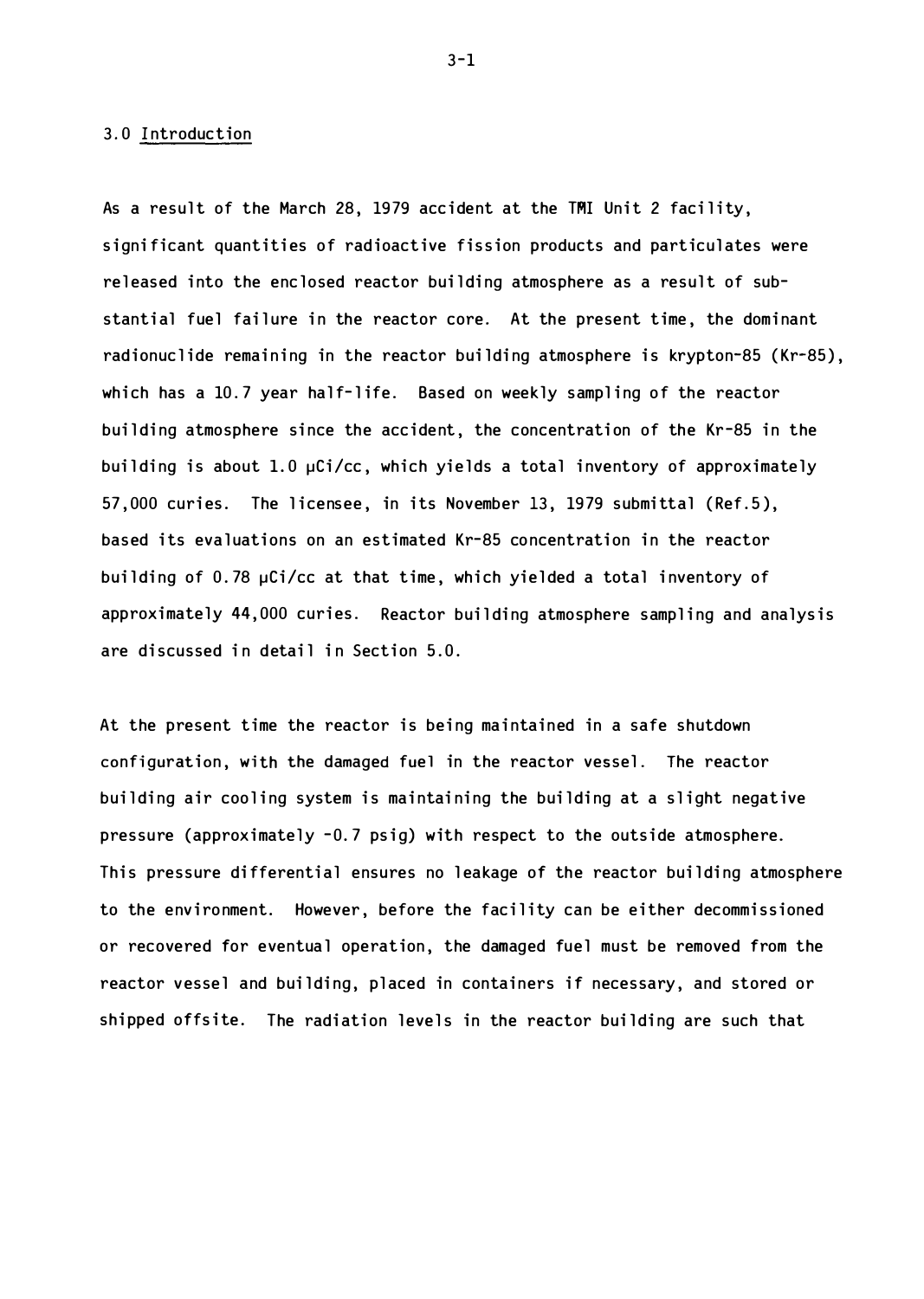occupancy is severely restricted. Less restricted access to the reactor building is likely to be required to facilitate the gathering of data needed for planning the building decontamination program, and for the subsequent work required to accomplish decontamination and cleanup operations. Less restricted occupancy will require that the building atmosphere be decontaminated to protect workers from exposure to beta and gamma radiation associated with the  $Kr-85$  in the reactor building atmosphere.

On November 13, 1979, the licensee submitted a request to the NRC staff for authorization to decontaminate the reactor building atmosphere by controlled purging (feed and bleed) through the reactor building hydrogen control system (Ref. 5). In a letter to the licensee on December 18, 1979, the starf withheld approval of the request to purge the building and stated the NRC would prepare an Environmental Assessment on the subject in early 1980 (Ref. 6). The staff reviewed the licensee's submittal, including its discussion of various alternatives to reactor building purging. As a result of the review, staff requested additional information in the form of 33 questions, by letter on December  $18$ , 1979 (Ref. 7). The licensee responded to the staff's request on January 4, 1980 (Ref. 8). Pursuant to the requirements set forth in the Commission policy statement of November 21, 1979 (see Appendix A) and the February 11, 1980 Order by the Director of the Office of Nuclear Reactor Regulation (Ref. 9), the NRC staff has prepared this environmental assessment. This assessment includes the staff's evaluation of the licensee's modifications to the reactor building hydrogen control system, as well as a discussion of the need to decontaminate the reactor building atmosphere (see Section 4.0), and alternatives to controlled purging to the environment (see Section  $6.0$ ).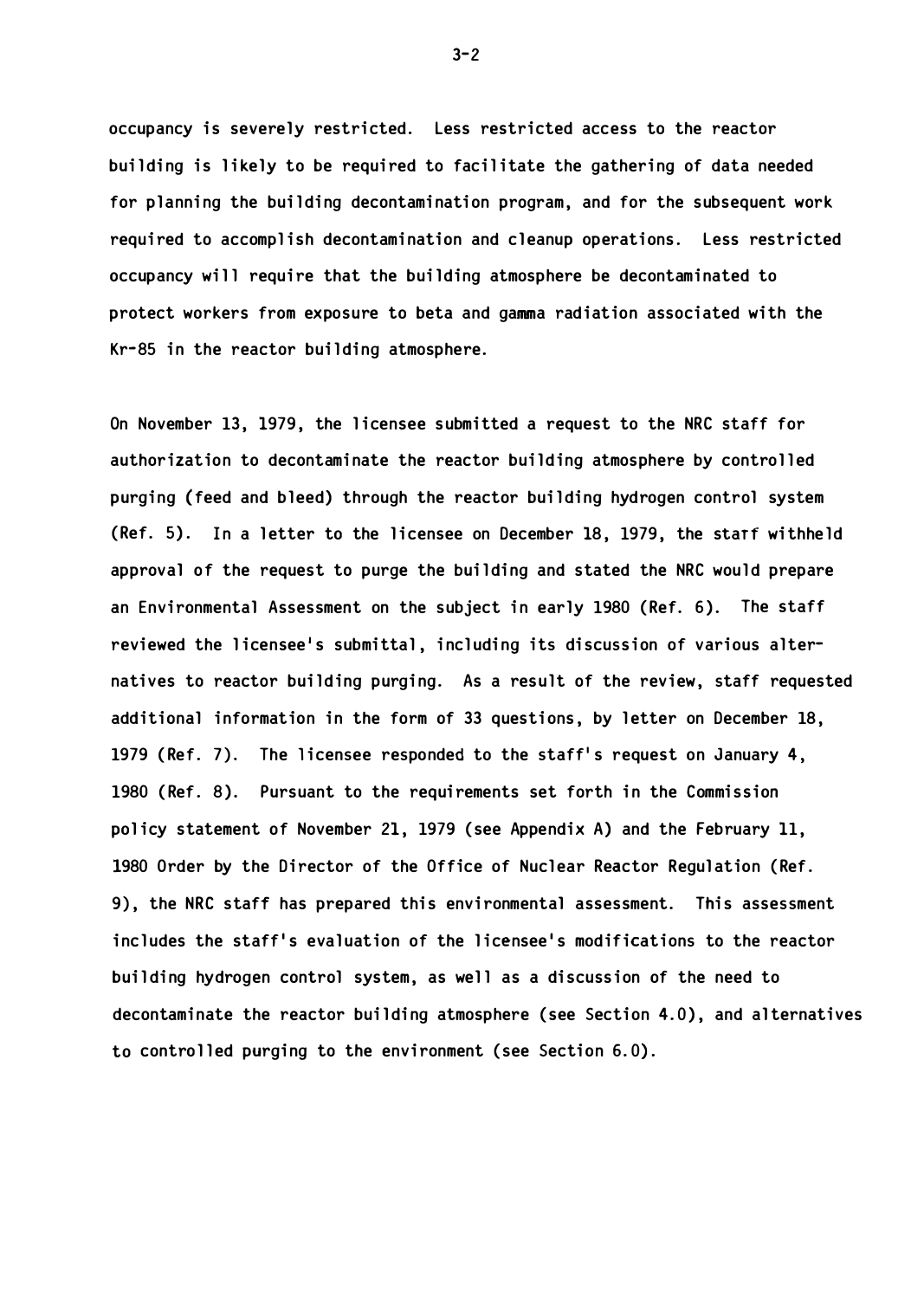#### 4.0 Need for Decontamination of the Reactor Building Atmosphere

#### 4.1 Summary

Less restricted access to the reactor building is necessary facilitate the gathering of data needed for planning the building decontamination program prior to removing the fuel from the reactor vessel and building. Less restricted access to the reactor building is also necessary in order to repair or replace nuclear instruments, to maintain the reactor building air cooling system, and to decontaminate the building, its equipment and piping. In these operations, occupational exposure is a significant concern. Current radiation exposure levels within the reactor building severely restrict access to the building. In order to maintain the instrumentation and equipment and remove the fuel, the Kr-85 in the reactor building atmosphere must first be removed. Furthermore, continuing to isolate the Kr-85 within the reactor building is not a viable alternative to its disposal since some uncontrolled release is likely to occur in the future.

#### 4.2 Discussion

The TMI-2 reactor is presently being maintained in a safe shutdown subcritical condition with damaged fuel in the reactor vessel. The reactor must continue to be maintained subcritical and this damaged fuel must be removed from the reactor vessel and placed in a safe configuration prior to either plant recovery to an operable status or to decommissioning. The licensee is presently relying on boron in solution in the reactor coolant to maintain the core subcritical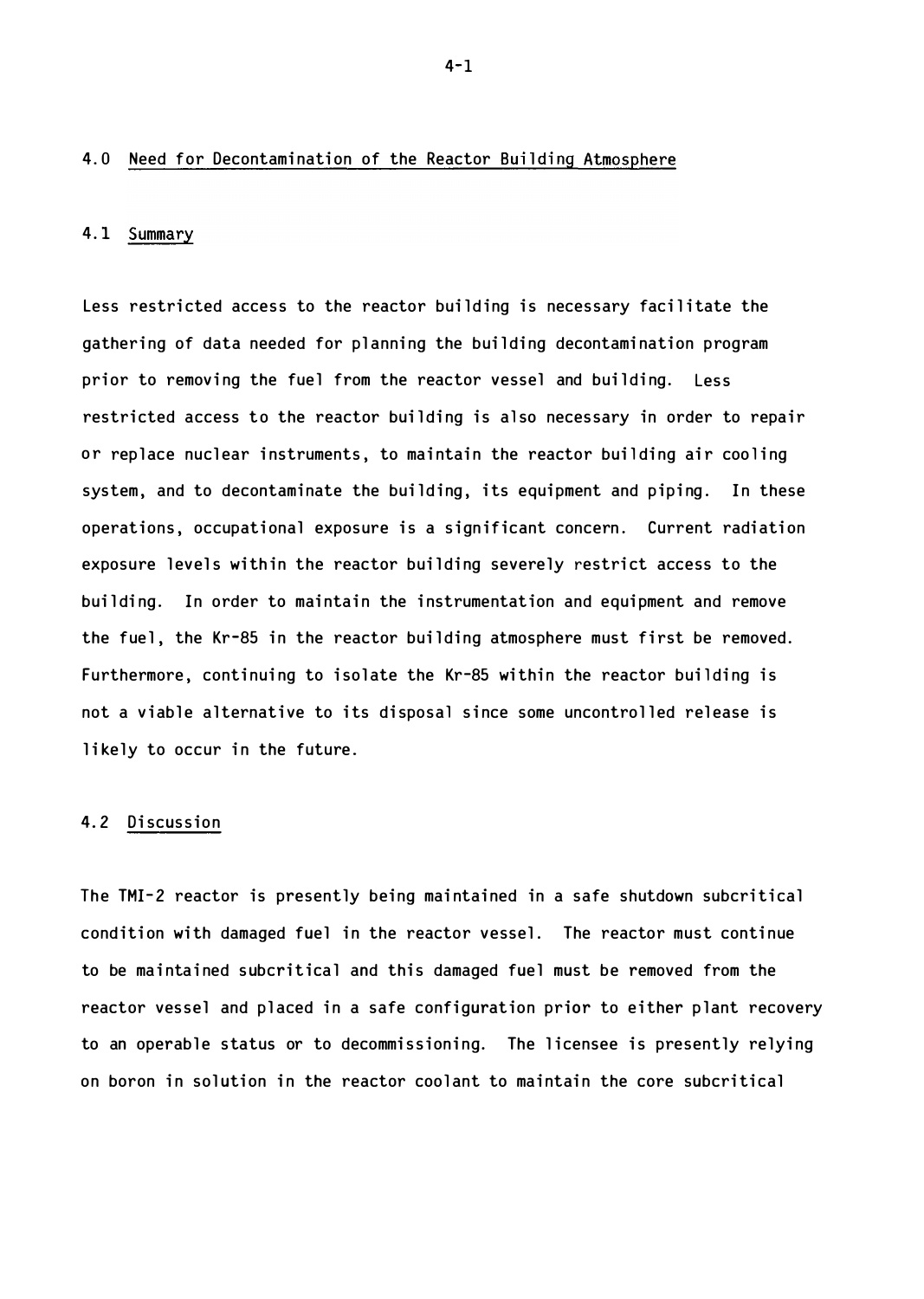because it is believed that some of the control rod material melted during the accident and may now be drained out of the core. Most of the instrumentation provided for monitoring the reactor neutron flux is presently inoperable. Only one nuclear instrument channel is operating. If this instrument fails there will be no direct measurement to provide assurance that the reactor core is not going critical again. Therefore, it will then be necessary to infer the reactivity status of the core by continuing to periodically obtain reactor coolant samples and to analyze their boron concentration. In order to repair or replace any of the damaged nuclear instruments, the licensee needs less restricted access to the upper operating deck areas in the reactor building.

Based on a reactor building Kr-85 concentration of 1.0  $\mu$ Ci/cc (see Section 5.2), the total body gamma dose rate from the krypton cloud alone to an individual inside the building is approximately  $1.2$  rem/hour. The beta dose rate from the cloud to the unshielded skin of an individual inside the building is approximately 150 rads/hour. Protective clothing could be used to shield workers from direct beta radiation from the krypton cloud. However Kr-85 has the unique capability of infiltrating and diffusing through protective garments. Furthermore, the protective garments would not diminish the gamma dose rate of 1.2 rem/hr. Decontamination of the reactor building atmosphere would eliminate the inefficiency and burden of working in specialized protective clothing and self-contained breathing apparatus that would otherwise be required.

The benefits from the removal of the contaminated atmosphere from the reactor building are significant since the krypton cloud contributes approximately 75% of the total body gamma field on the operating floor (at the 347' elevation)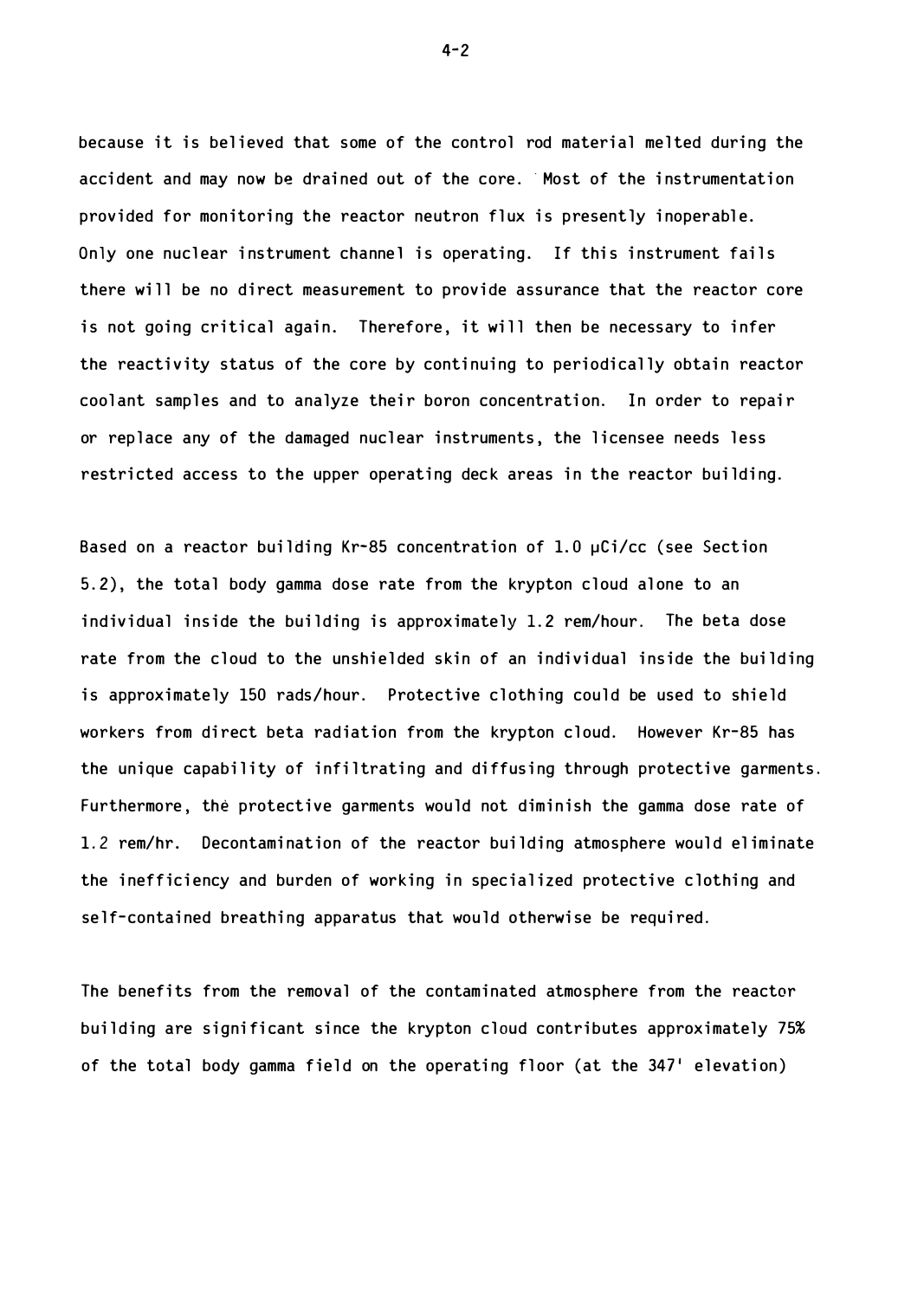of the reactor building. Meaningful progress toward the eventual removal of the damaged core and the cleanup of the reactor coolant system cannot begin until the reactor building atmosphere is decontaminated.

The damaged fuel contains most of the fission products which were generated during operation of the reactor. These fission products are continuing to generate heat (approximately 200 kilowatts at present) in the reactor core due to their radioactive decay. The reactor coolant system is removing this decay heat from the core by natural convection circulation. Approximately 50% of the heat is being removed by the secondary cooling system through the  $\mathsf{H}^{\mathsf{H}}$ steam generator, while the remainder is being dissipated to the reactor building atmosphere due to heat losses from the reactor coolant system. The reactor building atmosphere is being maintained at approximately  $75^{\circ}$ F by the reactor building air cooling system. This cooling action is maintaining the reactor building at a slight negative pressure (approximately  $-0.7$  psig) with respect to the outside atmosphere. This pressure differential prevents leakage of the reactor building atmosphere to the environment. Other factors which effect the pressure differential between the reactor building atmosphere and the outside atmosphere include (1) pressure differential due to wind currents over and around the building,  $(2)$  changes in barometric pressure, and  $(3)$  changes in external air temperatures.

The building's air-cooling system's fans were qualified for 3 to 4 hours of continuous operation in a 100% relative humidity environment. They have been operating nearly continuously since the March 28, 1979 accident in a highhumidity environment. Therefore, these fans can reasonably be expected to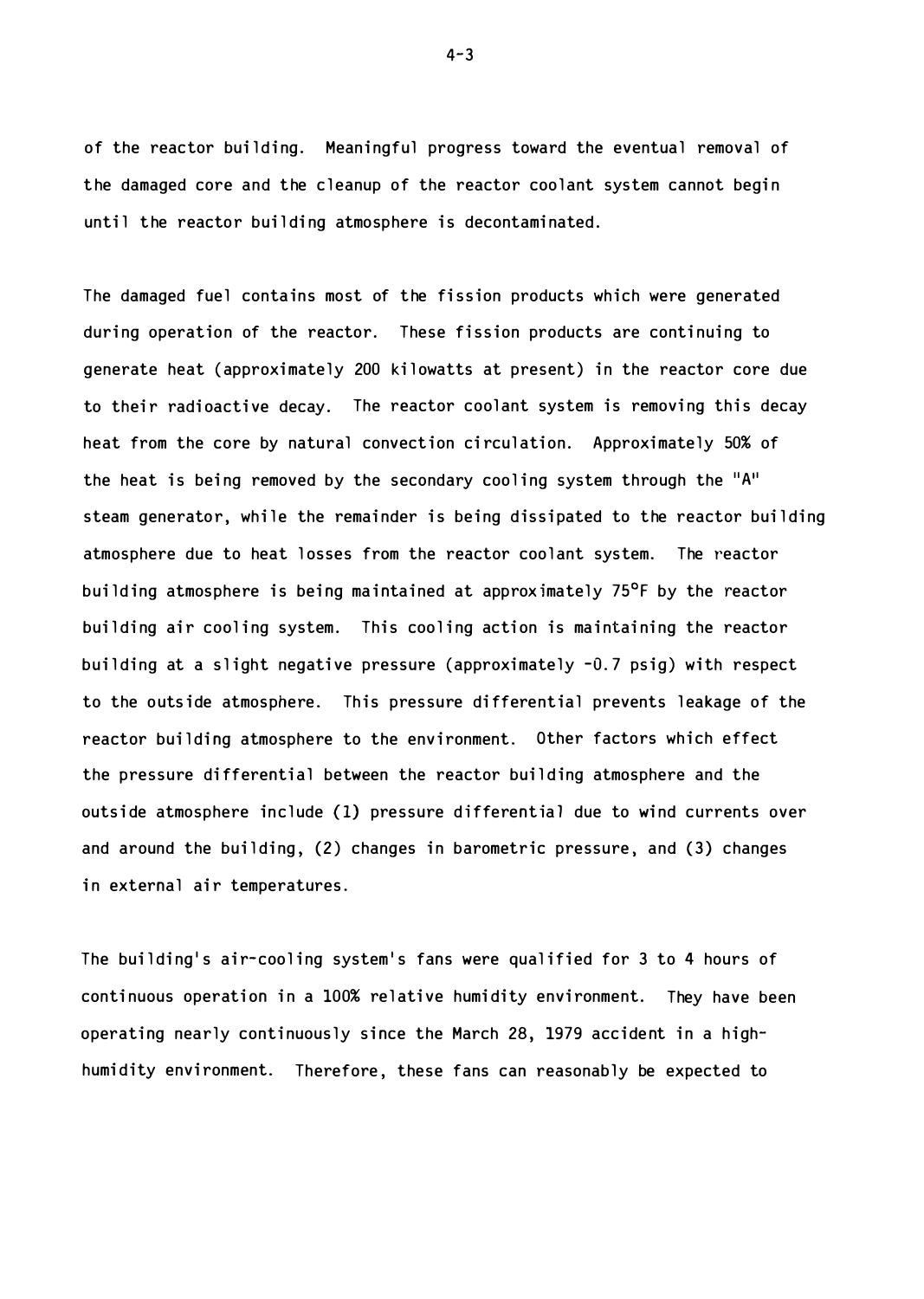fail at any time. Their failure would result in a decrease of heat removal from the reactor building atmosphere which would in turn cause the atmospheric pressure in the reactor building to increase and become positive relative to the outside atmosphere. The licensee has calculated that the reactor building internal pressure could rise to  $1-2$  psig if this cooling system fails. The staff has calculated that for worst-case conditions, this pressure could rise to as high as  $4$  psig.

With the reactor building atmosphere at a positive pressure, uncontrolled leakage of the reactor building atmosphere to the outside environment will occur even without further degradation of the existing reactor building integrity. The reactor building has a design leakage rate of  $0.2\%$  by weight per day at 60 psi. The measured leakage rate of the reactor building during its most recent leakrate test (conducted early January 1978) was 0.095% by weight per day at 56 psi. As calculated by the NRC staff, the offsite doses due to uncontrolled leakage from the reactor building at  $1-2$  psig at its design leak rate are shown in Table 4.1. Uncontrolled leakage would also increase the likelihood of exposures to in-plant workers. Various potential re lease pathways, including equipment hatch seals, air lock seals, flanged penetrations that use seal gaskets, in addition to inadvertent openings of release pathways due to equipment malfunctions or operator errors, also exist. These potential pathways are sealed by seals which are presently inaccessible for maintenance because of high ambient radiation levels. These seals can be expected to degrade with time which could result in an increase in the uncontrolled leakage from the reactor building if the building were at a positive pressure. Disposal of the Kr-85 in the reactor building atmosphere would of course eliminate the potential for its uncontrolled release.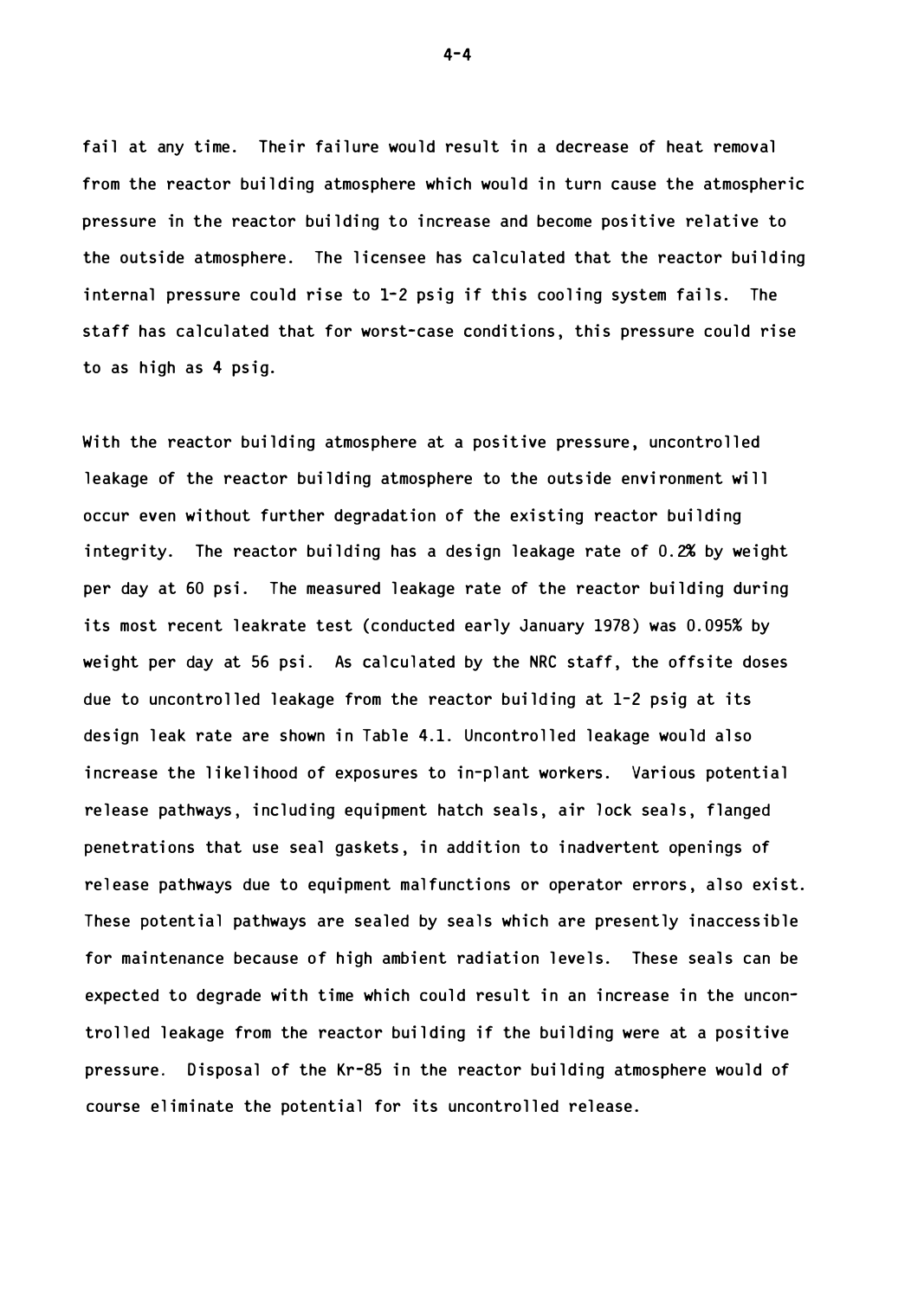Based on the foregoing discussion, the staff believes that it is in the best interest of the public health and safety to purge the reactor building promptly prior to completion of the Programmatic Environmental Impact Statement.

#### Table 4.1

Offsite Doses Due to Uncontrolled Leakage<sup>1</sup>

| <b>Offsite Dose</b>       |      |    | Offsite Dose              |  |
|---------------------------|------|----|---------------------------|--|
| During a 1-Day            |      |    | During a 30-Day           |  |
| Period, mrem <sup>2</sup> |      |    | Period, mrem <sup>3</sup> |  |
| 匝                         | Dγ   | Dβ | Dγ                        |  |
| 0.5                       | 0.01 | 10 | 0.12                      |  |

1Reactor building at 1-2 psig and leaking at its design leak rate of 0.2% by weight per day (114 curies).

 $2A$  value for  $X/Q$  of  $10^{-4}$  sec/m<sup>3</sup> was used for this calculation.

 $3A$  value for X/Q of 6.8 x  $10^{-5}$  sec/m<sup>3</sup> was used for this calculation.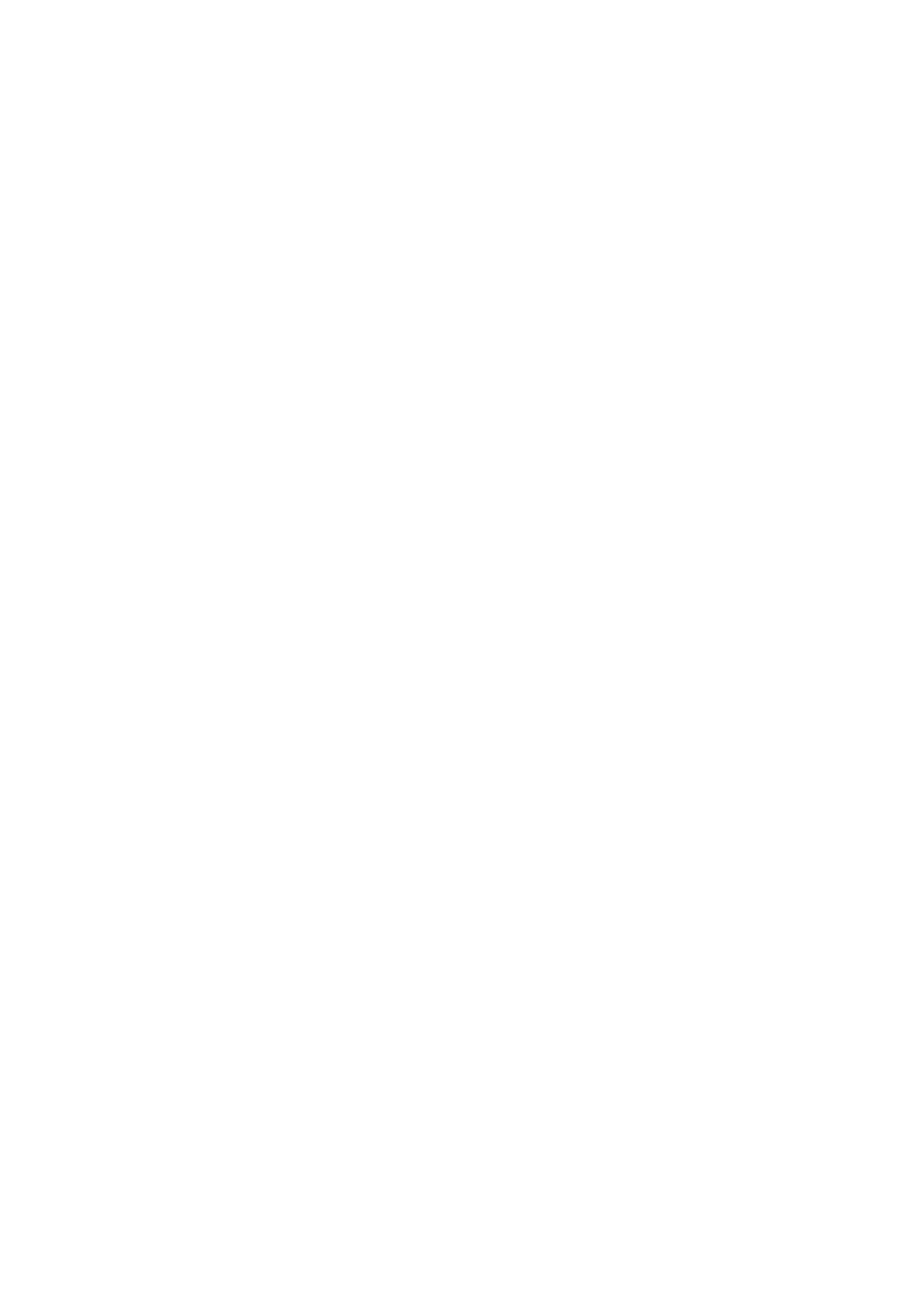#### 5.0 Reactor Building Airborne Activity

#### 5.1 Gas Sampling and Analysis

Three types of reactor building air samples are collected weekly to determine the nature of airborne containments in the building. Samples are taken for noble gases, particulate, and radioiodine activity. Air samples are taken from two points in the reactor building. The samples are transmitted through two lines running from the dome to the reactor building air sample gaseous moni tor.

Redundant inlet and discharge valves are provided for the system to prevent a single-active failure of any valve from imparing the function of the system. Samples are analyzed with a gas chromatograph to determine hydrogen content. A gamma spectrum analyzer is used to determine the isotopic composition of the sample. The Kr-85 gas activity in the reactor building atmosphere is determined by gamma spectroscopy. Isotopic identification is made on the basis of the discrete energy levels at which gamma rays are absorbed in a GeLi detector. Particulate activity is determined in the reactor building atmosphere by pumping building air through a filter. Particulate activity is removed from the air by filters, which are then analyzed using gamma spectroscopy, as described above. To determine the concentrations of the different types of iodine in the atmosphere, a sample of the reactor building air is pumped through a series of filters. Separation of the different forms of iodine is accomplished based on the relative affinity of each iodine species for a specific filter media. Each filter is then analyzed using gamma spectroscopy.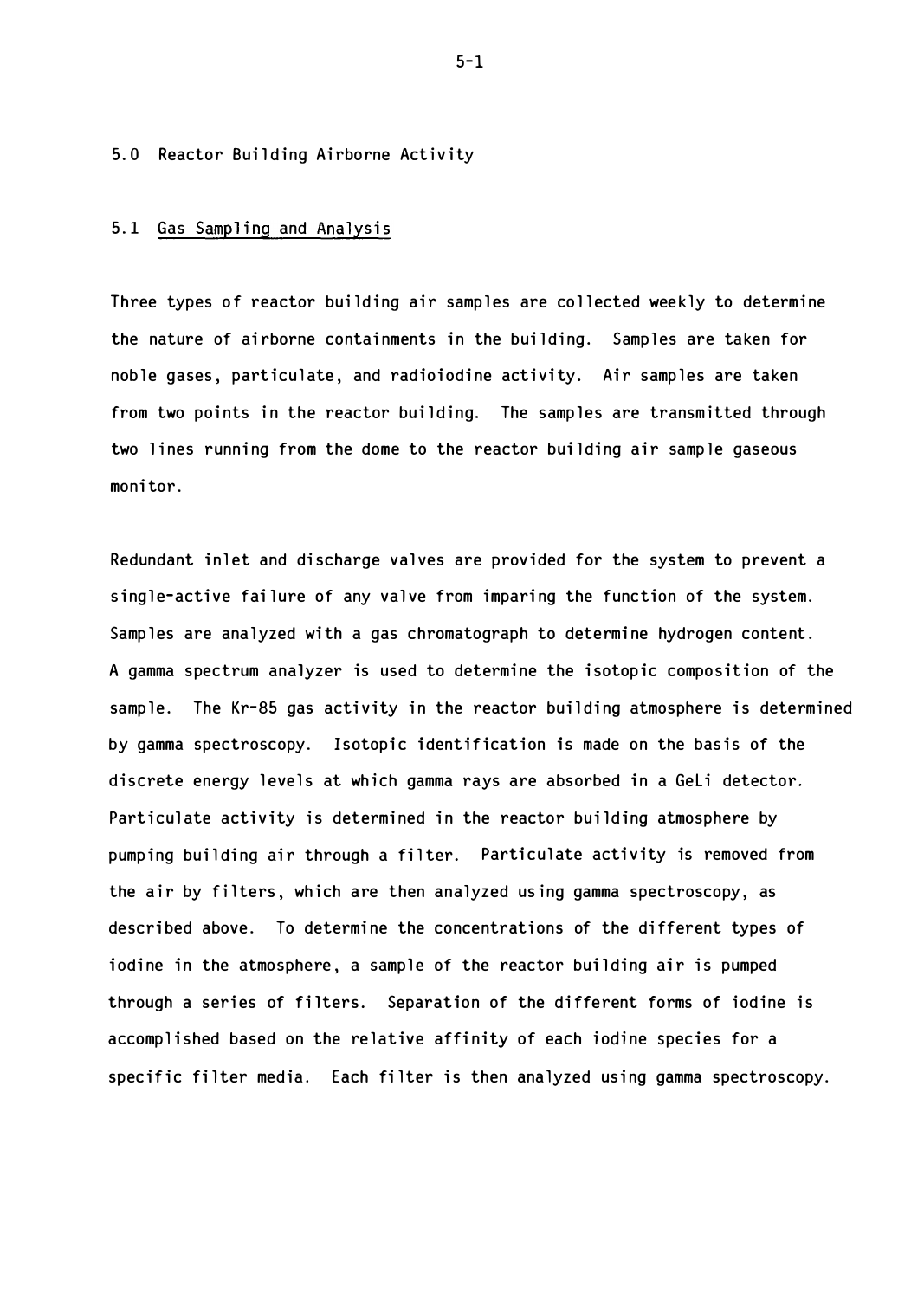In addition to the routine samples for noble gases, particulates, and iodine, samples are obtained for tritium, and gross beta analyses. The results of the sampling program are presented in the following section, "Source Term Derivation."

#### 5.2 Source Term Derivation

Sample results to date indicate that the dominant isotope within the reactor building atmosphere is Kr-85. Radioactive decay has reduced other radioactive isotopes of xenon and krypton to negligible quantities. Based on samples taken for the period indicated, the source term for Kr-85 is 1  $\mu$ Ci/cc. Particulate levels, primarily cesium-137, are on the order of  $1$  x  $10$   $^{\texttt{o}}$   $\mu$ Ci/cc.  $\,$  Radioactive decay has reduced iodine levels in the reactor building to below minimum detectable activity (MDA) levels of  $1\,$  x  $10^{-9}$   $\mu$ Ci/cc.  $\,$  Although the reactor building air samples have not been specifically analyzed for strontium-89/90, the results of gross beta analyses performed on the air samples show that very little airborne strontium-89/90 is present.

The tritium concentration in the reactor building is 3.6  $\times$   $10^{-5}$   $\mu$ Ci/cc. This is a calculated value based on reactor building relative humidity of 90% and the concentration of tritium in the reactor building sump.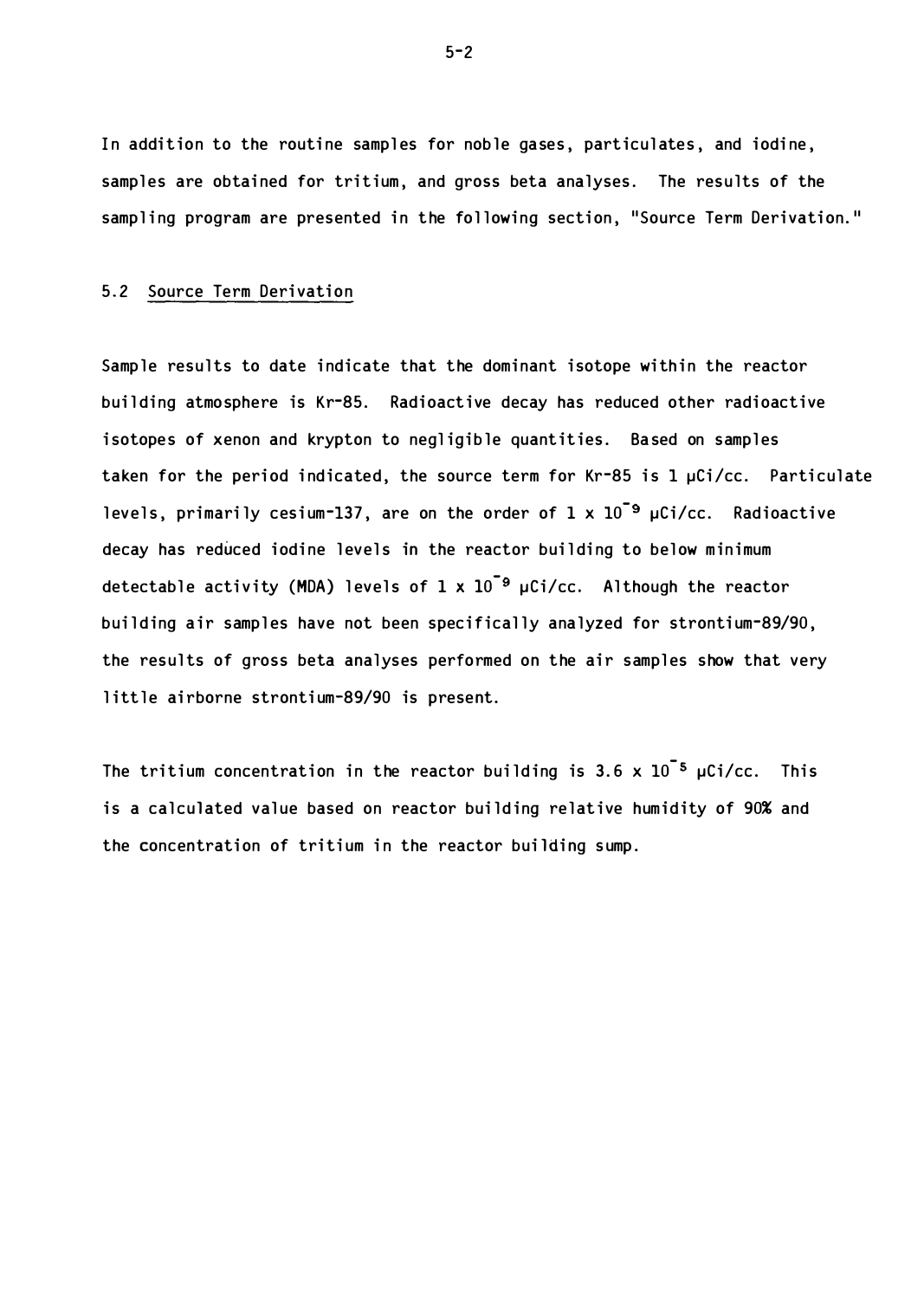#### 6.0 Decontamination Al ternatives

#### 6.1 Reactor Building Purge

#### 6.1.1 Introduction

The hydrogen control subsystem is an existing subsystem originally installed as a backup system to the hydrogen recombiners. The system is being modified to allow step-wise increases in flow up to a maximum of 1000 cfm. Actual purge rates during any time interval would be dependent on meteorological conditions and reactor building concentrations. The hydrogen control system would remove reactor building atmosphere through a filter system and discharge it to a 160 ft. plant vent stack. Use of this would result in releases of radioactive materials to the environment. However, calculations based on actual meteorological and release rate data can be used to monitor radioactive releases so that they do not exceed the design objectives of 10 CFR Part 50, Appendix I (Ref. 2) and the applicable requirements of 40 CFR 190.10 (Ref. 3).

#### 6.1.2 System Description and Operation

The proposed purge of the Unit 2 building to the atmosphere would use the hydrogen control subsystem of the reactor building ventilation system. Radioactive gases purged from the reactor building would be diluted with less contaminated exhaust air and released via the Unit 2 vent stack, which is 160 feet above grade level. The hydrogen control system (hereafter, the purge system) was originally designed for use as a back up for the hydrogen recombiners. The major components of the purge system include: an exhaust fan, isolation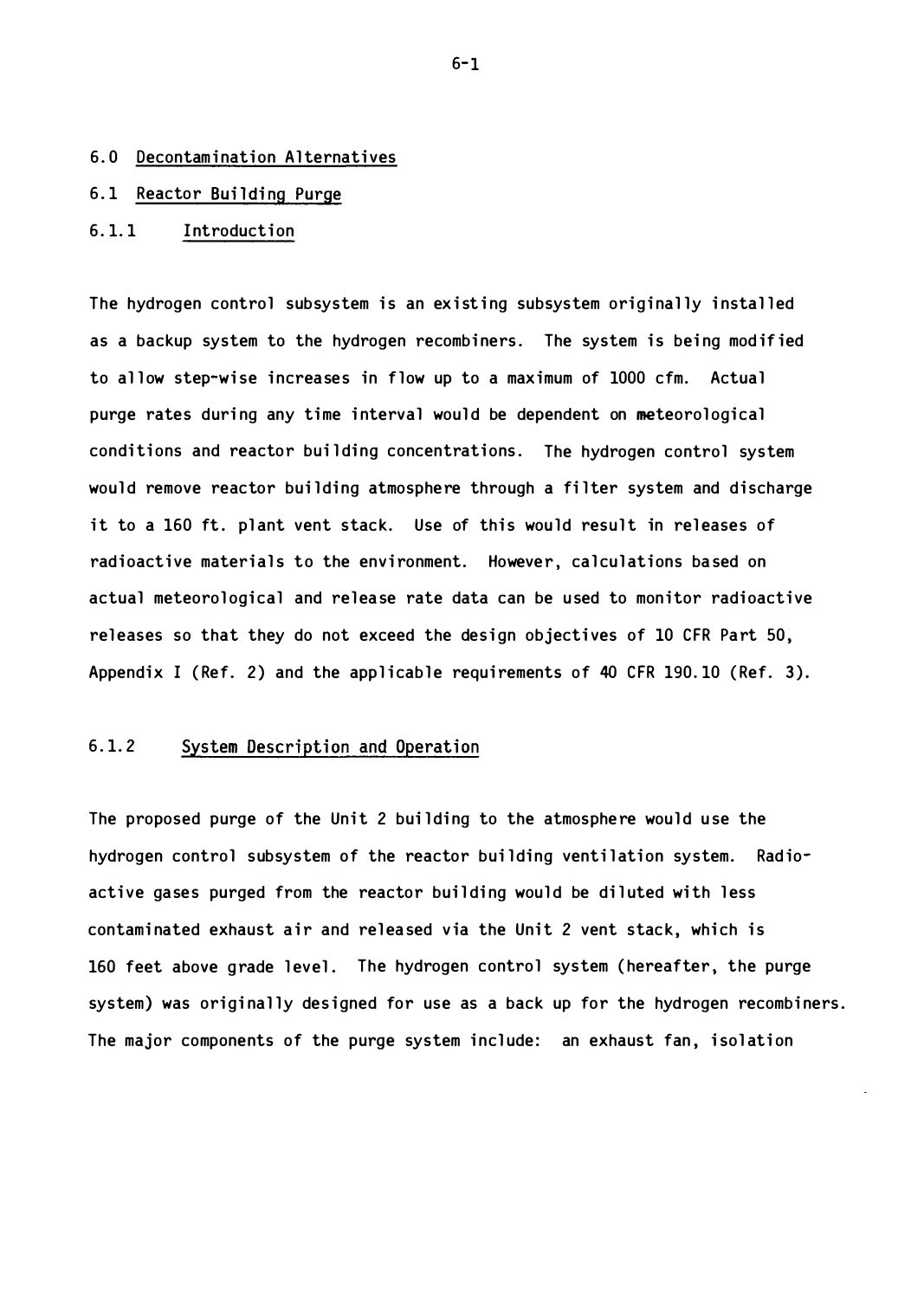valves, and a filtration system. The filtration system consists of a prefilter, a HEPA filter, an activated carbon filter, and a second HEPA filter. Replacement air to the reactor building would be supplied through a supply valve.

The maximum discharge flow rates during purge system operation would be based on the Technical Specification limit for Kr-85 releases through an elevated vent stack (Ref. 12). Initial purge rates would be expected to be in the range of 50 to 100 cfm. As the Kr-85 concentrations are reduced, the purge rate would be allowed to increase up to a maximum of 1000 cfm. The purge rate during any time interval would be dependent on favorable meteorological conditions (e.g., good dispersion due to high winds) and applicable technical specification limits. Prior to a purging period, meteorological data would be recorded and predicted incremental dose at the site boundary would be calculated. Administrative limits would be set to assure that off-site dose limits are not exceeded. During purge cycles, actual meteorological and release-rate data would be used to calculate accumulated off-site doses to assure that the design objectives of 10 CFR Part 50 Appendix I and the applicable requirements of 40 CFR Part 190.10 are not exceeded (Refs. 2, 3). The licensee estimates that it would take 60 days to reach the MPC level of  $1 \times 10^{-5}$  µCi/cc in the reactor building.

Figure 6.1 provides a flow diagram of the purge system. Modifications to the purge system would include (1) replacing the hydrogen control system exhaust fan with a fan capable of producing a maximum flow of 1000 cfm, (2) recommissioning the auxiliary building and fuel-handling building filter trains, including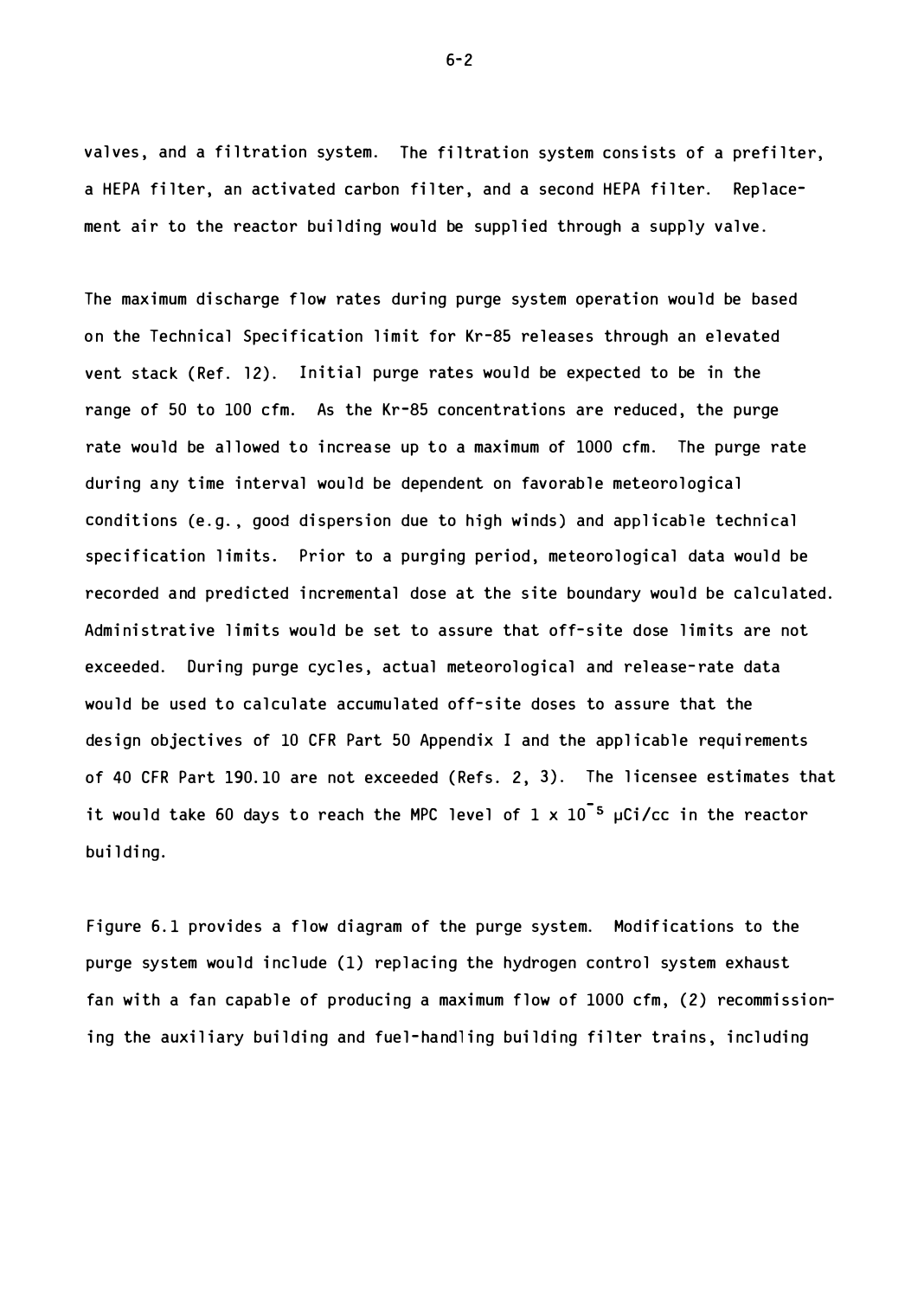ANSI N510 testing of the filter trains, (3) calibrating and reactivating the stack monitor, (4) securing the supplementary filter train by turning off the supp lementary fans and closing the isolation door from the stack inlet plenum to the filters, and (5) uncapping the plant's vent stack.

#### 6.1.3 Occupational Exposure

The design criterion for the existing hydrogen control subsystem (the purge system) was that occupational exposure should be maintained "as low as is reasonably achievable." Therefore, the design is consistent with the guidance of Regulatory Guide 8.8 (Ref. 13). The following sections describe the design and operational features included to minimize occupational exposure. Control during a purging interval would be exercised remotely from the Unit 2 control room. An auxiliary operator would be required to be in the auxiliary building during system operation. The auxiliary operator would have communication ties with the control room and be stationed in a low radiation area.

The dose to operators during processing will be approximately 0.8 person-rem. Changing the HEPA and charcoal filters will also contribute to occupational exposure. These filters will have a surface dose rate of approximately 0.4 R/hr. and filter changing will require approximately one-half hour per filter. It is expected that the filters will be changed only once at the end of the purge operation, resulting in approximately  $0.5$  person-rem. Therefore, the exposure for processing and filter change would be approximately 1.3 person-rem.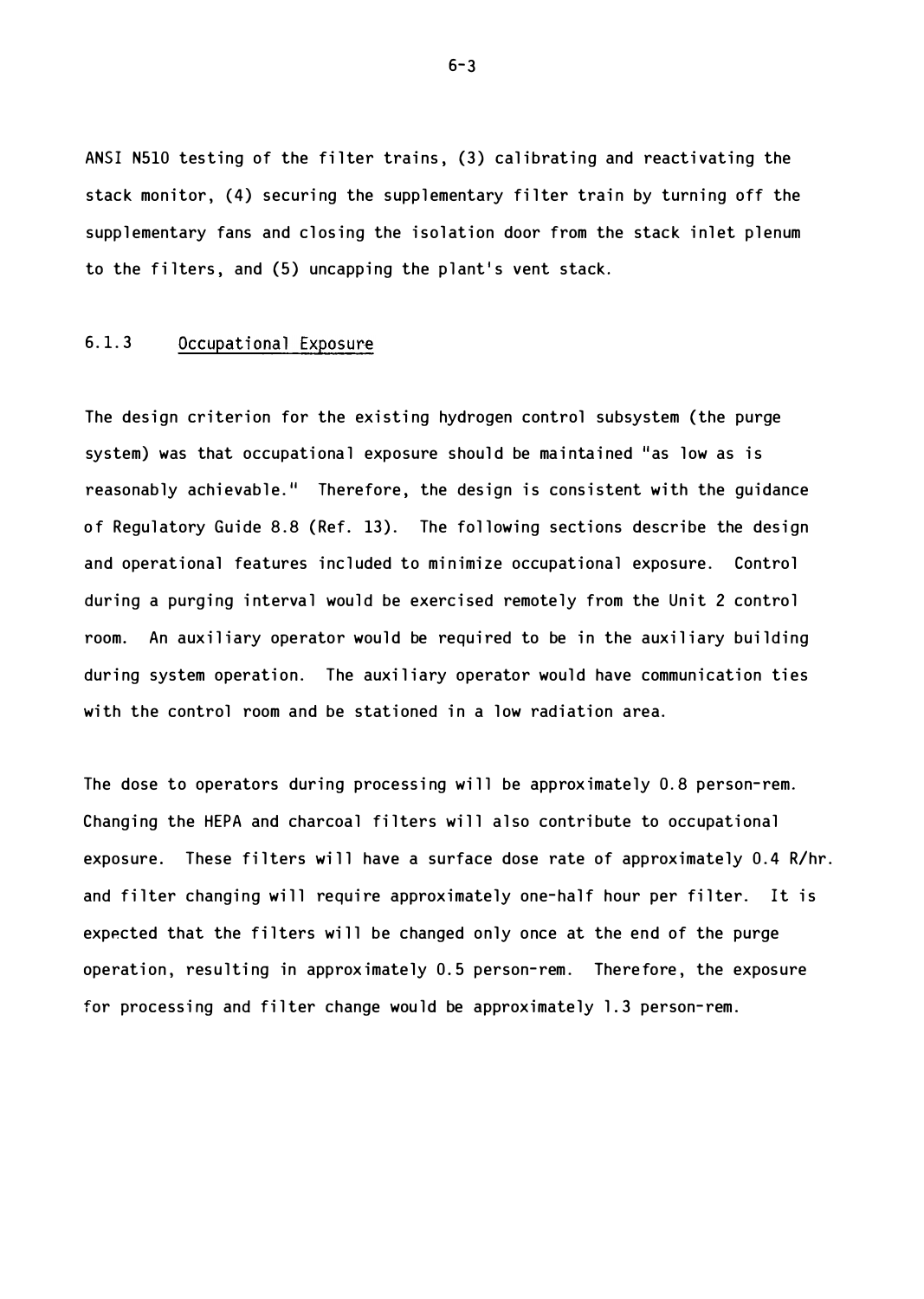#### 6.1.4 Envi ronmental Impact

Based on data taken in the reactor building atmosphere, the radioactive contaminants that exist in this atmosphere are particulates at concentrations on the order of  $1 \times 10^{-9}$   $\mu$ Ci/cc, and krypton gas at a concentration of about 1 uCi/cc.

The installed filter system would remove particulates from the process stream. This filter system is expected to have a particulate removal efficiency of at least 99.9%; however, in our evaluation, we used a conservative removal efficiency of 90%. These filters would not be effective in removing the noble gas contaminant, Kr-85. Therefore, the primary isotope that would be released during a purge operation would be Kr-85.

Offsite doses due to Kr-85 releases are estimated here on the basis of historical meteorological conditions in place of real time meteorological conditions. Data used in this evaluation regarding release point information and historical meteorological conditions were taken from the Final Environmental Statement for TMI, Unit 2 (Ref.4). They represent the average annual meteorological dispersion associated with a purge from the reactor building to the nearest site land boundary where the dose would be expected to be highest. The associated  $X/Q$  (which is a measure of the dispersion achieved between the release point and the nearest offsite location) is 6.7 x  $10^{-6}$  sec/m $^3. \;$  To cal culate offsite concentrations based on release rate and meteorological factors, the  $X/Q$  is multiplied by the release rate in Ci/sec.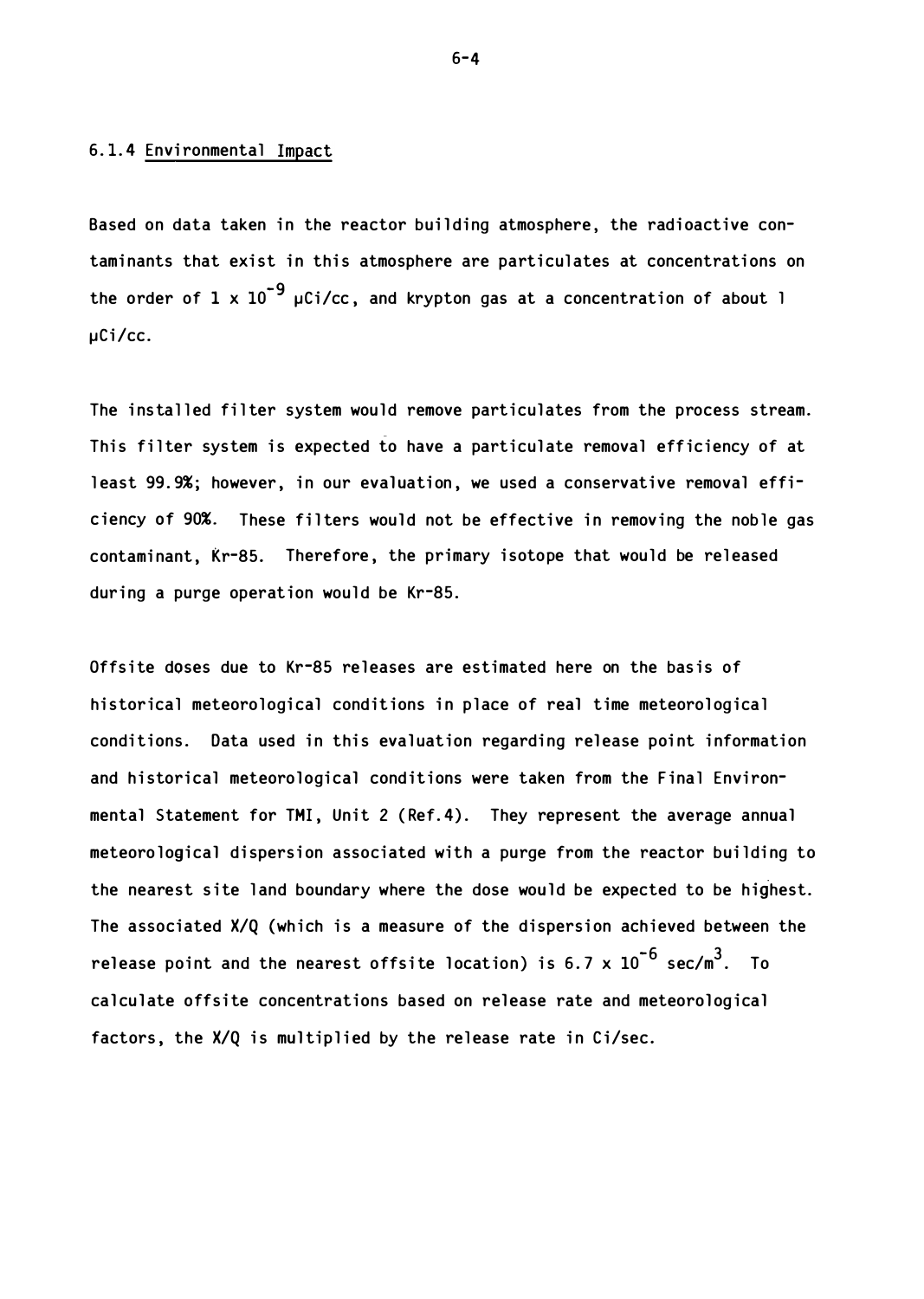The Kr-85 contribution to the beta skin dose would be larger than that of any other source. On the basis of the release of 57,000 Ci, and an average dispersion factor of 6.7 x  $10^{-6}$  sec/m $^3$ , the beta skin dose is estimated to be 16 mrem and the gamma total body dose is estimated to be 0.2 mrem. These numbers represent the maximum dose that could occur to an individual continuiously present at the site boundary during the release period based on average annual meteoro logical conditions. Using our normal Regulatory Guide 1.109 assumptions (Ref. 14) for the calculation of doses (namely, an occupancy factor of 70%) a skin dose of 11 mrem would be calculated. No credit is taken for dose reduction by building structures. The licensee has proposed to control the re leases in such a manner so that they are made only when the meteorological conditions are favorable for dispersing the krypton gas. We have reviewed this approach and conclude that it is entirely feasible to decrease the above calculated dose by another factor of 2 or 3 by this method.

During a purge, irrespective of whether it is controlled by the method suggested by the licensee, or by some other method, the NRC staff would require that all parameters relating to dose be monitored. Constant monitoring would be required for such parameters as meteorological conditions, reactor building isotopic content (calculations and sampling), purge system flow rate, and concentrations at the site boundary (combination of calculation and environmental monitoring). This monitoring would be done to control release rates so that doses are maintained as low as is reasonably achievable.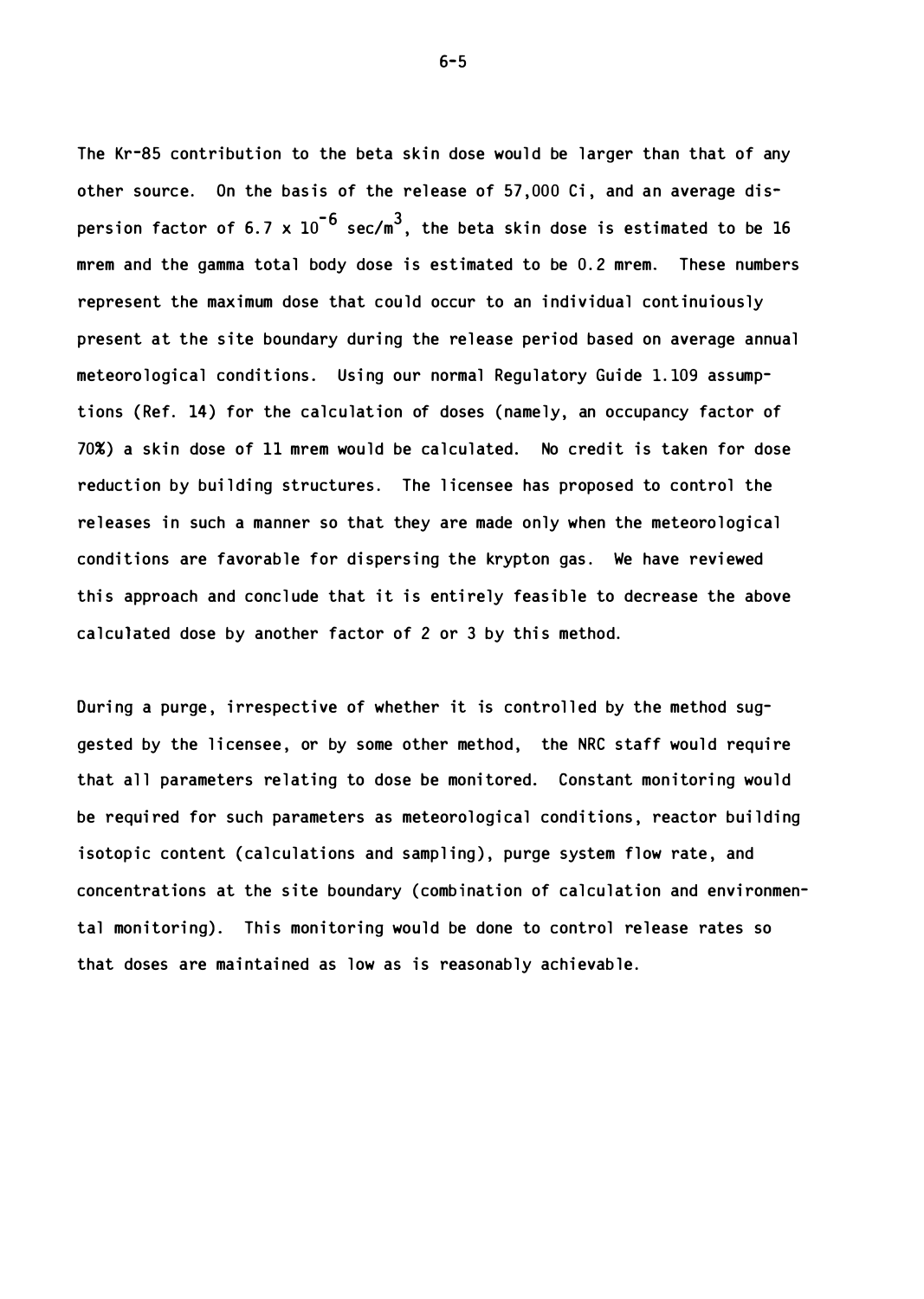#### 6.1.5 Acci dent Analys is

The components for the purge system are located in the Unit 2 auxiliary building. A major rupture in the purge system would allow Kr-85 to be released to the auxiliary building. Any Kr-85 released to this building would be exhausted through the auxiliary building ventilation system to the plant stack. This path would be the same release pathway as that for the normal purge system.

The worst-case accident would be an inadvertent initiation of the purge system at maximum flow of 1000 cfm with a Kr-85 concentration in the reactor building atmosphere of  $1 \mu Ci/cc$ . In our analysis we assumed that 30 minutes were required for the operator to detect the leak and isolate the system. During this 30-minute period, a total of 850 curies would be released. The meteorological dispersion parameter  $X/Q$  used for this accident scenario was 6.8  $x$  $10^{-4}$  sec/m $^3$ . Using Regulatory Guide 1.109 (Ref.14), the staff calculates that the total body gamma dose caused by this accident would be 0.3 mrem and that the beta skin dose would be 25 mrem. These doses represent only a small fraction of  $10$  CFR Part  $100$  limits (Ref. 15).

#### Summary

The Hydrogen Control System proposed for use to purge the reactor building is an existing system that offers the advantage of decontamination of the reactor building environment in a short period of time when compared to the other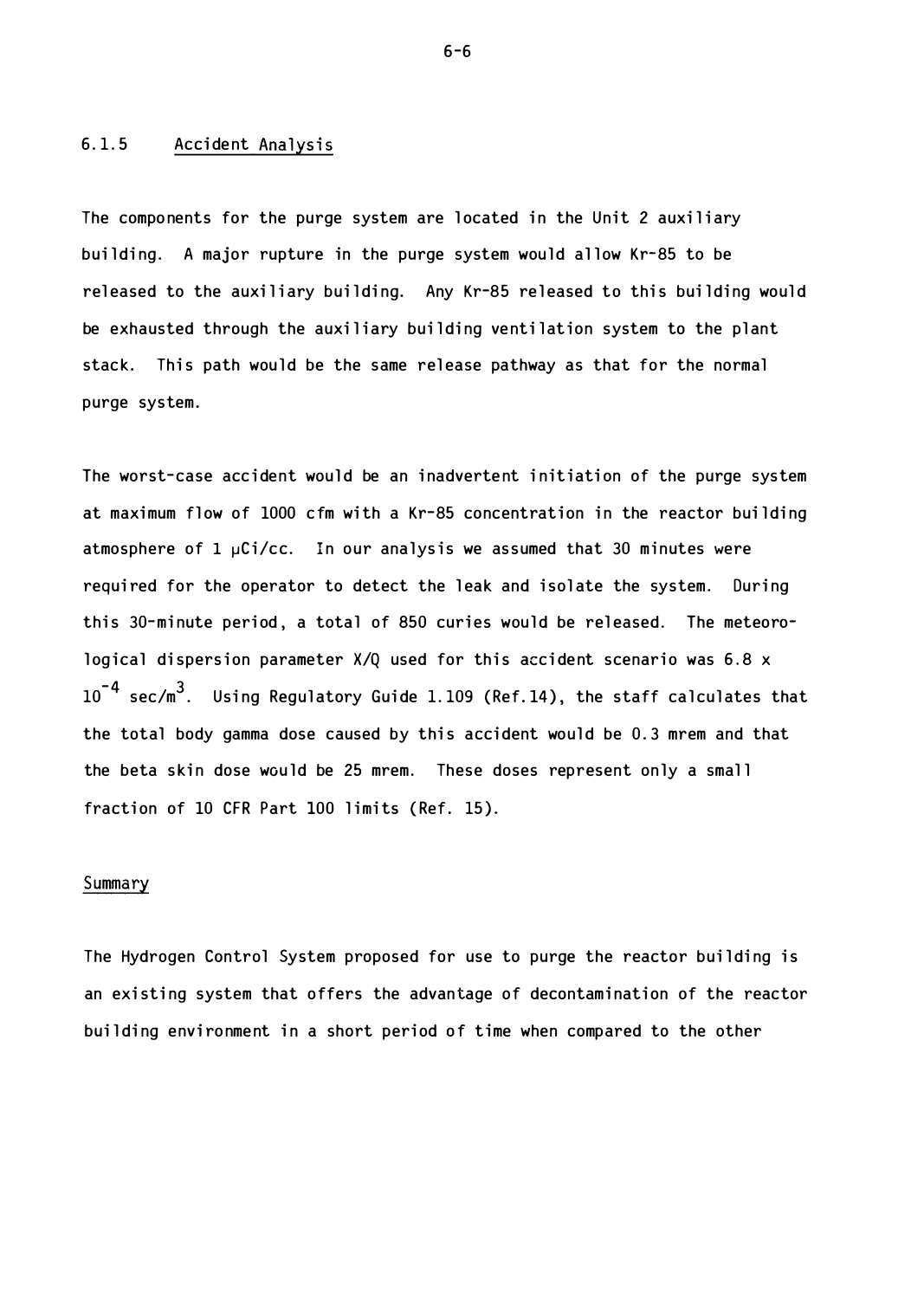alternatives. The time required to implement alternatives to purging would be sufficiently long that guaranteeing continuing reactor building isolation can not be assured.

Other advantages offered by purging are:

- $(1)$  controlled releases can be maintained within applicable federal regulations;
- (2) purge has a small general population accident dose impact when compared to other alternatives;
- (3) purging to the atmosphere eliminates the need for long term surveillance of Kr-85; and,
- (4) purging of Kr-85 to the atmosphere can be performed under wellcontrolled conditions and can meet all the existing Technical Specifications and Regulatory requirement for all operating reactors.

The primary disadvantage of purging the reactor building can be related only to public interpretation of the impact of releasing radioactive materials to the environment. Using the Hydrogen Control Subsystem would require approximately 60 days to purge the reactor building, thus causing psychological distress in the vicinity of the plant.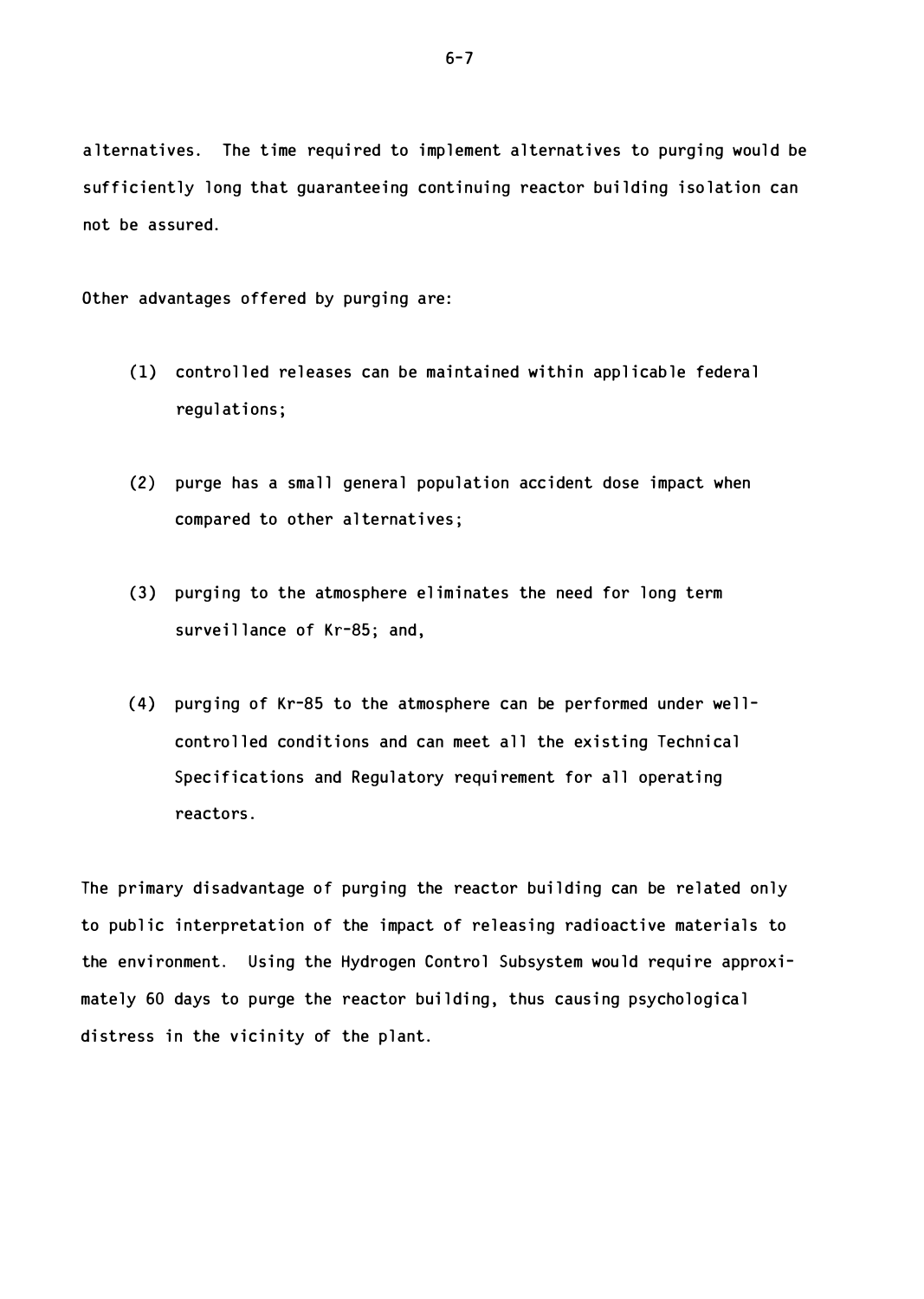

Figure 6.1. Flow Diagram for Purge Using Hydrogen Control Subsystem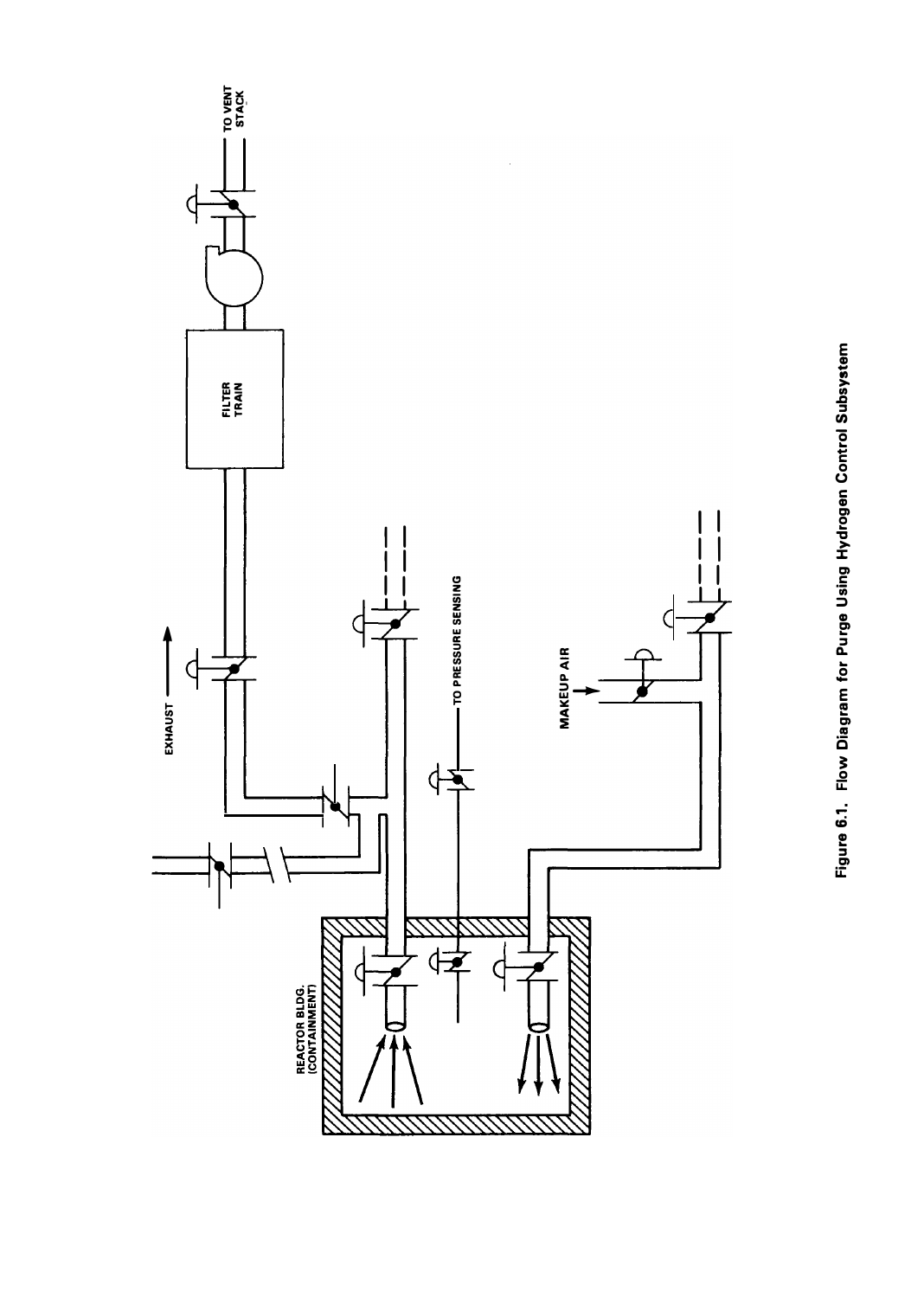#### 6.2 Charcoal Adsorption Systems

#### 6.2.1 Introduction

The NRC staff evaluated both the ambient temperature and refrigerated charcoal adsorbers system. Both systems would require extremely large volumes of  $charcoal$ ; the ambient system would require  $34,000$  tons and the refrigerated system 12,000 tons. Both charcoal systems when operating normally would have no releases associated with them; however, during anticipated operational occurrences significant releases can be expected. Since noble gases do not react chemically with charcoal, long term surveillance would be required. The packaging, shipping, and ultimate burial of the large quantity of contaminated charcoal produced in these systems would create significant safety hazards.

#### 6.2.2 System Description and Operation

Ambient Charcoal System. Radioactive airborne activity released from the reactor building would follow the same flow path described for the purge system. If the charcoal in the adsorber system is exposed to humidity in excess of 3%, the charcoal would lose its ability to adsorb krypton. In a charcoal adsorber system the major fraction of the water vapor would be removed in its passage through the cooler condenser. Additional removal could be accomplished by passing the gas through a desiccant dryer. In the event of an operational upset, where excessive moisture or other gases pass through the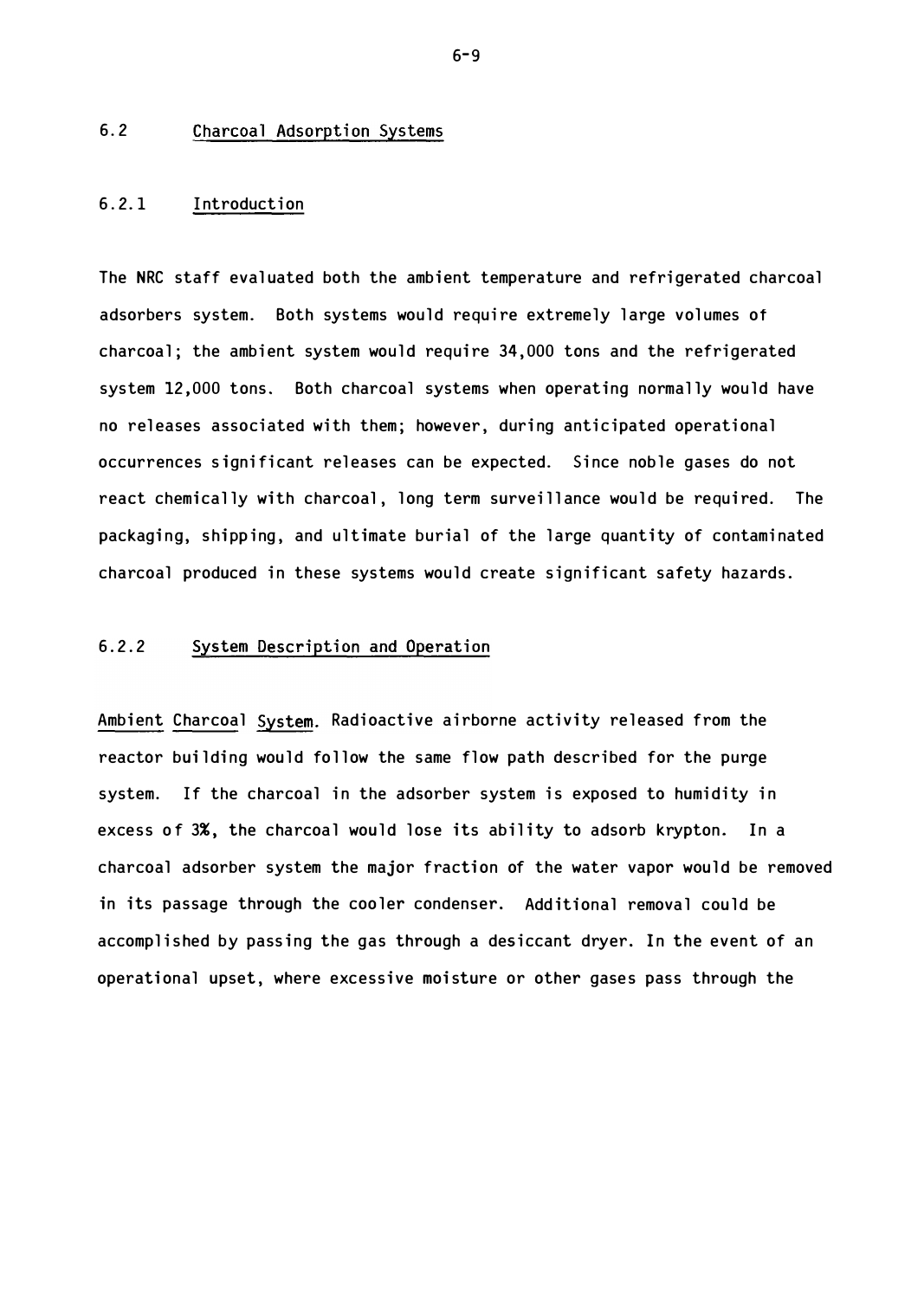moisture removal equipment, a guard bed could be used to protect the main charcoal bed. The usual guard bed volume is 2 to 3  $ft<sup>3</sup>$ . The main charcoal beds would consist of tanks containing charcoal, which would be arranged in 45 rows of 10 tanks per row. Storage tanks rather than piping would be used to facilitate initial loading of the charcoal. When breakthrough occurred in a bed, the bed would be isolated and used to store the Kr-85. Based on calculations it would require approximately 34,000 tons of charcoal to store the krypton in the Unit 2 reactor building. The tank would require manholes on the top and bottom for loading and disposal of the charcoal. Each tank would have isolation valves manually operated to isolate the tank and remove it from service. The upper limit on tank size would be based on shop fabricating capability and shipping considerations. Figure  $6.2$ -1 provides a flow diagram of the c harcoal adsorber system.

Using the above consideration, the maximum tank size would be 12 feet in diameter and 50 feet in length. The system would require 450 atmospheric pressure tanks. Housing the tanks would require a building 700 long, 150 feet wide, and 60 feet high. Figures 6.2-2 provides the conceptual layout for the building to house the charcoal system.

Refrigerated Adsorber System. The input flow path for the low temperature charcoal adsorber system is the same as that for the ambient system. The low temperature system offers the benefit of increasing the adsorption coefficient by a factor of from 2.5 to 3. The increased adsorption coefficient reduces the required volume of charcoal by the same factor. Therefore, a low temperature charcoal adsorber system would require approximately 12,000 tons of charcoal.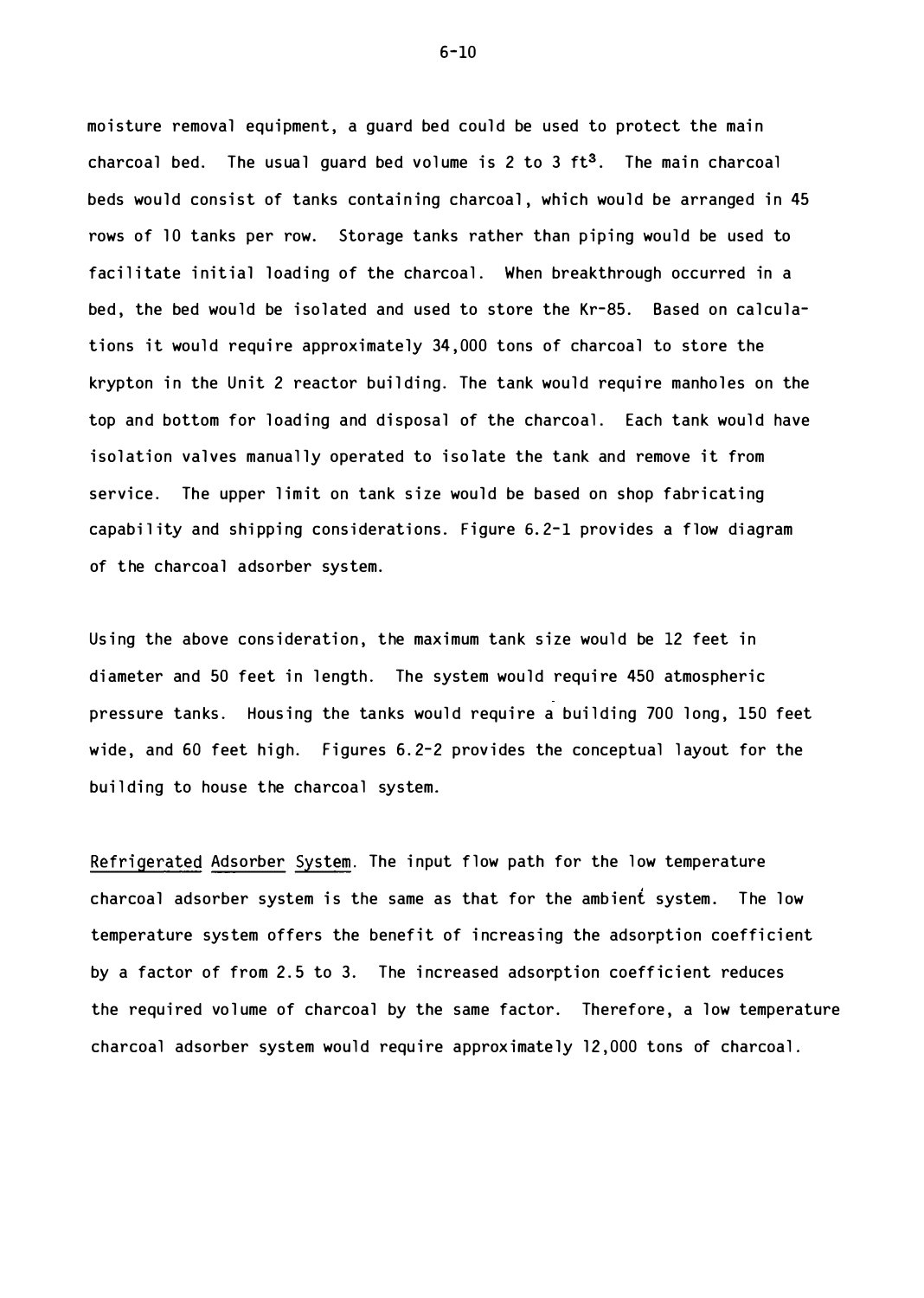However, the advantage gained by reduced charcoal volume is offset by increased system complexity. A malfunction of the refrigeration equipment system could cause an i ncrease in charcoal temperature and therefore cause an uncontrolled release of Kr-85. A vault must be constructed and maintained at  $0^{\circ}F$  with a mechanical refrigeration unit. The system design must include methods to prevent the loss of cooling, and to withstand the pressure buildup in the event of total loss of cooling ability.

### 6.2.3 Occupational Exposure

The design criterion for both the ambient and low temperature charcoal adsorption system would include features to maintain occupational exposure "as low as is reasonably achievable." Since the charcoal adsorption systems are designed for full noble gas retention on the charcoal beds, the onsite total body dose has been calculated to be approximately 47 person-rem. This total body dose is based on expected maintenance and surveillance during processing and storage.

### 6.2.4 Environmental Impact

A properly operating charcoal adsorber system would fully treat and store the Kr-85 in the reactor building atmosphere. Therefore the radiological impact of a normally operating charcoal adsorber system would have no offsite dose effect. However, in evaluating the potential environmental impact of a charcoal adsorber system, serious consideration must be given to the high probability of uncontrolled leakage from the reactor building during construction and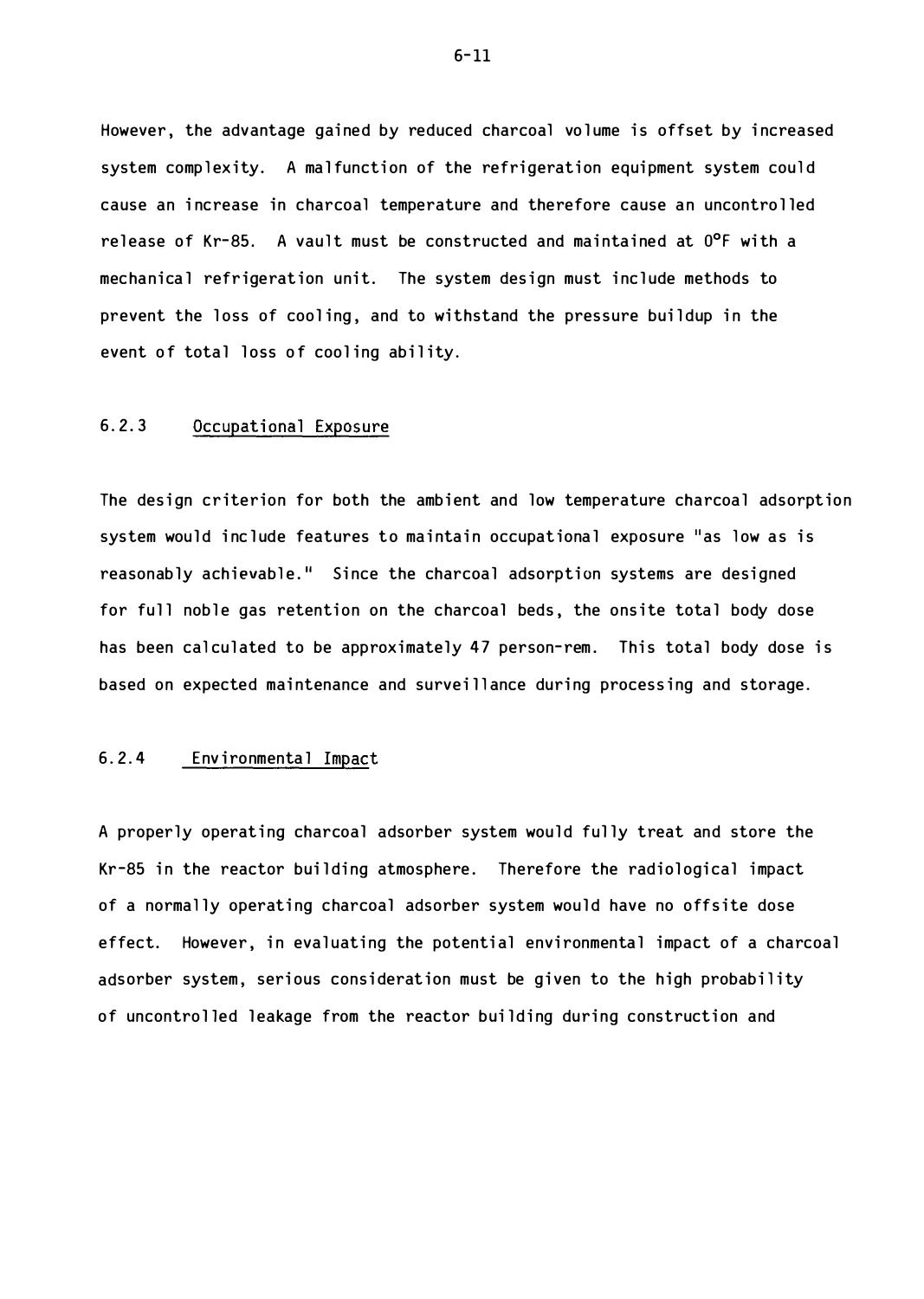testing periods. Construction and testing of a charcoal system would cause a delay of from 2 to 4 years in reactor atmosphere cleanup. It would be reasonable to assume that during the construction period a leak in the reactor building would occur. The effects of isolating the reactor building for extended periods are covered in Section 4.0.

Because a normally operating charcoal adsorber system would have a minimal off site radiological effect, significant releases of gases to the environment would occur only in the event of off-normal conditions, such as equipment failure or operator error. Conditions such as gas dryer malfunction-during operation or moisture breakthrough could result in an inadvertent krypton rel eases.

During its review, the staff's major concerns were the environmental impact of long-term on-site storage, off-site shipments of very large volumes of charcoal, and the long delay caused by construction of the charcoal system. Because of the large quantities of charcoal required with charcoal adsorber systems, the staff believes that the handling and packaging problem make off-site shipments extremely difficult. Moreover, the use of a charcoal system does not solve the problem of final disposal of  $Kr-85$ . The use of a charcoal system would make long-term on-site storage necessary. Since the charcoal and krypton do not undergo chemical reactions, long-term (100 years) surveillance would be required because the possibility would exist for an uncontrolled release to the envi ronment.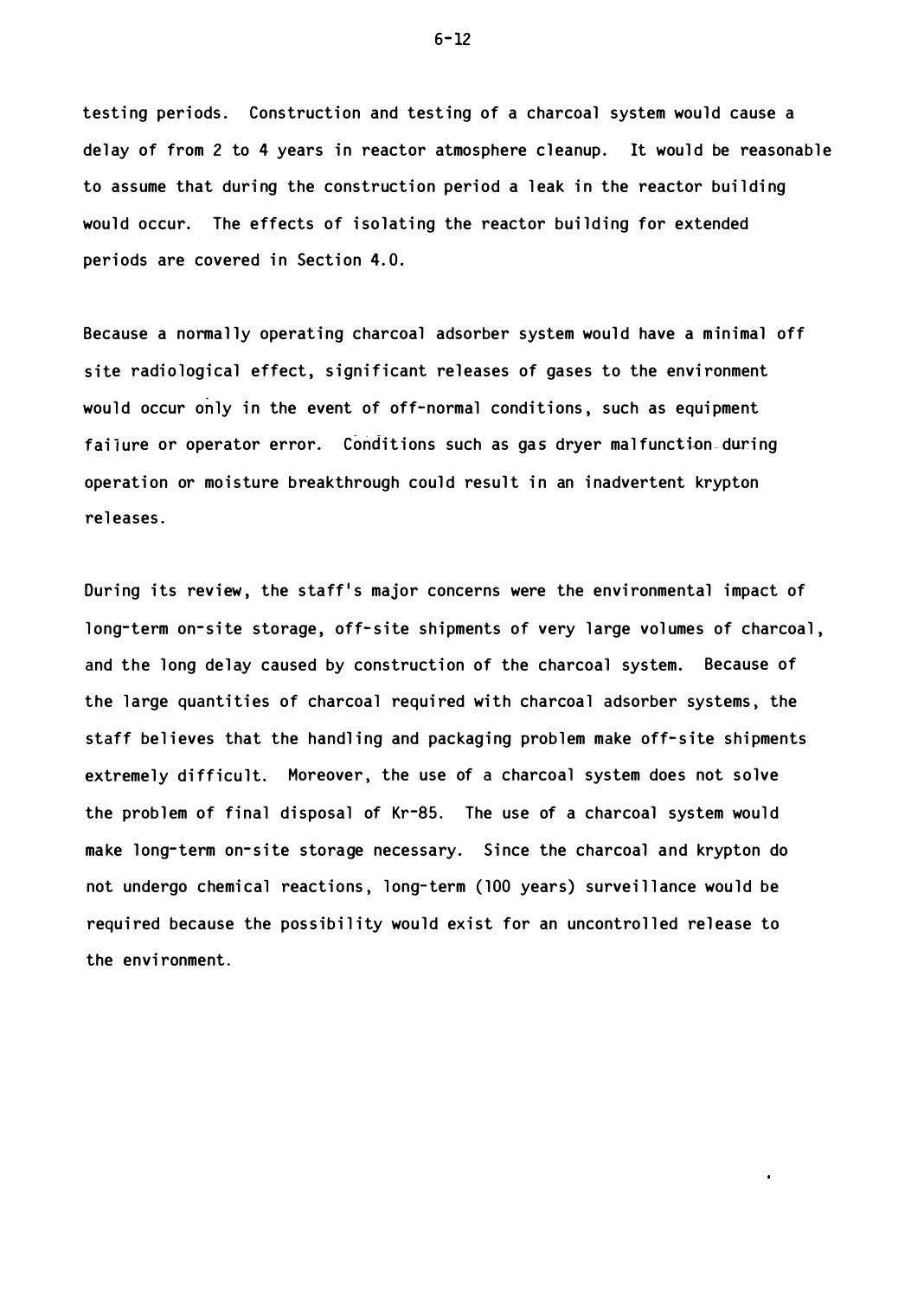# 6.2.5 Accident Analysis

Ambient Charcoal System. In this system 450 tanks containing charcoal would be used. The radioactivity in each succeeding tank would decrease as the activity in the reactor building decreased. The highest activity tank would contain 1430 curies. Assuming that the charcoal tank isolation valve fails and the entire 1430 curie inventory escaped, it has been calculated that the dose effect at the site boundary would be 41 mrem beta skin dose and 0.5 mrem total body gamma dose.

Refrigerated Adsorber System. In this system 150 tanks containing charcoal would be used. The radioactivity in each succeeding tank would decrease as the activity in the reactor building decreased. The highest activity tank would contain approximately 4300 curies. If the same assumptions are used for this system as were used with the ambient system, the dose effects given for the ambient system can be increased by approximately 3 times. Therefore, beta skin dose of 124 mrem and 1.5 mrem total body dose gamma could be expected.

### Summary

It is possible to remove noble gas fission products by charcoal adsorber systems at room temperature or with refrigerated charcoal adsorbers systems. Simplicity of operations and applicability to extremely radioactive gas mixtures are the primary advantages of the room temperature charcoal absorber removal method. However, the major disadvantage for a room temperature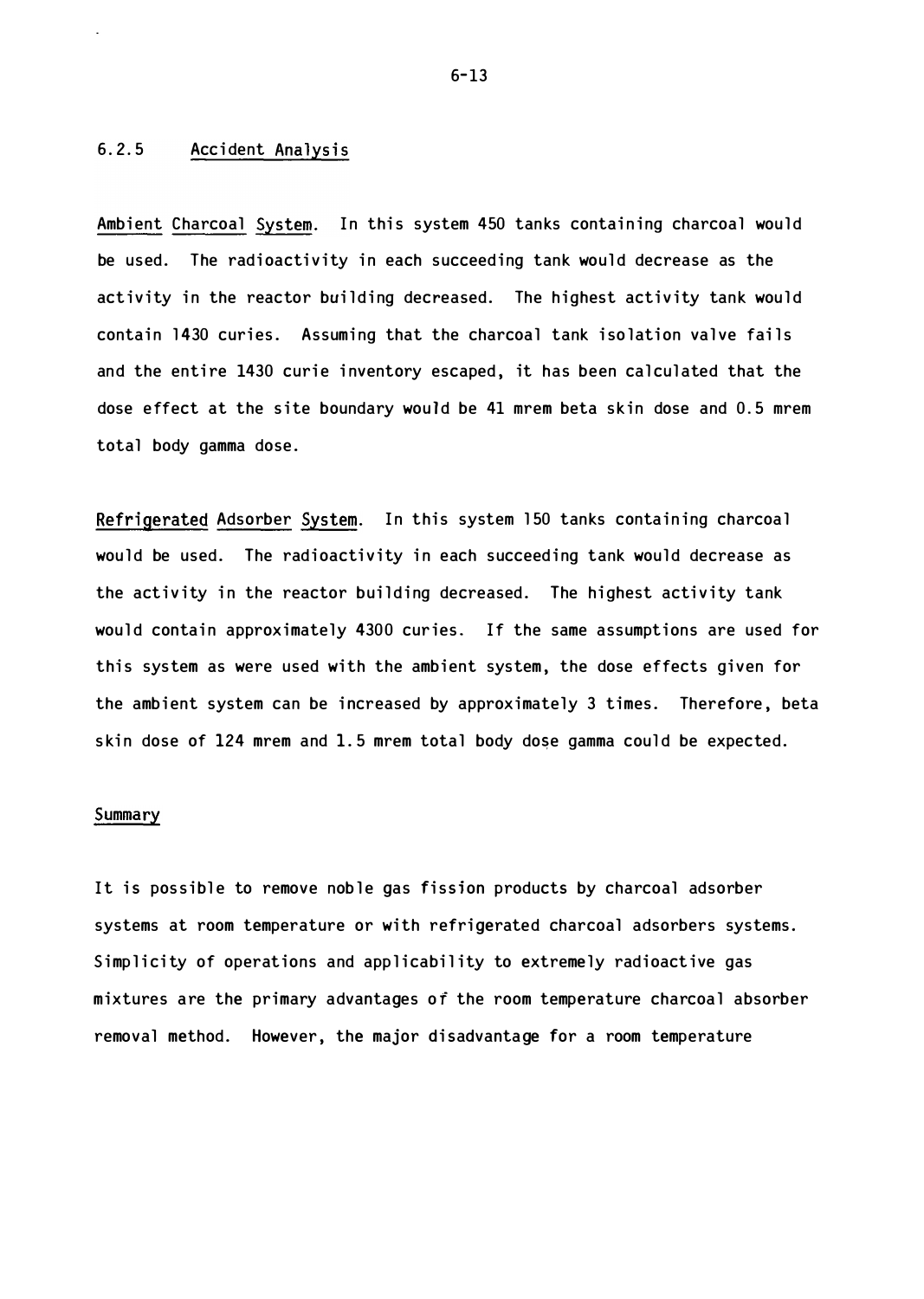charcoal ads orber system is the large volume of charcoal required. Additionally, the large volume of charcoal makes off-site shipment impractical. Use of a refrigerated adsorber charcoal system would reduce the volume of charcoal required. To gain a reduction in charcoal volume an increase in equipment complexity must be accounted for. Since the primary activity in the reactor atmosphere is Kr-85, a noble gas fission product that does not ordinarily react chemically, the charcoal adsorber would then be used as physical adsorber to retain the Kr-85. When collected, the krypton-85 will not be fixed in the charcoal bed collector and continued air flow will eventually cause breakthrough and sweep the Kr-85 from the collector. This action can be prevented only by the removal of the charcoal adsorber bed from the process stream. Loaded charcoal beds would then remain in storage indefinitely.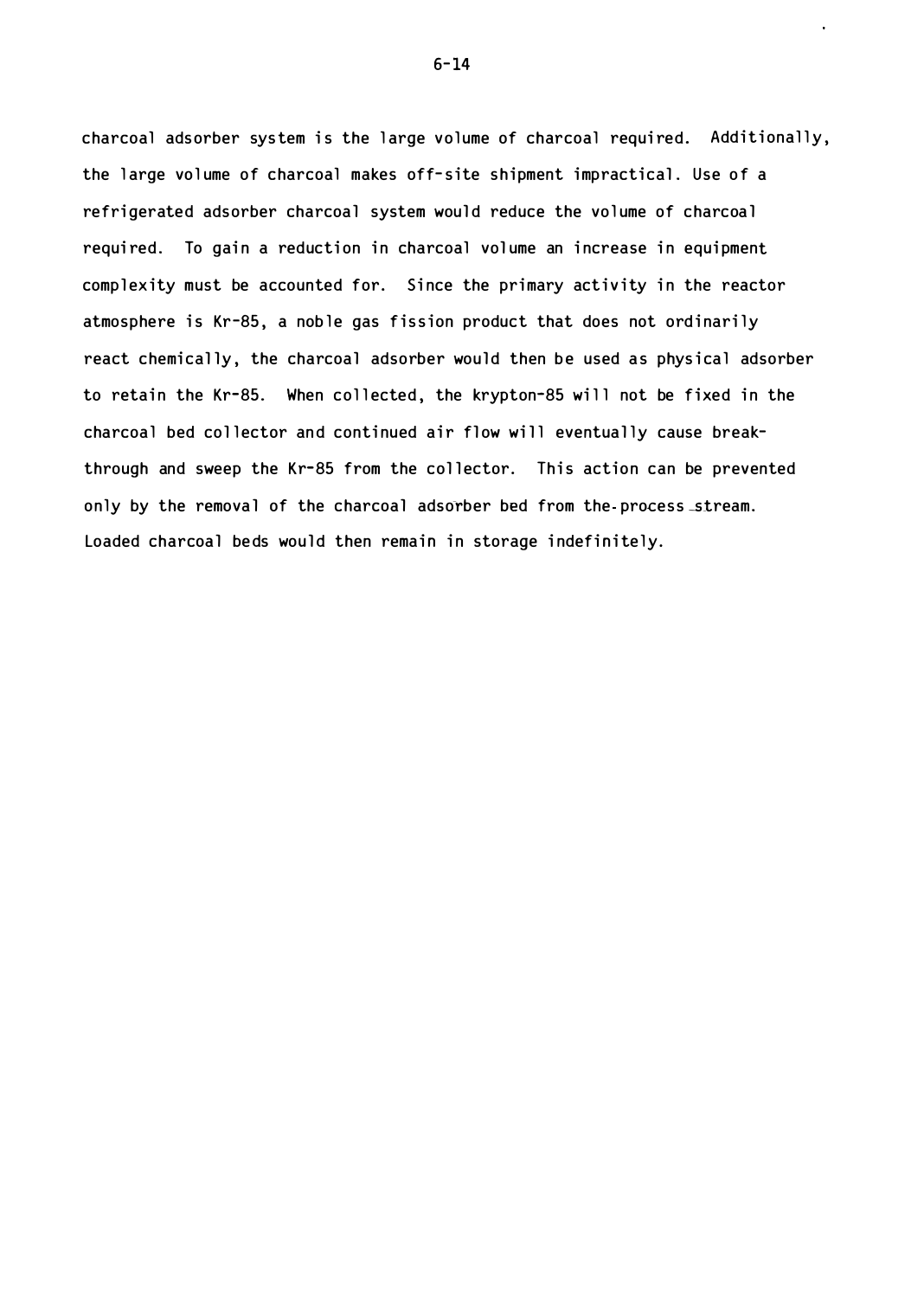

Figure 6.2-1. Flow Diagram for Purge Using Charcoal Adsorption System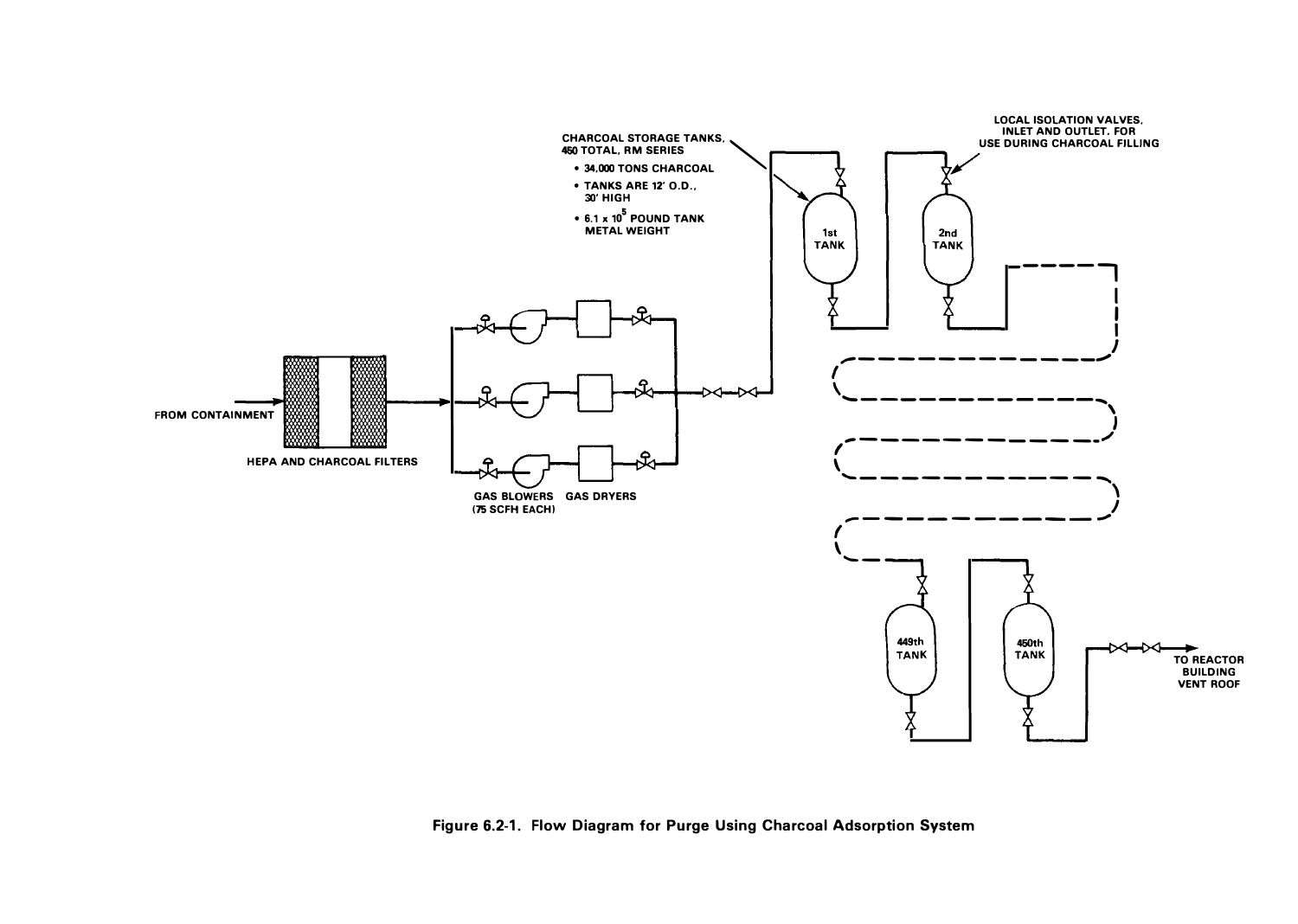

Figure 6.2-2. Conceptual Layout - Charcoal Storage Arrangement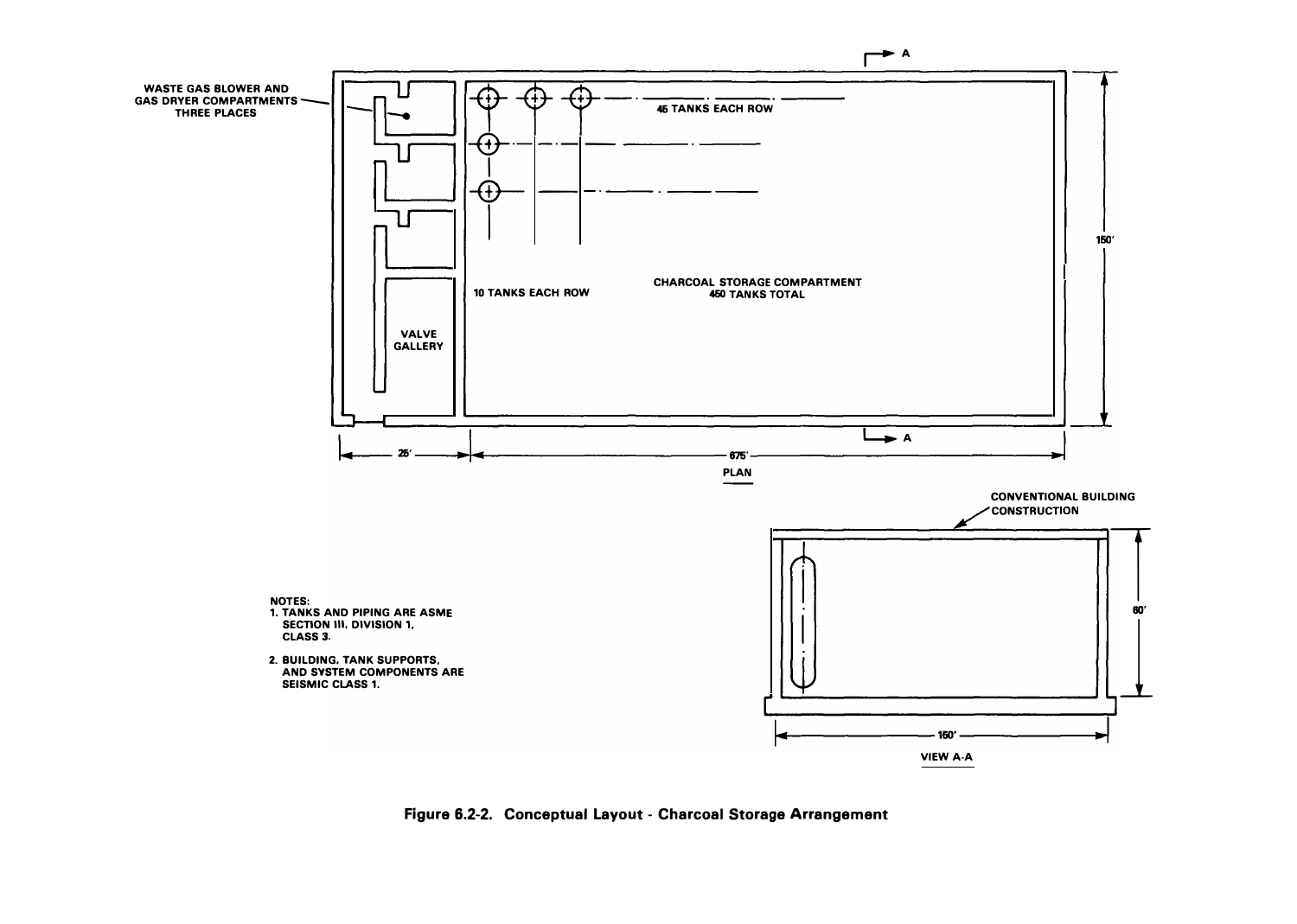6.3 Gas Compression System

### 6.3.1 Introduction

The gas compression system involves drawing off the reactor building atmosphere into suitable pressurized storage containers so that the entire building atmosphere, including Kr-85, remains in pressurized storage for approximately 100 years. The total volume to be stored is 23 million cubic feet. This system would reduce the Kr-85 concentration in the reactor building by feed and bleed operation to the maximum permissible concentration of  $1 \times 10^{-5}$ µCi/cc.

# 6.3.2 System Description and Operation

The gaseous contents of the reactor building may be transferred to pressurized gas containers for long-term storage. The containers can be designed in various pressure/volume combinations to accommodate the reactor building gases.

To reduce activity in the reactor building to maximum permissible concentrations (MPC), a total of 11.5 reactor building volumes (23 million cubic feet) would be transferred to storage. The compressed gas train would include gas dryers, a charcoal adsorber, a HEPA filter, three gas compressors, storage containers, and associated piping and valves. Figure  $6.3-1$  provides a flow diagram of the system. The compressed gas would remain stored on site for approximately 100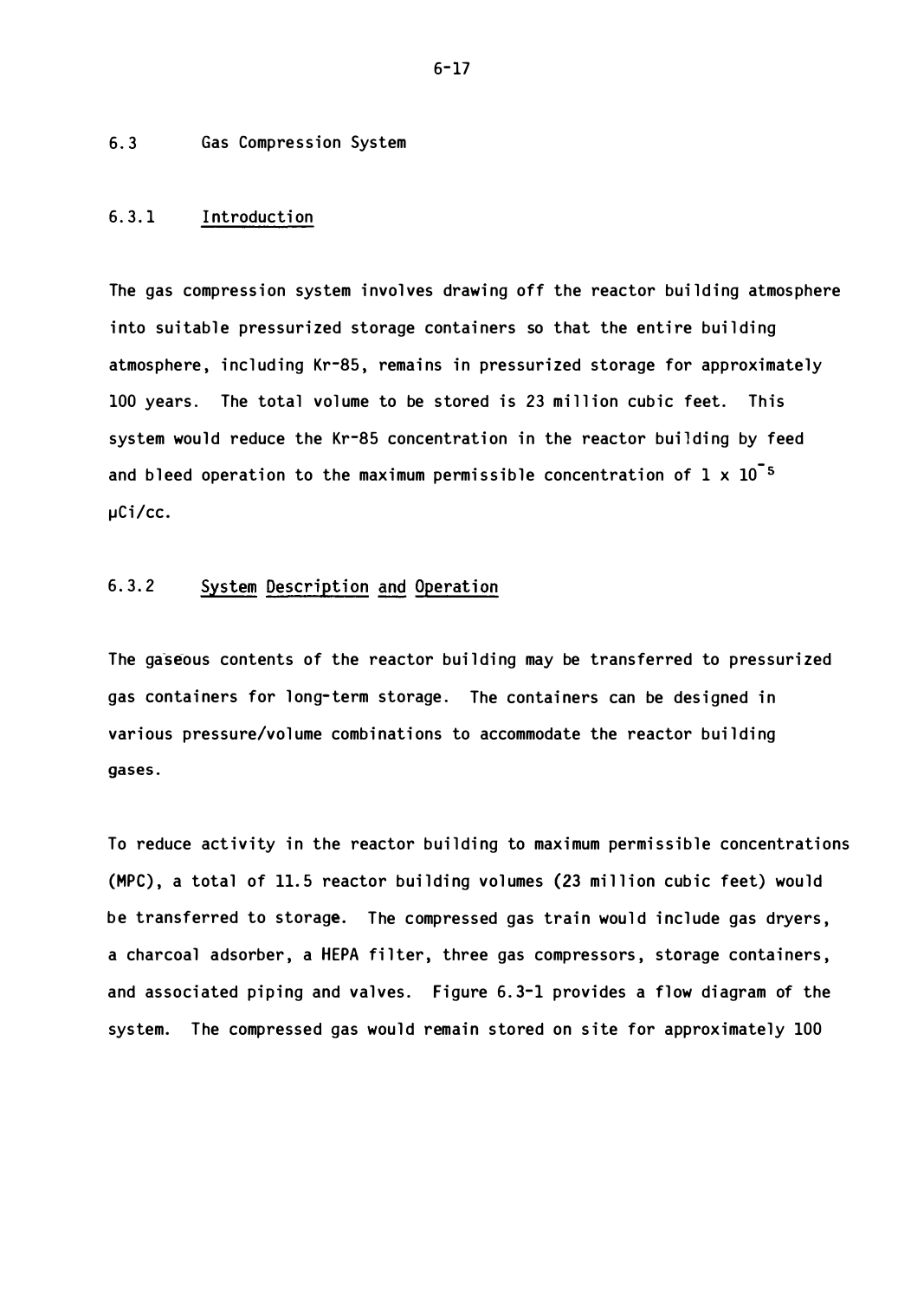years to allow the Kr-85 to decay. The minimum volume for the storage system would result if the gas were stored at the highest possible pressure. The practical upper pressure limit for gas storage is 2500 psig. At this pressure, 80 ,000 standard gas bottles ( 1.54 cubic feet) would be needed to store the gas. At the other end of the spectrum is a large volume, low pressure storage system. For example, if a container the size of the existing reactor building were constructed, the gas could be stored at 170 psig.

The General Public Utilities Corporation ( GPU) contracted with MPR Associates to investigate the most practical means for storing the compressed gas (Ref. 16 ). The gas would be stored at 340 psig in 36-i nch outside-diameter standardwall pipes. One million cubic feet of volume would be required, which would be equivalent to 150,000 linear feet, or 28 miles of pipe. The pipe storage complex recommended is divided into two major sections to minimize shielding. The high activity piping section would include 20% of the piping and would contain 90% of the Kr-85. The high activity section would be segregated into five units to limit Kr-85 releases in the event of leakage, and to optimize inherent shielding. Lower activity pipe units would be placed to the outside of the storage area to act as a shield for the highest activity units in the center. The building to house the high activity piping, the filters, dryers, and gas compressors, would be 260 feet long, 90 feet wide, and 30 feet high. Six inches of concrete shielding would be required. The low activity pipe section would contain 80% of the total piping and 10% of the Kr-85. The building for housing the low activity piping would be 220 feet long, 160 feet wide , and 60 feet high. It would require no shielding.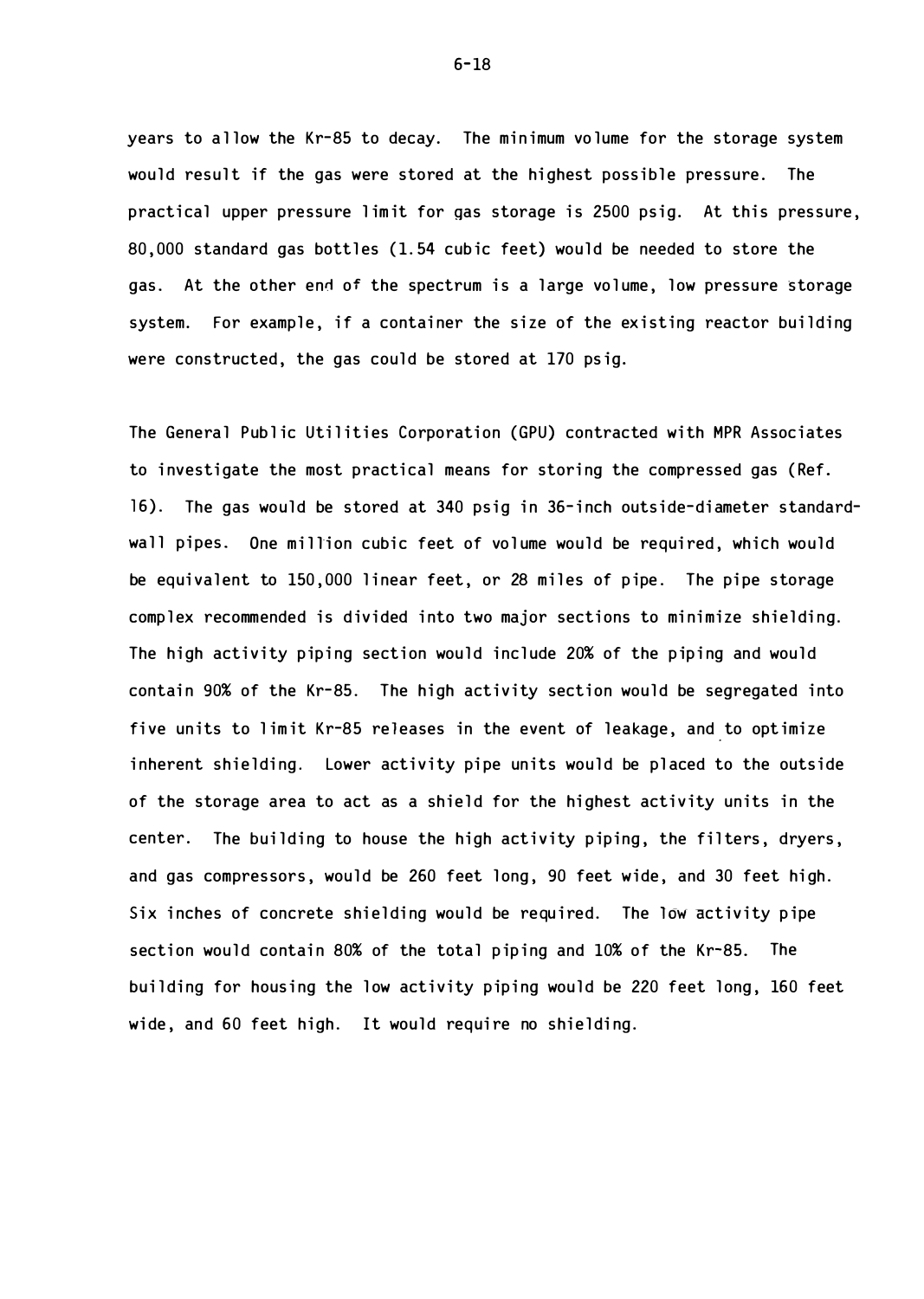### 6.3.3 Occupational Exposure

No significant amount of additional radiation exposure should be incurred by plant personnel during the proposed gas compression operation. All system components are relatively simple and should require minimal maintenance during gas processing. Should maintenance be required, most components could be isolated and purged to decrease radiation exposure during repairs. We estimate an occupational exposure of approximately 6 person-rem during operation and mai ntenance.

Periodic maintenance requirements of the long-term storage system are a potential source of occupational exposure which cannot be readily assessed. Although a system can be designed for maintenance-free operation, it would be unrealistic to assume that some maintenance would not be necessary during the approximtely 100 years of storage required. We estimate that surveillance and maintenance during long-term storage would result in an occupational exposure of approximately 42 person- rem.

# 6.3.4 Environmental Impact

Krypton-85 can be removed from the reactor building and stored in pressurized containers with minimal release to the environment. However, the process can be expected to leak from various process components as an anticipated operational occurrence .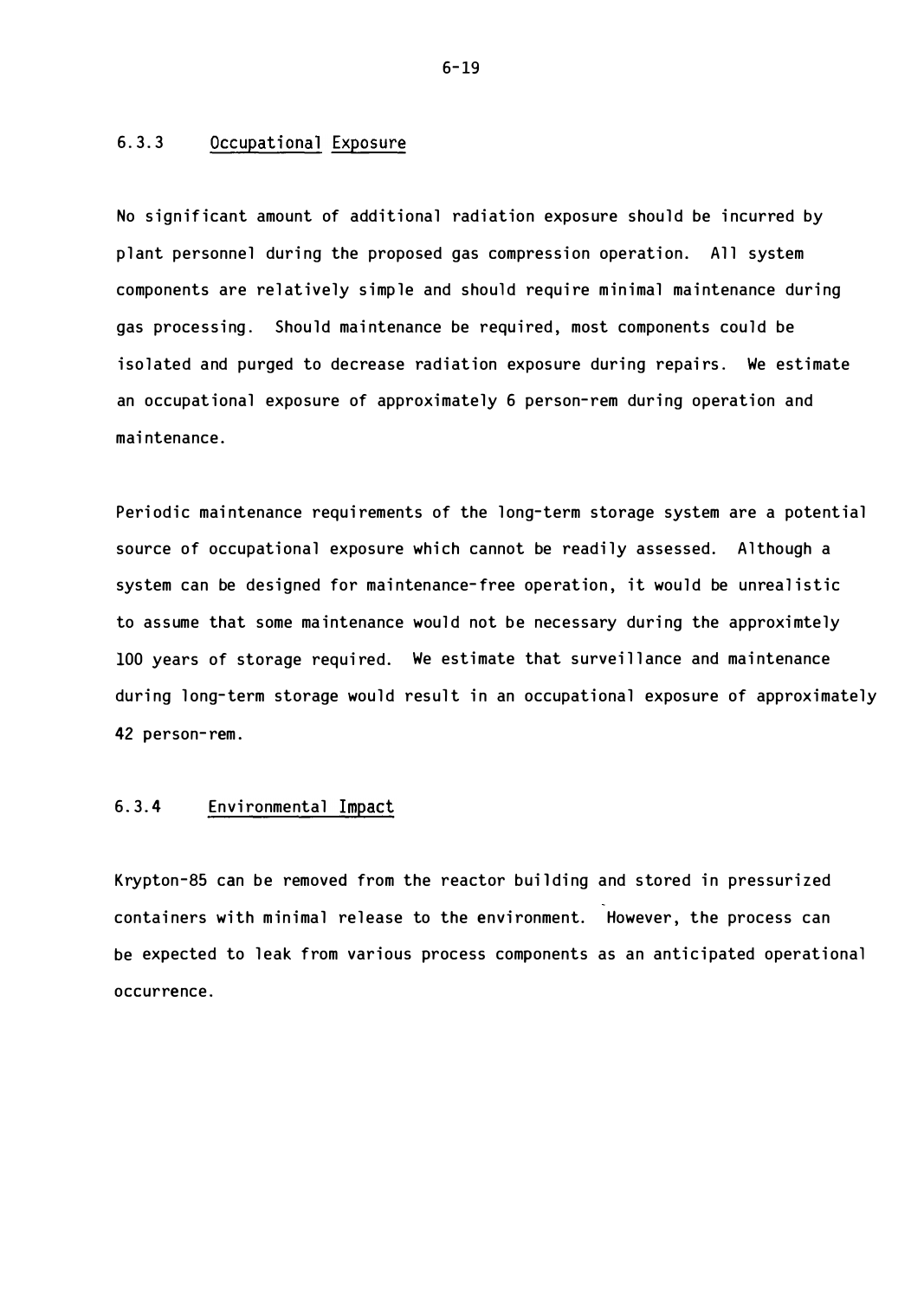While subsequent long term storage in pressurized containers on site will not affect the environment directly, the potential for accidental releases will remain for over 100 years while the stored Kr-85 decays.

# 6.3.5 Accident Analysis

The gas compression process was analyzed for its radiological consequences following an accidental release of compressed gas from the storage system. The radiological consequences of a failure in the feed train were not analyzed since it was assumed that the feed process would be isolated well before the accidental release approached a magnitude which would equal a release following a storage system failure. The accidents analyzed therefore represent the most severe occurrences with respect to their potential exposure potential at the site boundary. Analyses were performed on accidental releases from several storage configurations.

Assuming the compressed gas storage system was segregated into four units, each of which contained one quarter of the total curie content, a storage system failure with a subsequent release of  $14,250$  curies to the environment in a two-hour period would result in a site boundary total body gamma dose of 5.0 mrem and a beta skin dose of 410 mrem assuming a  $X/Q$  of 6.8  $x$  10<sup>-4</sup> sec/m<sup>3</sup>. Both of the calculated site boundary exposures are small fractions of the limits set forth in 10 CFR 100 (Ref. 15).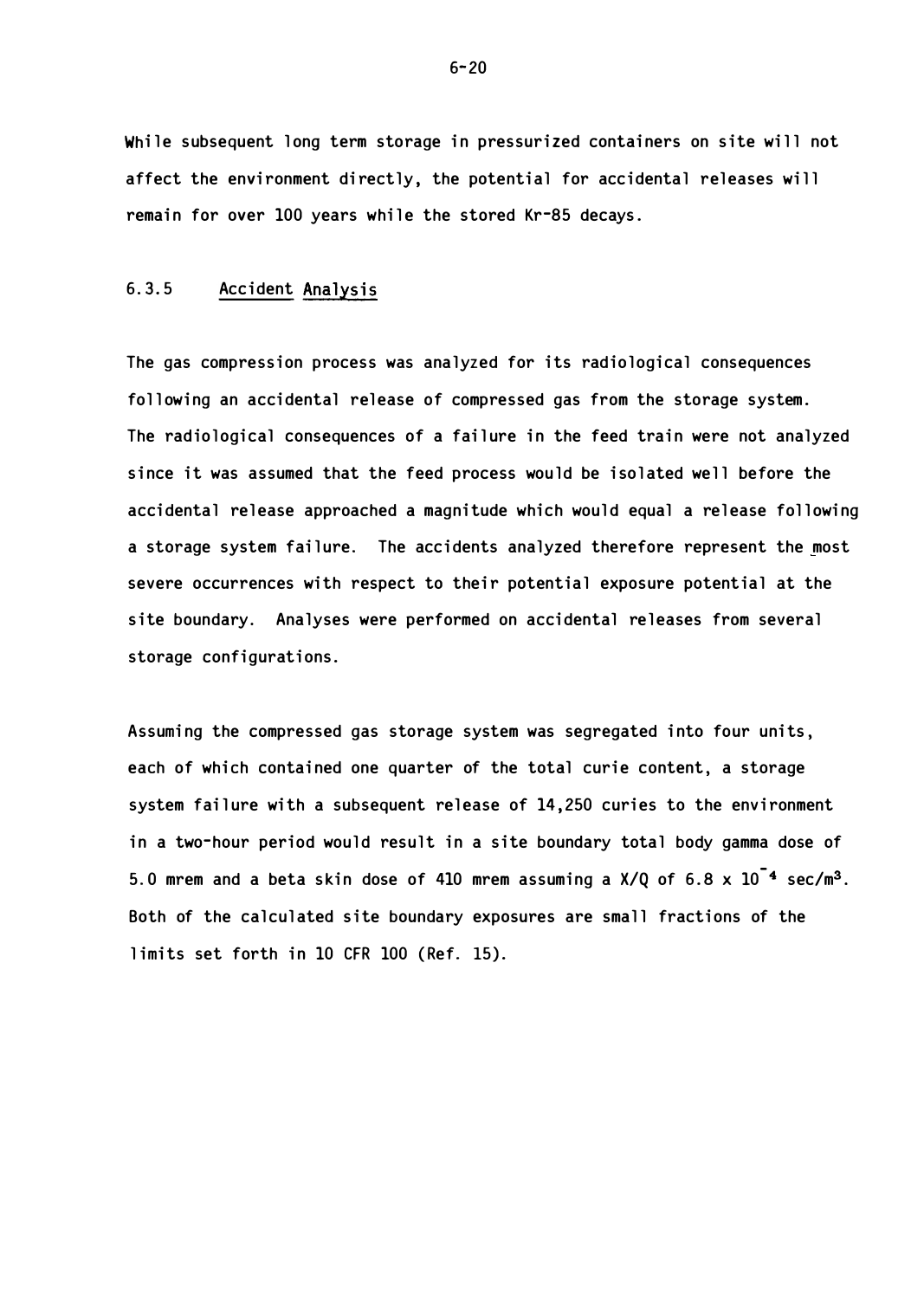### Summary

Storage of Kr-85 at high pressure for long periods of time in 28 miles of piping and valves will increase the likelihood of an inadvertent uncontrolled re lease to the environment compared with other alternative methods considered. Slow purging of the storage system over a period of several years would not change the total exposure to the public and would have the same radiological effect on the public as the controlled purge directly from the reactor building. Shipments of compressed Kr-85 offsite would require several hundred truck shipments through populated areas, thus increasing still further the likelihood of an inadvertent release. (See Section 6.4.6 for a discussion of transportation of pressurized radioactive gases.) The extensive time required to build and install the gas compression system (25 to 35 months) would increase the like lihood of inadvertent and uncontrolled leakage from the reactor building.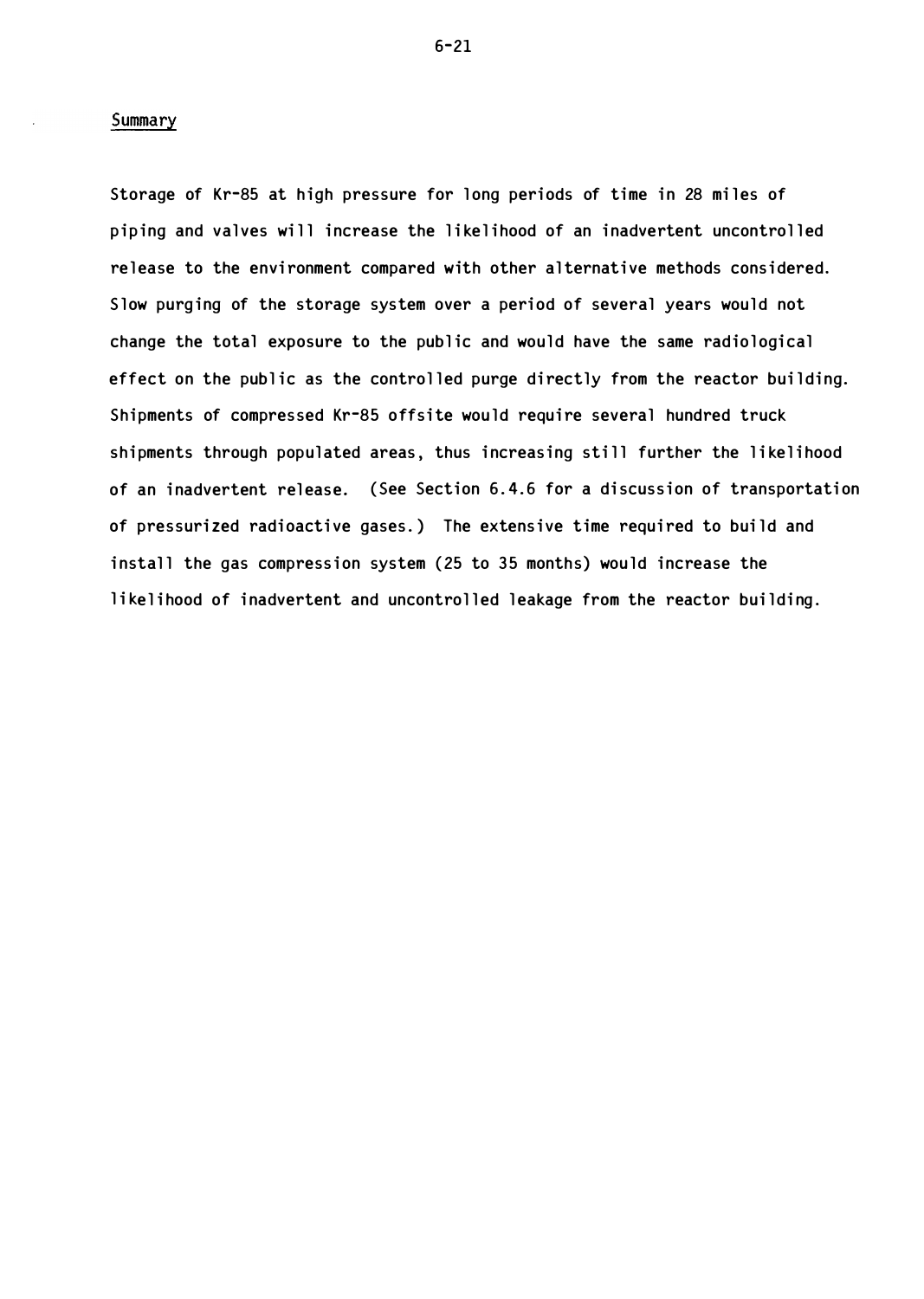

Figure 6.3-1. Flow Diagram of Gas Compression System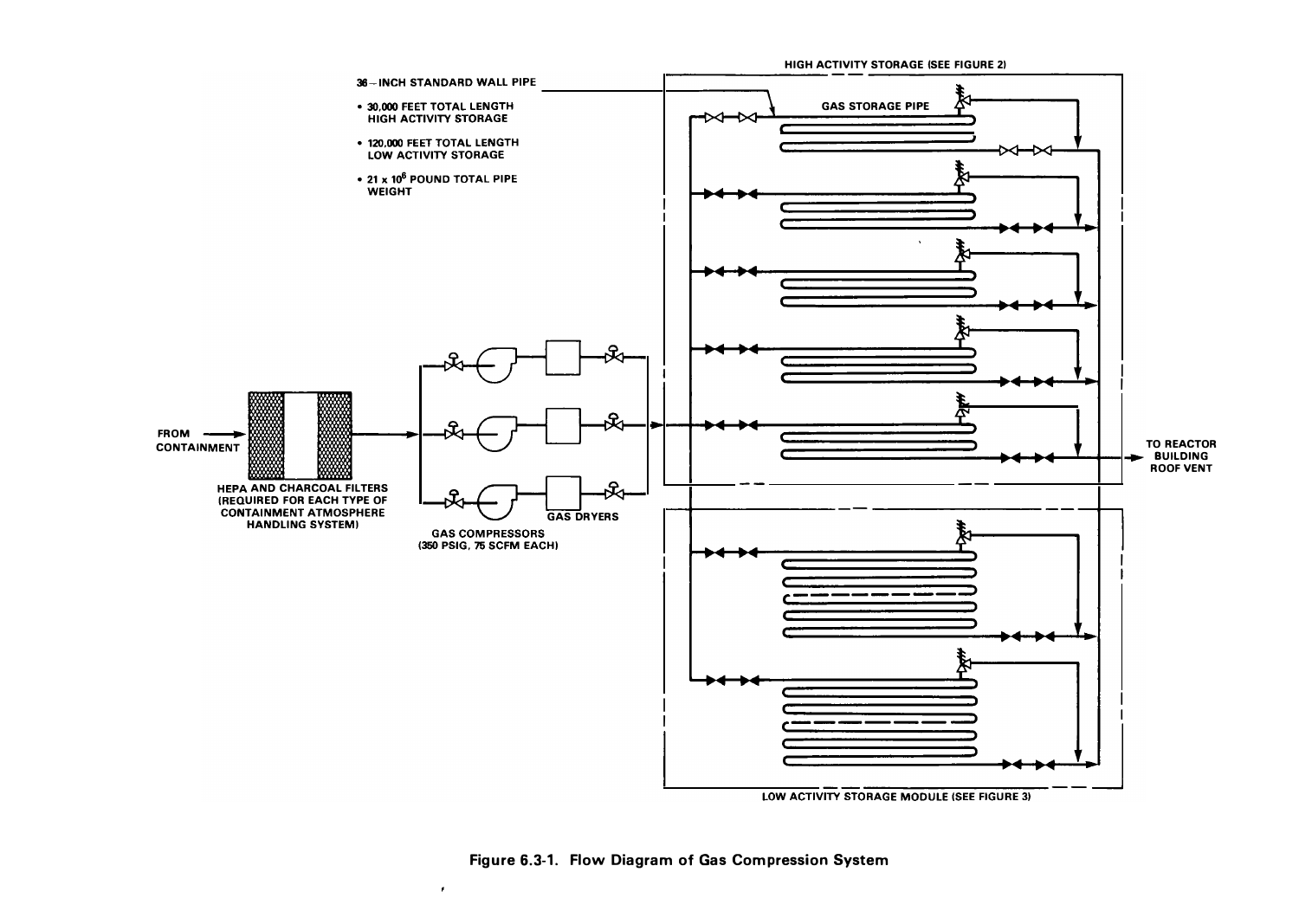### 6.4 Cryogenic Proces sing System

### 6.4.1 Introduction

A potential means of decontaminating the contaminated reactor building atmosphere is through the use of a cryogenic processing system. The operating principle of the cryogenic processing system is the condensation of Kr-85 from the incoming air by direct contact with liquid nitrogen (boiling point,  $-195.8^{\circ}$ C). The liquified Kr-85 is allowed to concentrate and is then vaporized and transferred to an onsite storage facility for subsequent disposition.

# 6.4. 2 Sys tem Description and Operation

The licensee has evaluated the availability of an existing cryogenic processing system (CPS) at a commercial boiling water nuclear power plant to decontaminate the reactor building atmosphere. The cryogenic system has never been placed into operation and is being scrapped by its current owner because of anticipated high operational costs and the degree of continued maintenance that the unit would require. Although the system is available for purchase and use by the licensee, the erection of a new building to house the system would be required. The building dimensions would be approximately  $110'$  long by  $72'$ wide and would vary in height from  $20<sup>1</sup>$  to  $35<sup>1</sup>$ . The installed cryogenic system would connect with the reactor building through the existing hydrogen control system. The contaminated air from the reactor building would be passed through the HEPA filters and charcoal adsorber of the hydrogen control system and be transported to the cryogenic processing system in the adjacent building.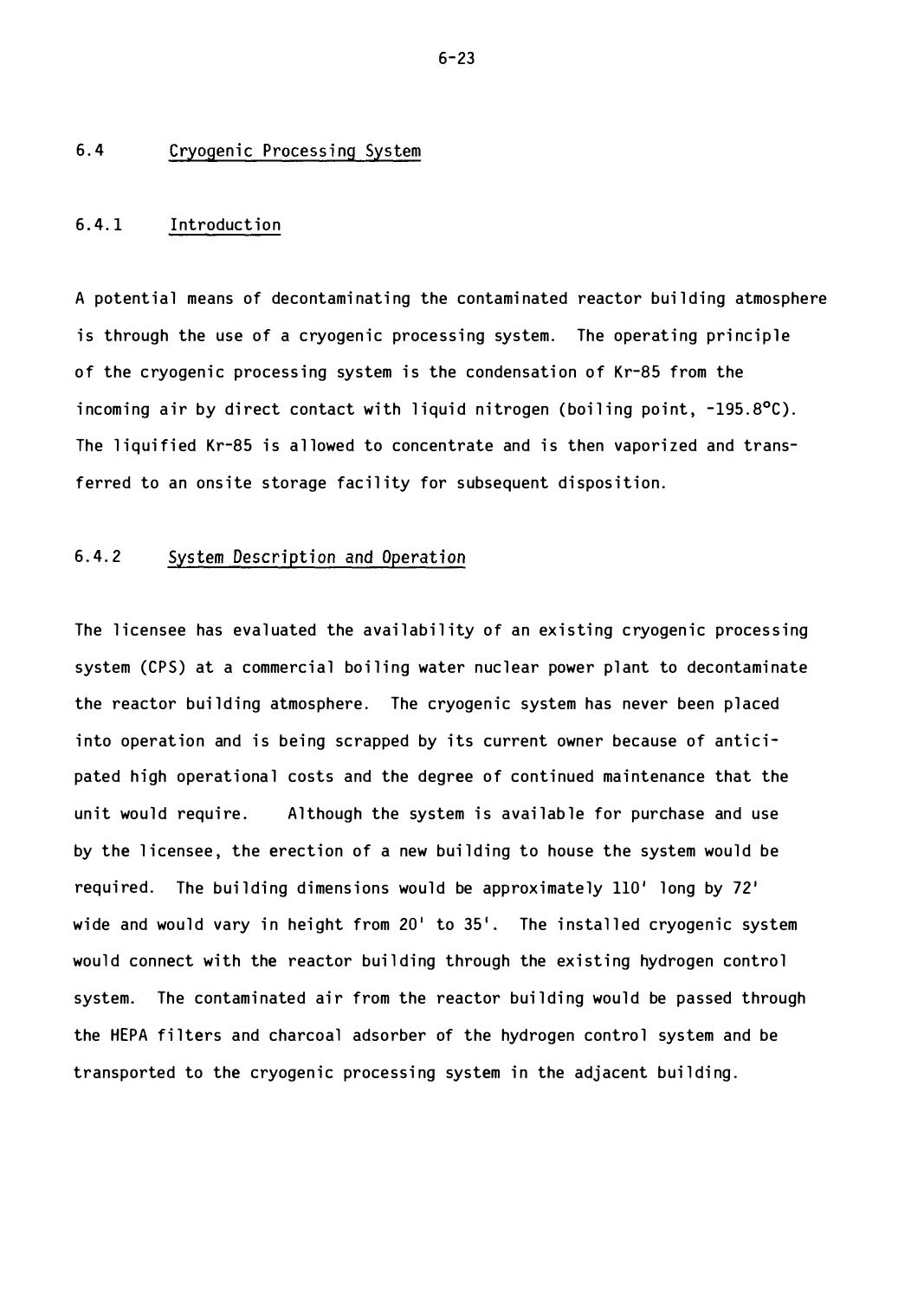The cryogenic processing system consists of three processing trains. The major components of each train are the prefilter, catalytic recombiner, aftercooler, and cryogenic treatment subsystem. The three processing trains are supported by a hydrogen storage system, a liquid nitrogen storage system, and a noble gas storage system. A flow diagram of the cryogenic processing system is shown in Figure  $6.4-1$ . The cryogenic processing system can process air from the reactor building at a flow rate of approximately 225 SCFM. Air withdrawn from the reactor building would first pass through the HEPA filters and charcoal adsorbers of the hydrogen control system for removal of trace quantities of airborne radioactive particulates. The air from the hydrogen control system would then be heated in the CPS preheater prior to injection into the CPS catalytic recombiner for oxygen removal and corresponding volume reduction of the recombiner effluent. The effluent gas from the recombiner would then be cooled in a downstream aftercooler and directed to the cryogenic treatment subsystem ( CTS). The major components of the CTS consist of two feed compressors, a gas preheater, a trace recombiner, an aftercooler, a separator, three prepurifiers, a cooldown heat exchanger, a removal column, a condenser heat exchanger, a phase separator, a decay column, a hydrocarbon conversion unit, and an ambient heater. (A flow diagram of the cryogenic treatment subsystems is shown in Figure 6.4-2)

The effluent gas from the CPS aftercooler enters the suction side of the CTS feed compressors. The feed compressors transport the gas through the preheater, trace recombiner and aftercooler for gas heating, removal of trace quantities of oxygen, and gas cooling, respectively. Moisture is removed from the cooled gas in a downstream separator. The gas then enters the prepurifier for removal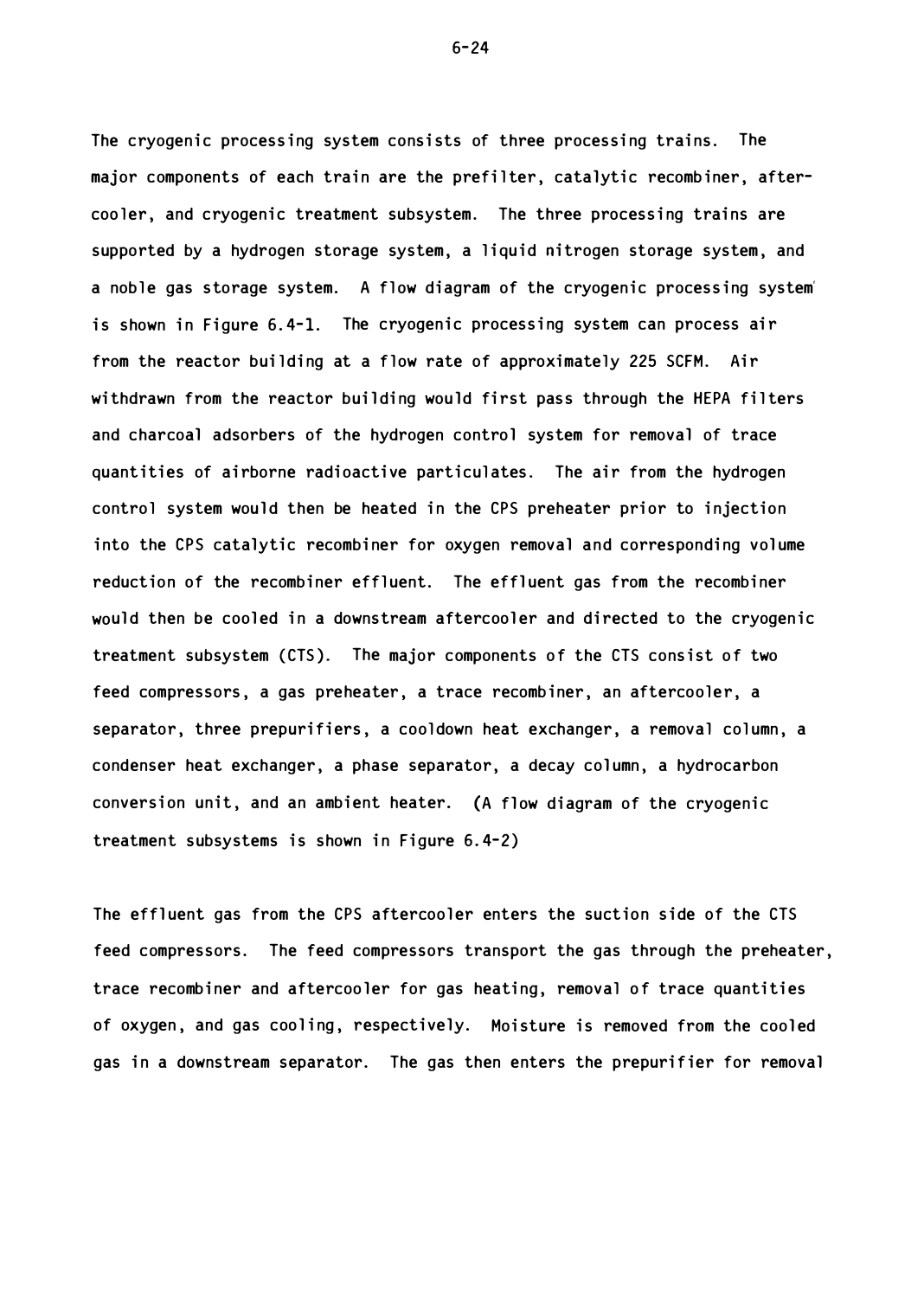of carbon dioxide and remaining moisture (water). The purified gas then enters the cooldown heat exchanger to reduce the gas temperature to approximately  $-29$ °F. The chilled gas enters the removal column where the methane and noble gases (essentially Kr-85 and stable krypton, xenon, and argon) are removed by condensation from counter flowing liquid nitrogen to collect in a pool at the bottom of the removal column. At periodic intervals, the condensed methane and noble gas pool is vaporized and removed from the column via the CPS product compressor and compressed into storage vessels for onsite storage at ambient temperatures. The storage vessels are located inside a secondary concrete containment structure to mitigate the consequences of a rupture of the containment vessel during extended storage. The structure is designed to withstand the pressures generated from failure of all the storage vessels. The licensee estimates that it would take from 20 to 30 months to put the systems into operation.

### 6.4.3 Occupational Exposure

Of all the alternative systems considered for the decontamination of the containment atmosphere, the CPS is the most complex in that it consists of more and varied components than the other systems and is expected to require a greater degree of maintenance during operation. In addition, the system operates at positive pressure (85 psig) and can be expected to leak as an anticipated operational occurrence. If leakage from the system occurs downstream of the CTS removal column, that leakage will contain highly concentrated Kr-85 (i.e., at least 3 orders of magnitude higher concentration than in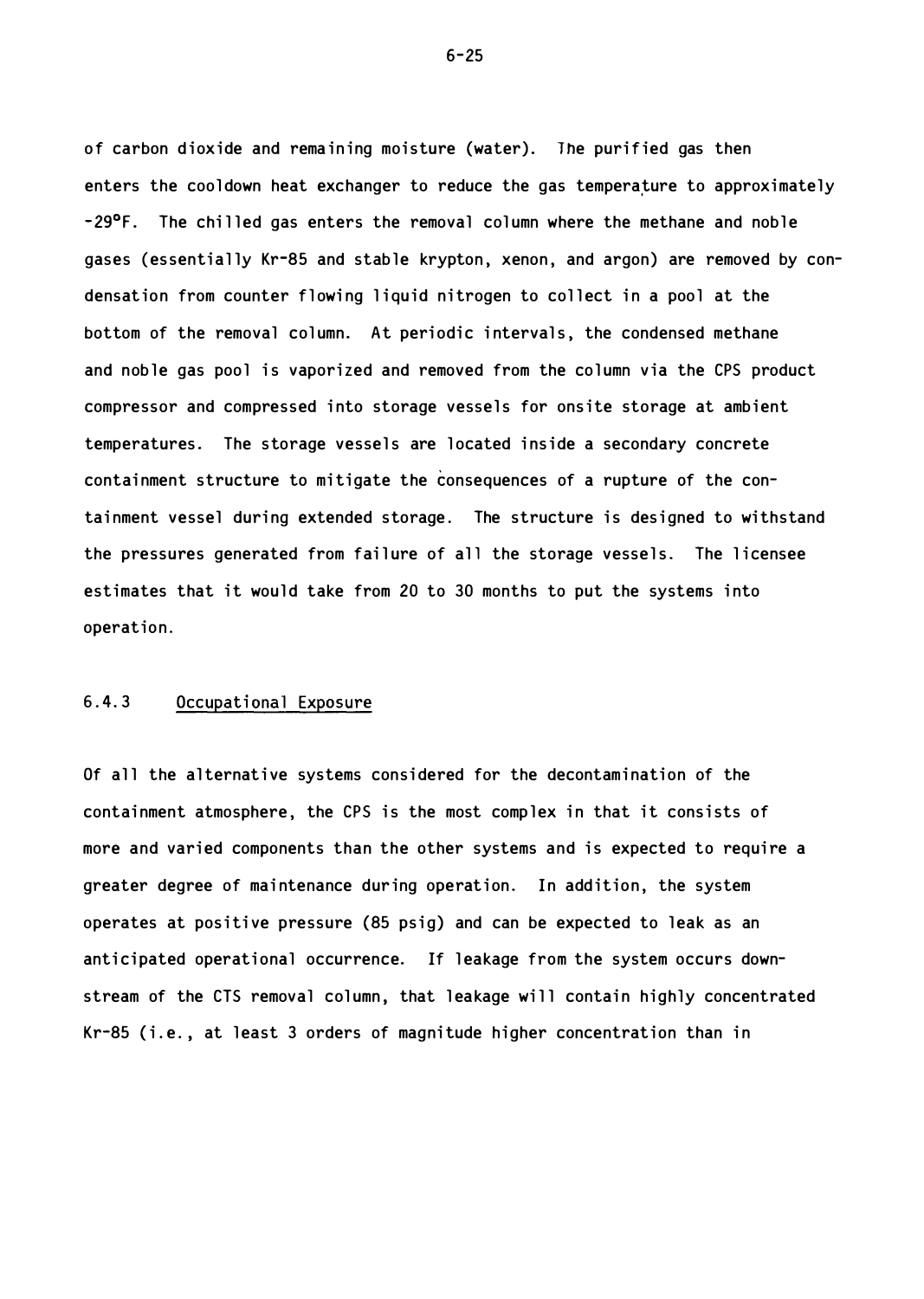preceding portions of the system). Therefore, the expected exposure to workers operating and maintaining the CPS is anticipated to be greater than any of the other treatment alternatives. The licensee estimates the exposure to workers due to processing, maintenance, and required surveillance activities during long-term onsite storage of the Kr-85, would be approximately 570 person-rem. The majority (approximately 90%) of this estimated exposure is due to anticipated surveillance activities (inservice inspection of components, maintenance, and sampling) associated with the long-term storage of Kr-85. The staff does not agree with the anticipated required frequency and dose rates encountered during the licensee's surveillance activities and estimates the population exposure to workers to be in the range of 137 to 255 person-rem. The staff's lower estimate is based on the emphasis and need for maintaining in-plant exposure ALARA and on the assumption that less time is spent in high dose-rate areas .

### 6.4.4 Envi ronmental Impact

The CPS is designed for a removal efficiency of 99 . 9% and, therefore, is not a "Zero-release" system. During the approximate  $2-1/2$  month period required to process the reactor building atmopshere, approximately 60 Ci of Kr-85 will be discharged in the purified gas effluent from the system. In addition to this, an unspecified amount of Kr-85 will be discharged to the environment due to anticipated leakage from the system. The staff believes that the CPS can be designed to minimize the environmental impact of uncontrolled leakage by judicious monitoring and rapid system isolation upon indication of an upset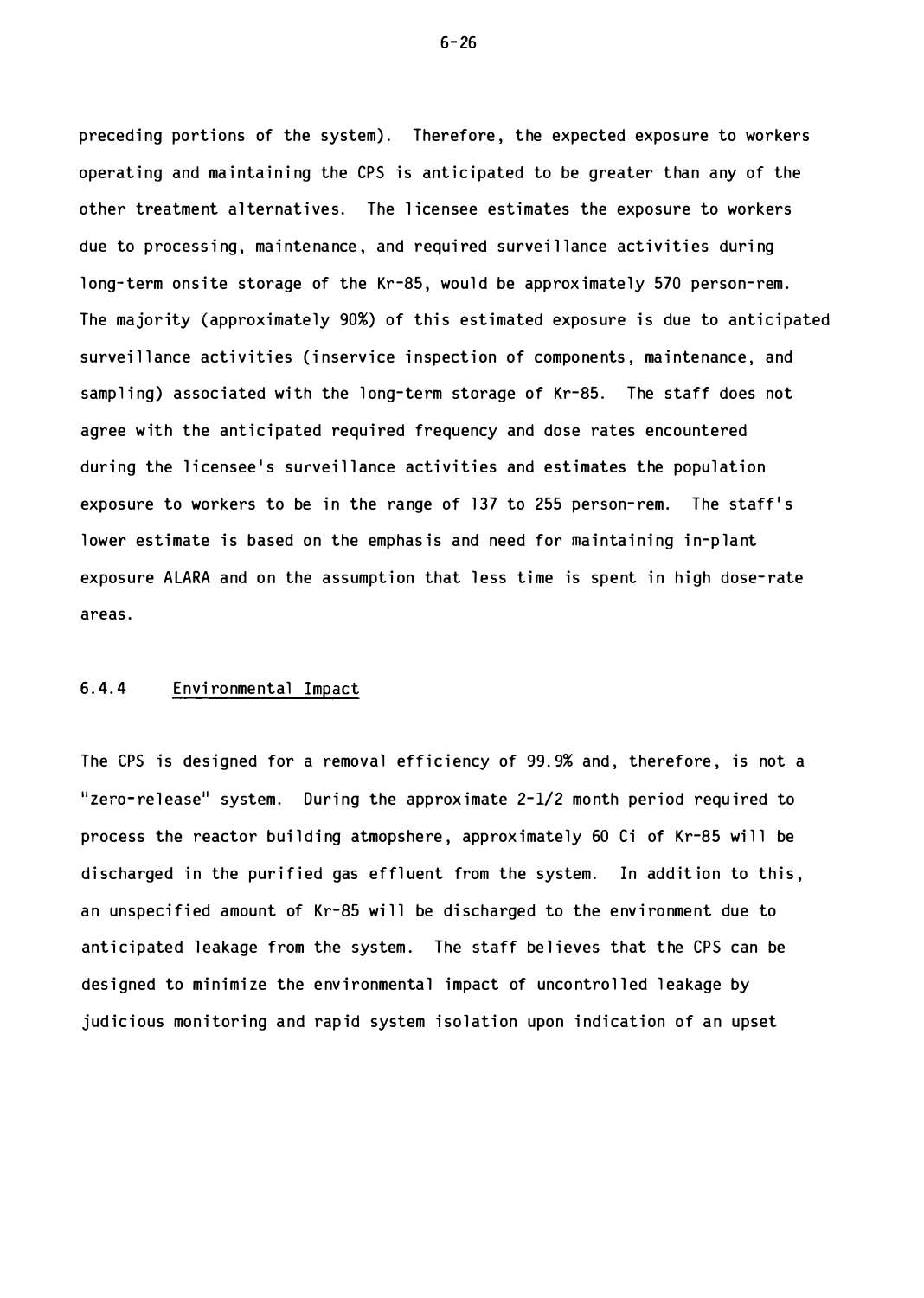condition. In any event, the staff estimates the environmental impact during normal operation of the CPS to be insignificant (i.e., less than 0.01 mrem beta skin dose and 0.0002 mrem total body gamma dose assuming a  $X/Q$  of 5 x  $10^{-5}$  sec/m $^3$ ).

### 6.4.5 Accident Analysis

 $\ddot{\phantom{a}}$ 

The CPS was analyzed for the hypothetical worst-case failure of the Kr-85 storage system. This failure is based on the assumed rupture of all the noble gas storage vessels and the corresponding breaching of the secondary containment structure. The entire Kr-85 inventory of approximately 57 , 000 Ci is assumed to be released to the envi ronment over a 2-hour period. For annual average meteorological conditions, the calculated gamma radiation exposure to the total body of an individual at the site boundary would be 20 mrem and a beta skin dose of  $1700$  mrem, assuming a X/Q of  $6.8$  x  $10^{\texttt{--}4}$  sec/m $^3$ . The calculated doses are a small fraction of the limits set forth in 10 CFR Part 100 (Ref. 15).

# 6. 4. 6 Transportation and Burial

The licensee's proposed design for the CPS includes a noble gas storage system for extended storage and corresponding decay of the concentrated Kr-85 product gas. It would be possible, however, to transfer the product gas to approved (i.e., by DOT and NRC) containers for transportation and burial at a commercial low level waste burial ground. The three commercial low-level waste burials currently in operation are located in Barnwell, South Carolina,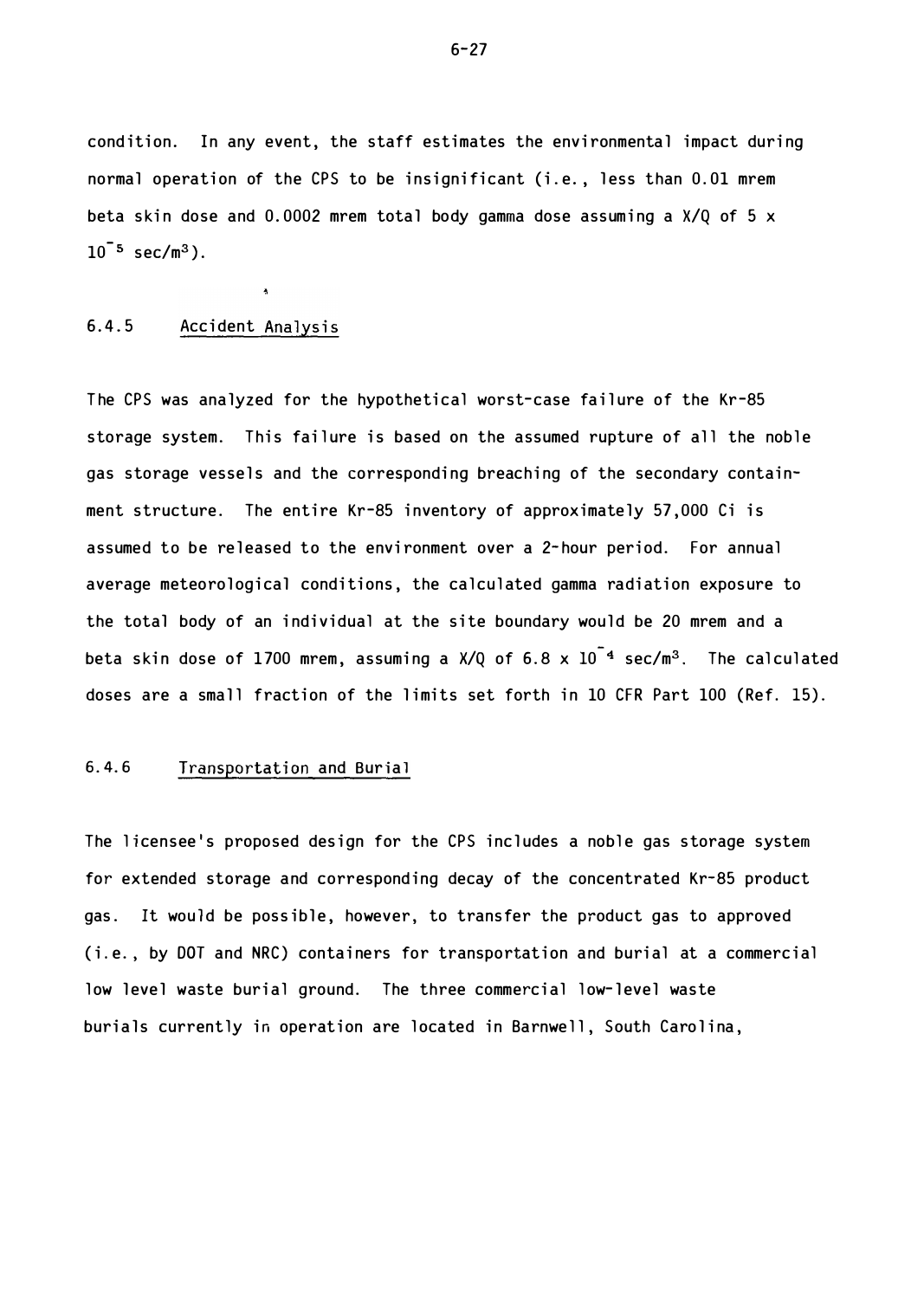Beatty, Nevada, and Richland, Washington. However, the State of South Carolina has imposed a ban on shipments of waste from TMI Unit 2, leaving only the two Western sites as potential recipients of gas-filled containers of Kr-85 from the CPS. Each site has different criteria for acceptance and burial of radioactive gases in Federally approved containers. The Richland, Washington site will accept pressurized containers (up to  $1.5$  atmospheres absolute) of gases containing not more than 100 curies per container. The containers must also be buried individually and located at least 10 feet from neighboring containers. The site in Beatty, Nevada will accept gas containers that are pressurized up to 1 atmosphere (absolute) and limited to 1000 curies or less. Gas containers containing from 100 to 1000 curies must be surrounded by at least 6 inches of concrete on all sides.

Given the burial site limitations for container pressure and curie content, and the required use of DOT and NRC approved shipping containers, the number of required containers and corresponding shipments for transporting 57,000 Ci of Kr-85 is potentially high. Under ideal conditions, a minimum of 57 and 570 containers would be required for acceptance at Beatty and Richland, respectively.

For the same reasons that the staff is opposed to the shipment of free liquids  $(i.e., dispersability and lack of control following a container-breaking$ transportation accident), the staff is also opposed to the shipment of radioactive gases. The potential for exposing the public to concentrations of Kr-85 substantially higher than MPC values (i.e.,  $1 \times 10^{\texttt{-}5}$  µCi/cc) following a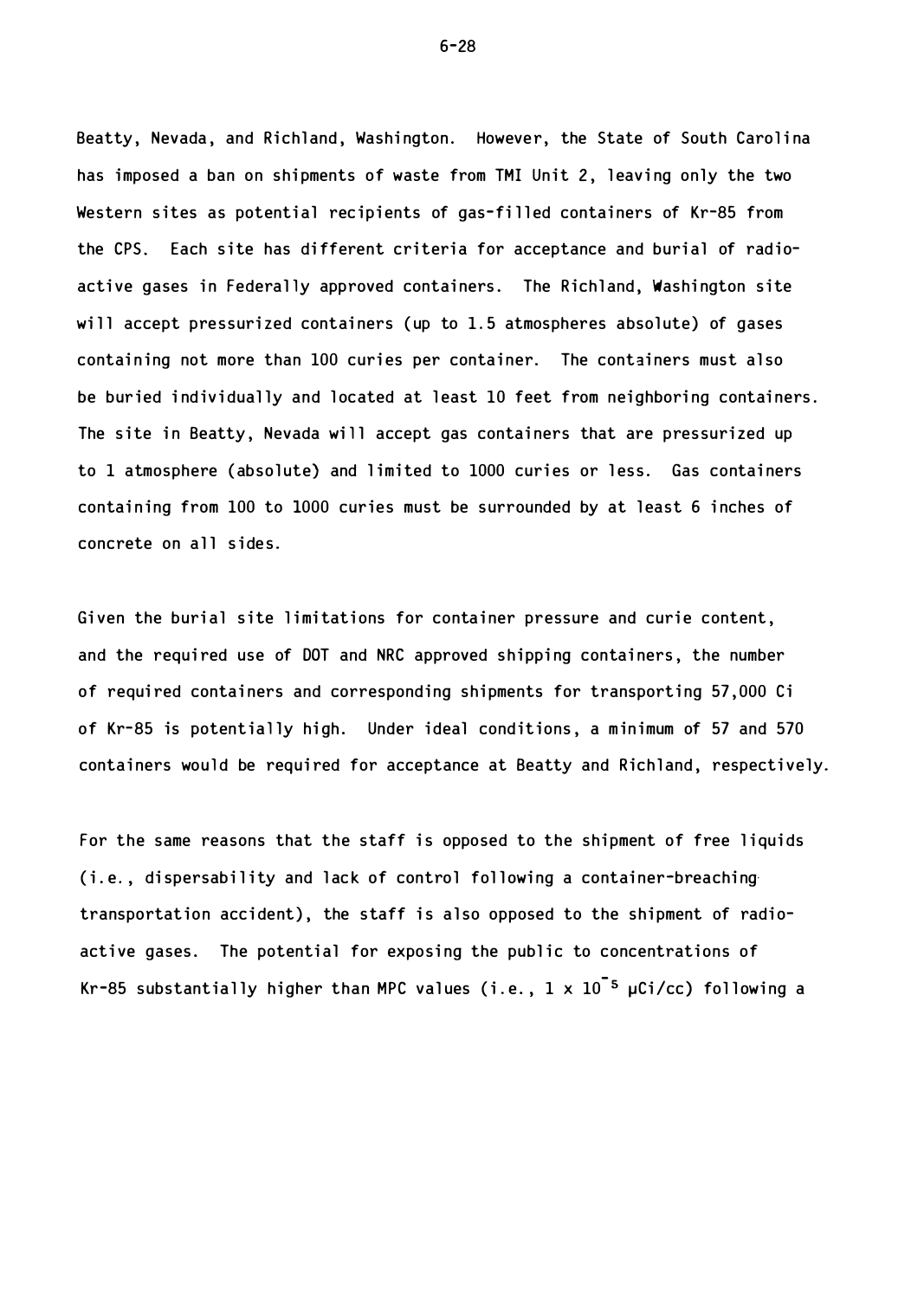transportation accident is an unacceptable risk. The staff recommends that shipment of Kr-85 in gaseous form not be given serious consideration should the Commission decide that the CPS is the best of all the alternatives considered in this assessment.

### Summary

The primary advantage of the CPS is that the offsite environmental impact from operation of the system is insignificant. Selection of the CPS as the best alternative is not without its disadvantages, however. First, the system would require a specified amount of time to design, construct, house, and test. From consultations with construction/cost engineers at Oak Ridge National Laboratories and in the nuclear industry, the staff estimates that it would take a minimum of 20 months to get a system operational. Second, operation and maintenance of the CPS generates a relatively high occupational exposure. Finally, the onsite storage of concentrated quantities of Kr-85 would require long-term periodic surveillance and would represent a constant threat to workers on the site.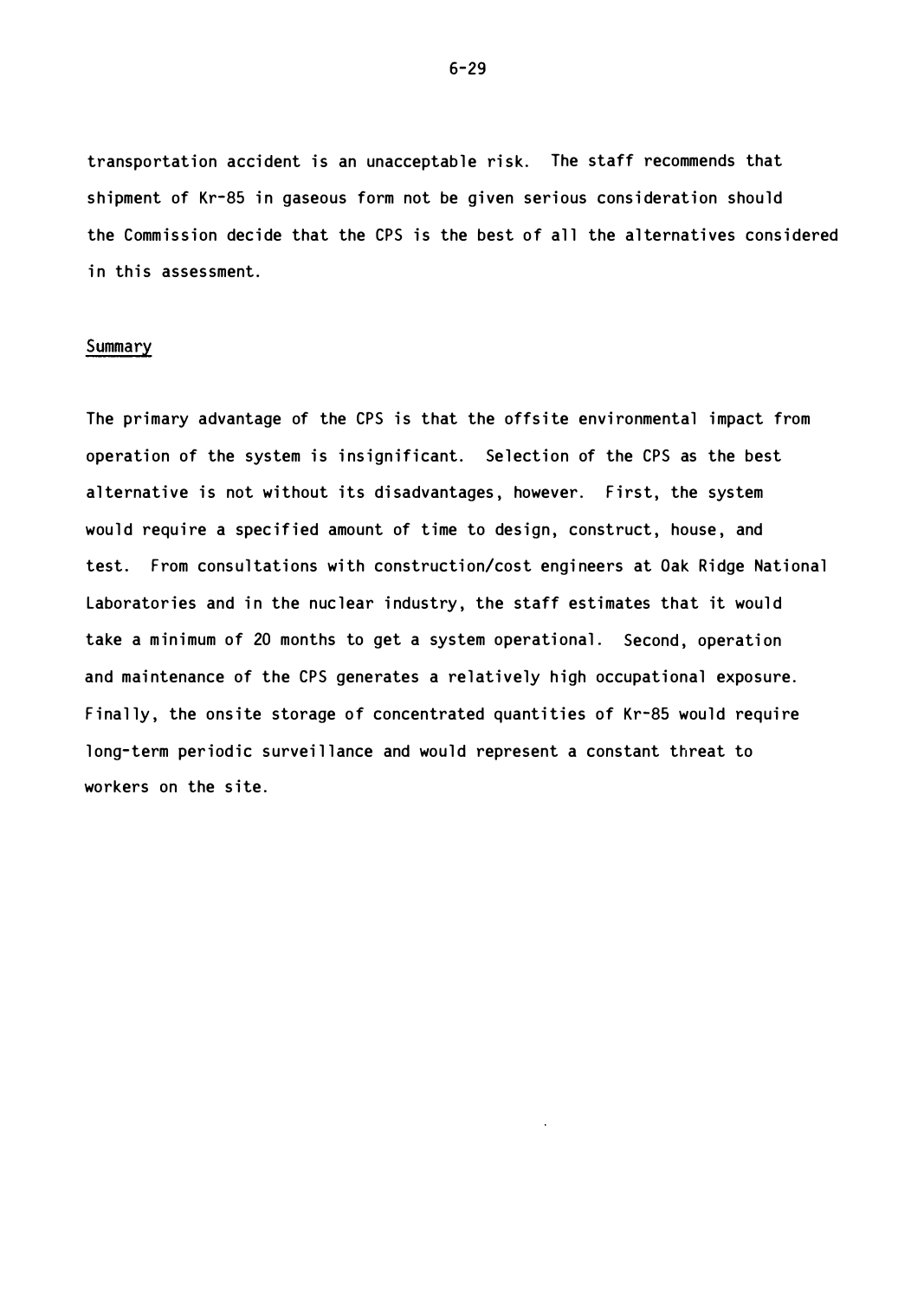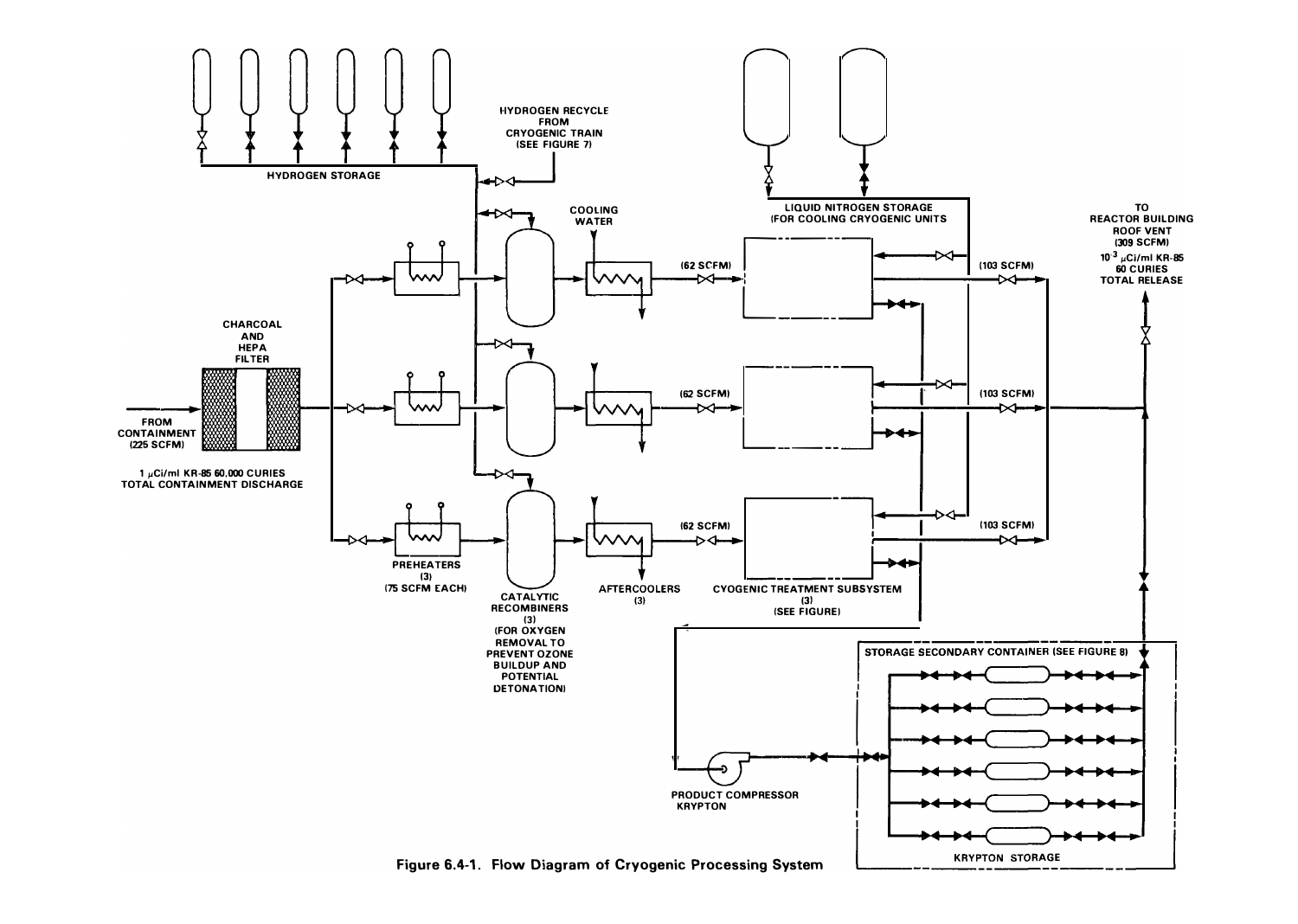

Figure 6.4-2. Flow Diagram of Cryogenic Treatment Subsystem (One of Three)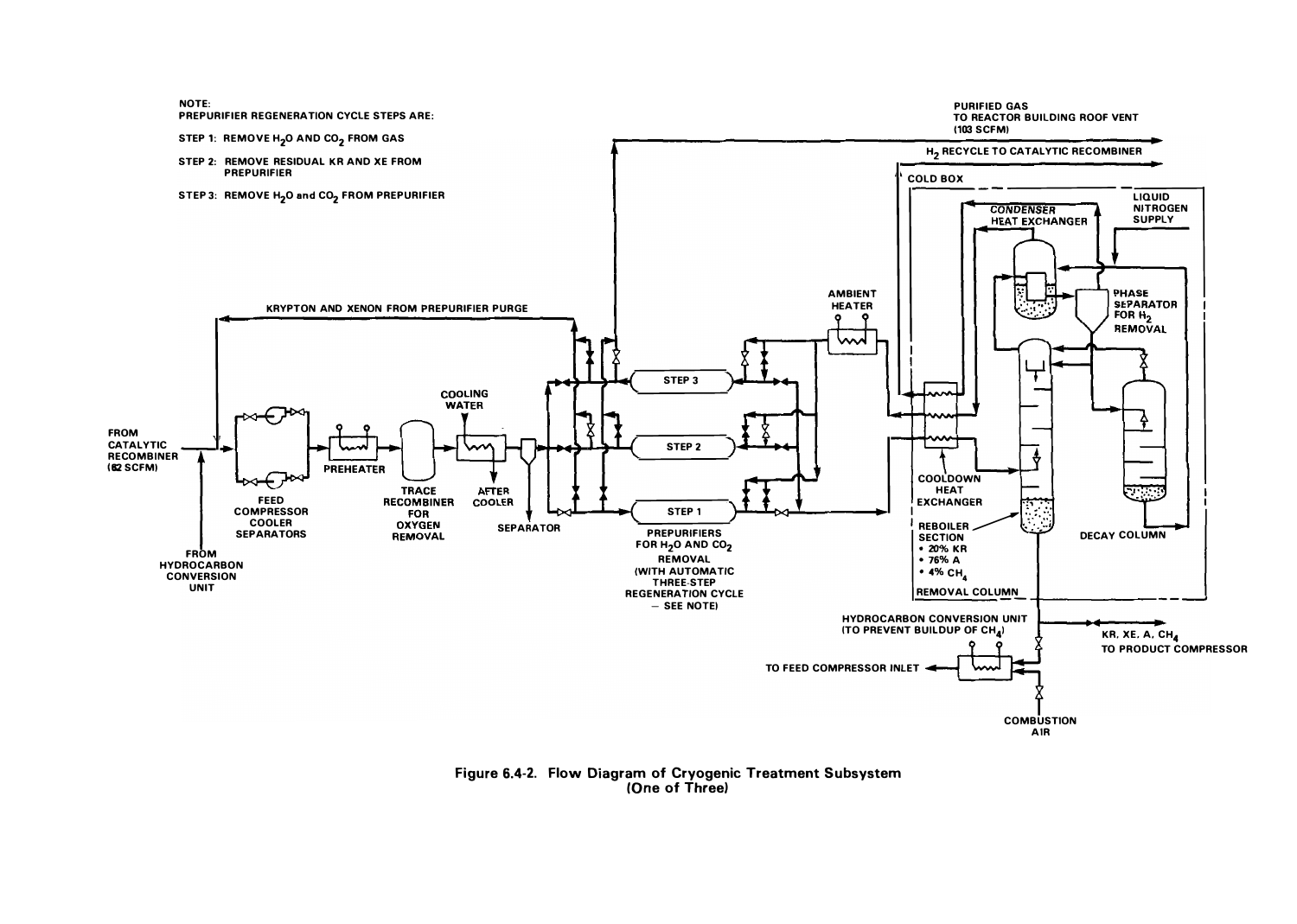### 6.5 Selective Absorption Process

### 6.5.1 Introduction

The selective absorption process withdraws gases from the reactor building, separates essentially all the krypton from the gases, and returns the gases to the reactor building. Krypton is separated from other gases in a combination absorption stripping column which operates at 125 psig and uses a liquid fluorocarbon as a solvent. The separated and concentrated krypton may then be stored under high pressure in a few standard gas cylinders.

# 6.5.2 System Description and Operation

A fluorocarbon absorption process for removing noble gas fission products (krypton and xenon), carbon-14, and other radioactive contaminates from gaseous waste, has been under development since 1967 by Union Carbide at the Oak Ridge. After the initial work to obtain solvent chemistry information and to develop the process system, a second pilot plant was constructed. This plant utilized a single column process and has been in operation since 1978. Removal efficiencies greater than 99.9% for krypton have been obtained. Based on the results of the developmental and pilot plant test programs, Union Carbide personnel are optimistic that a larger scale krypton removal system could be used at Three Mile Island (TMI).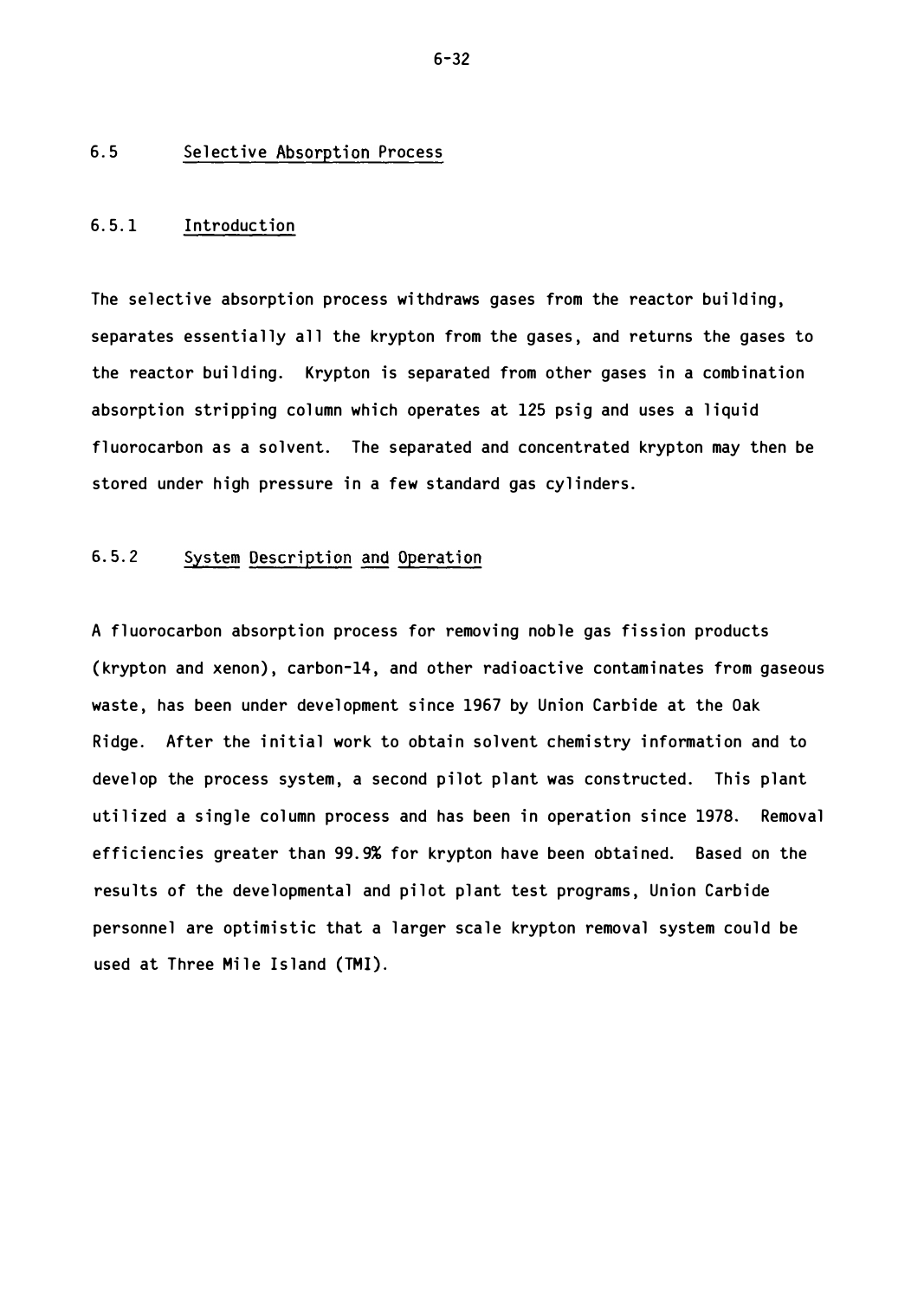In the proposed system several hundred cubic feet per minute of reactor building gases which contain Kr-85 would flow into an absorption column where greater than 99% of the krypton would be removed. After passing through the column, the gas stream would flow back to the reactor building. Krypton would be removed from the column in a separate flow stream and transferred to pressurized containers for long term storage. The krypton removal is a bleed and feed process; therefore, processing approximately  $23,000,000$  ft<sup>3</sup> of gas (11.5 reactor building volumes) would be required to reduce the krypton level in the reactor building gases to the maximum permissible concentration. To construct and use the selective absorption system at TMI would require approval from the Department of Energy since a patent has been issued. Oak Ridge personnel would then prepare a preliminary design and a commercial firm could be contracted to prepare a detailed system design, component specifications, procure materials, supervise construction, and test system operability. There are no apparent obstacles to the above; however, the estimated time for project completion varies. Oak Ridge personnel have estimated that a system could be placed into service at TMI in two to four years. The two-year estimate is based on maximum effort by all and on a system designed and constructed using standard industrial design criteria and off-the-shelf components. Competitive bidding for equipment and services would not be used. The four-year estimate is based on a system design that complies with nuclear standards and with the usual procurement practices. However, we believe that this period could probably be shortened to between 1-1/2 to two years for a system designed to operate for the limited period of between three to six months. Since only a limited quantity of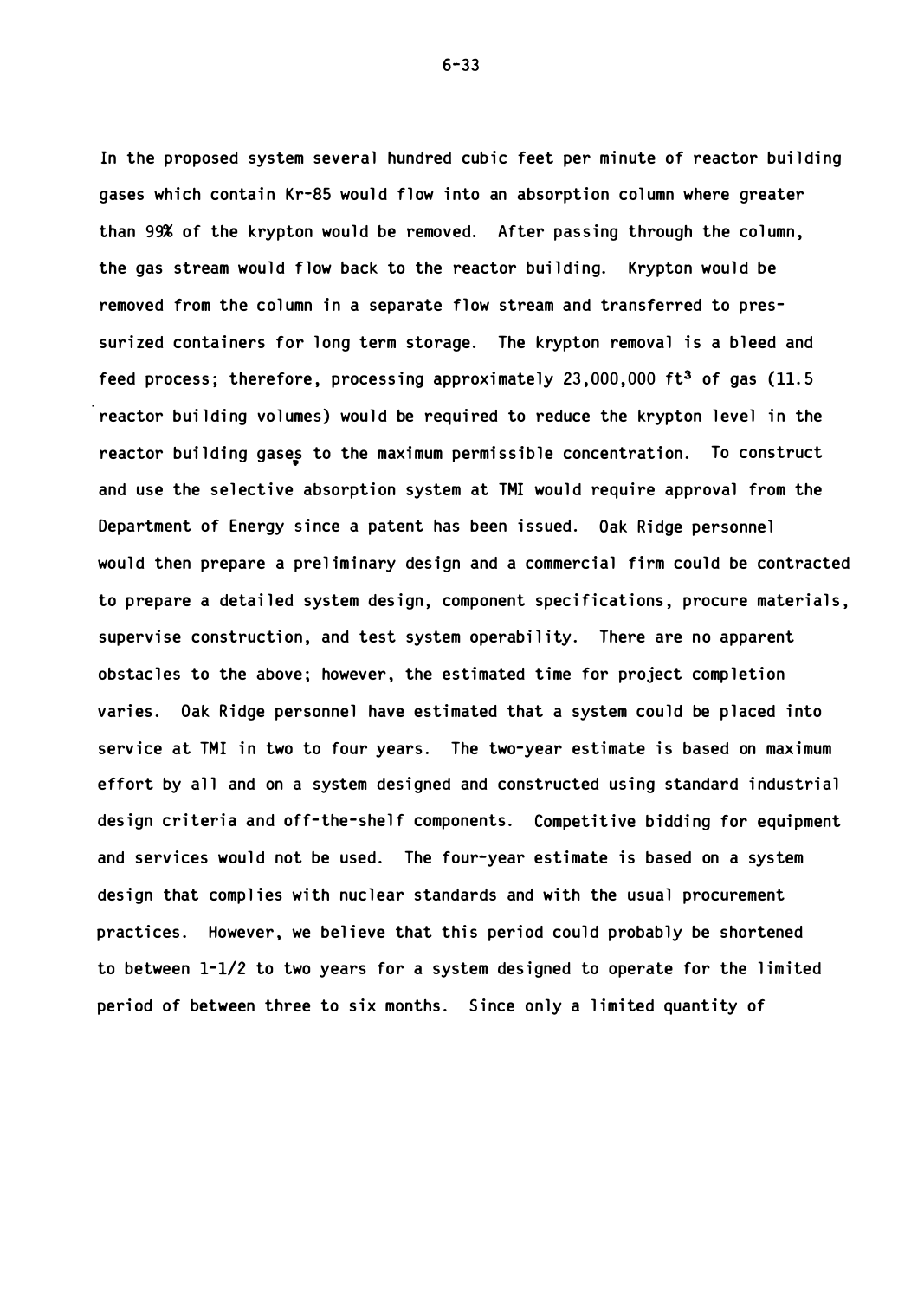krypton gas is contained in the absorption process system at any one time, and any dose to the public should there be an accident would be small, it is conceivable that the system can be constructed to standard industrial criteria without undue risk to public health and safety. Correspondingly, a median estimate of completion time may be realistic.

The absorption system is based on the property of a fluorocarbon, namely dichlorodifluoromethane, or Freon 12, to selectively absorb noble gases. The process has been integrated into a single combination column with supporting equipment, as shown in Figure 6.5-1. Contaminated gases are withdrawn from the reactor building, dehumidified, filtered, compressed to approximately 125 psig, and cooled to near  $-30^{\circ}$ F. The gas would then be fed into the absorption section of the combination column and contacted countercurrently with the down-flowing liquid Freon solvent. The decontaminated gas would then leave the top of the column. Decontaminated gases may contain 5 to  $10\%$  Freon 12, and would therefore be passed through a turbo expander and a molecular sieve bed (a filter) to recover solvent. The decontaminated gas would then be recycled back into the reactor building until the Kr-85 concentration is within allowable limits. The solvent containing the dissolved Kr-85 would subsequently flow into the intermediate and final stripper sections of the column. The reboiler at the bottom of the column would operate at 104°F and 125 psig. The solvent from which the Kr-85 has been removed would be cooled to  $-30^{\circ}$ F before it would be be pumped back to the top of the column. Trace quantities of water and iodine may be removed from this solvent stream by a molecular sieve and/or silver impregnated zeolite prior to recycling.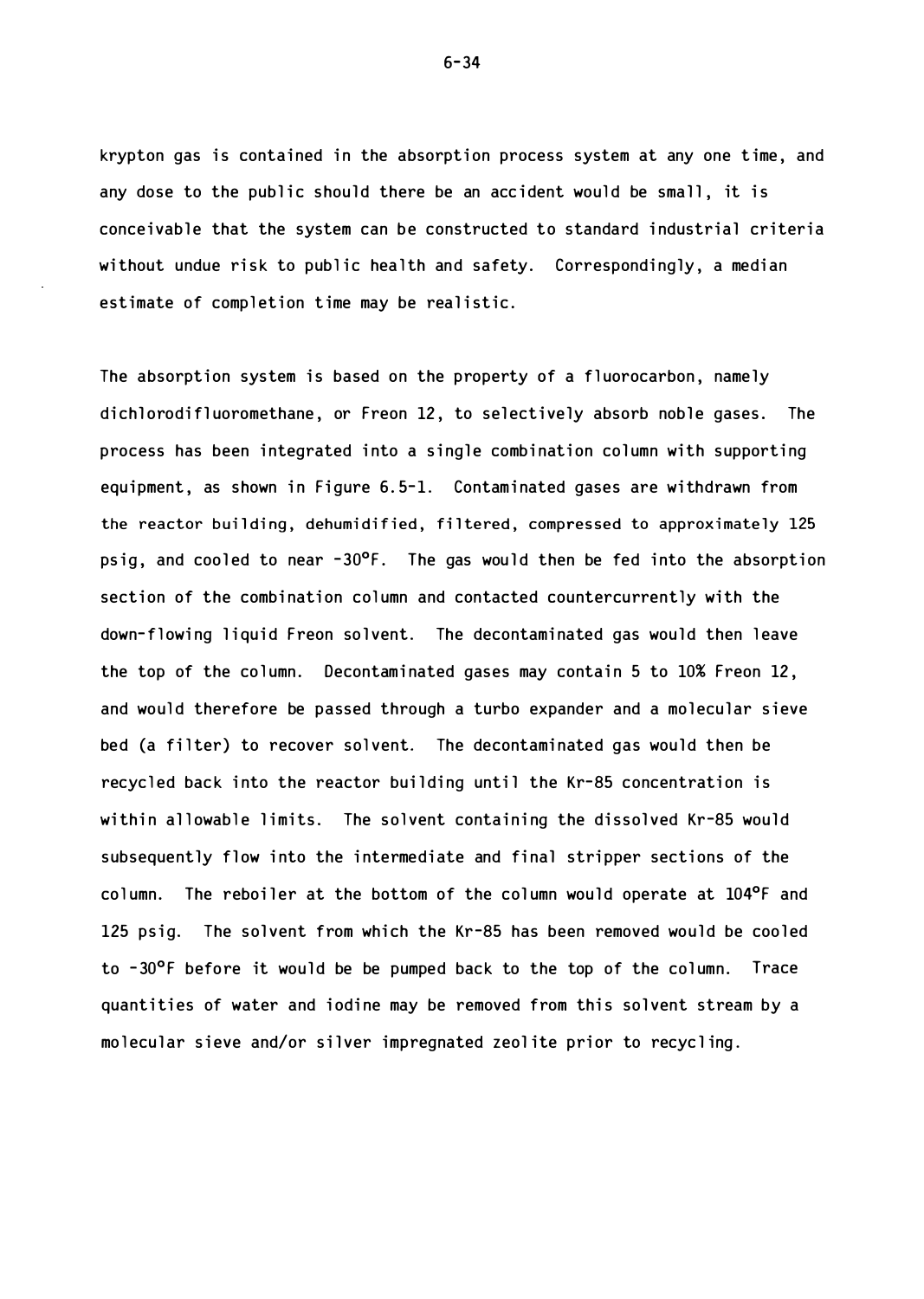The concentrated krypton waste gas would be compressed and placed in high pressure cylinders for storage. Calculations by Union Carbide personnel indicate that the cumulative waste gas collected from processing the contents of the reactor building can be stored in a few standard gas cylinders at 2000 psig. The internal volume of one standard gas cylinder is 1.54 cubic feet. The krypton activity in a cylinder will necessitate radiation shielding (approximately 1 inch of lead) and some cooling. The cylinders containing the waste gas could be stored onsite or shipped offsite. See Section 6.4.6 for a discussion of transportation and burial.

### 6.5.3 Occupational Exposure

The occupational radiation exposure at the Oak Ridge pilot plant has been negligible. It is anticipated that the exposure would increase slightly with a larger system. The feature which sets personnel exposure during system operation and maintenance is the volume of krypton which is contained within the process at any one time. Shielding would be provided for components having a high radiation field. For major maintenance activities, krypton can be completely removed from the absorber system to further reduce exposure. The storage system for concentrated krypton gas could be designed for remote and maintenance-free operation; however, it would be unrealistic to assume that the system would not require some maintenance during the long term storage while the Kr-85 decays. Occupational exposure would also be incurred during removal of the process filters. We estimate the occupational exposure which would result from the operation of the system, filter removal and long-term storage to be approximately 45 person-rem.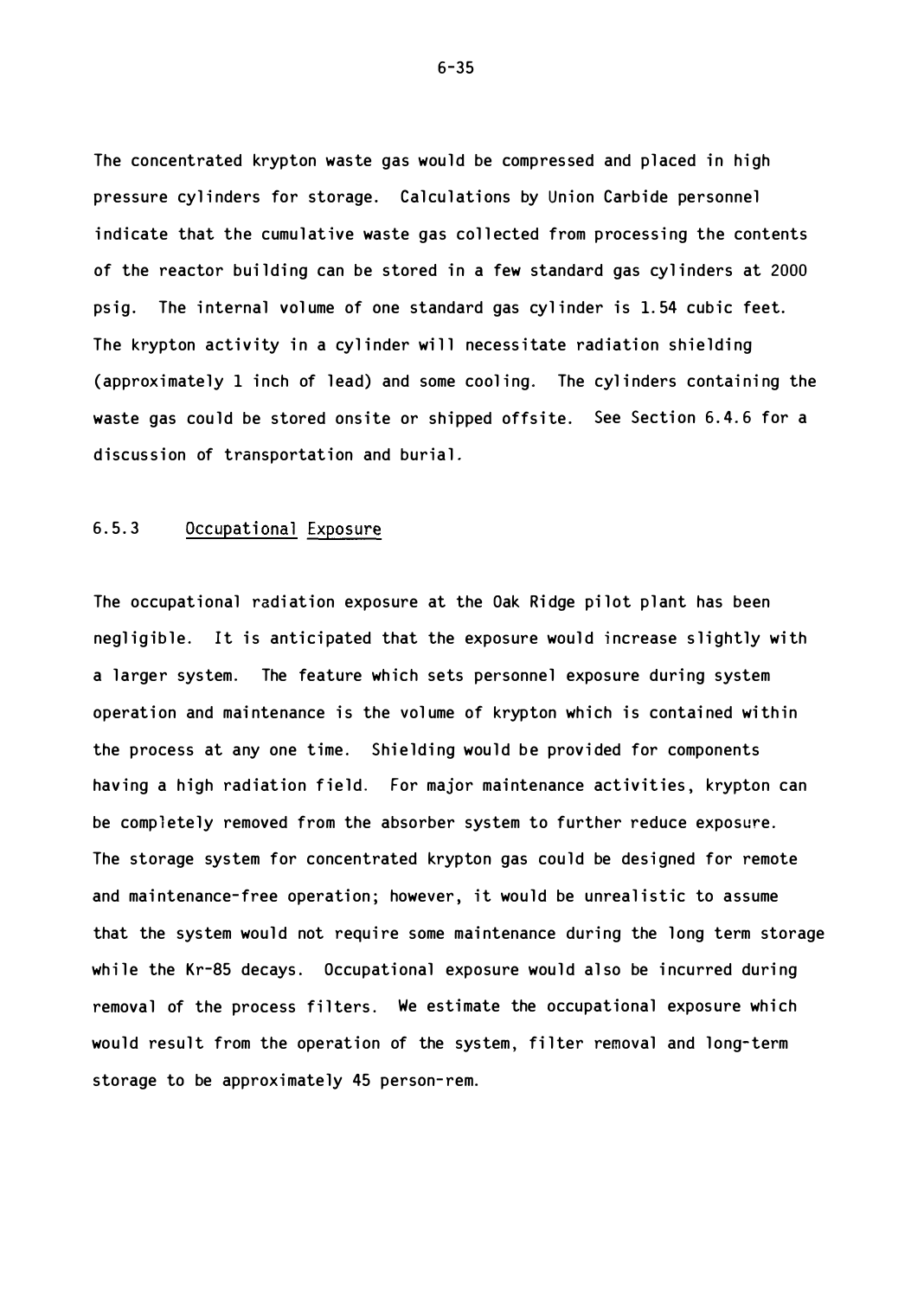# 6.5.4 Environmental Impact

Selective absorption has zero release as a goal. Krypton is removed from the reactor building and stored in pressurized containers with only minimal release to the environment, although some leakage is expected. In addition, a few cubic centimeters would be released each time gas cylinders are changed. Subsequent long term storage of the pressurized containers on site will not affect the environment directly; however, the potential for accidental release would remain while the Kr-85 is stored on site.

# 6.5.5 Accident Analysis

For the purpose of analyzing potential accidents, the absorption process and compressed gas storage bottles will be reviewed separately.

#### (1) Absorption Process

The maximum curie content in the absorber system  $(12<sup>11</sup>$  column) at any one time would not exceed 200 curies. Process components will be housed in a confinement structure. Automatically activated isolation valves would be used to separate the absorber process from the reactor building and the gas storage system whenever a malfunction is detected. Assuming an accident which results in a release of the entire process inventory of krypton (200 curies) to the confinement structure and subsequently to the environment over a 2-hour period, the resulting total body gamma dose at the site boundary would be 0.1 mrem and a beta skin dose of 6 mrem assuming a X/Q of  $6.8 \times 10^{-4}$  sec/m<sup>3</sup>.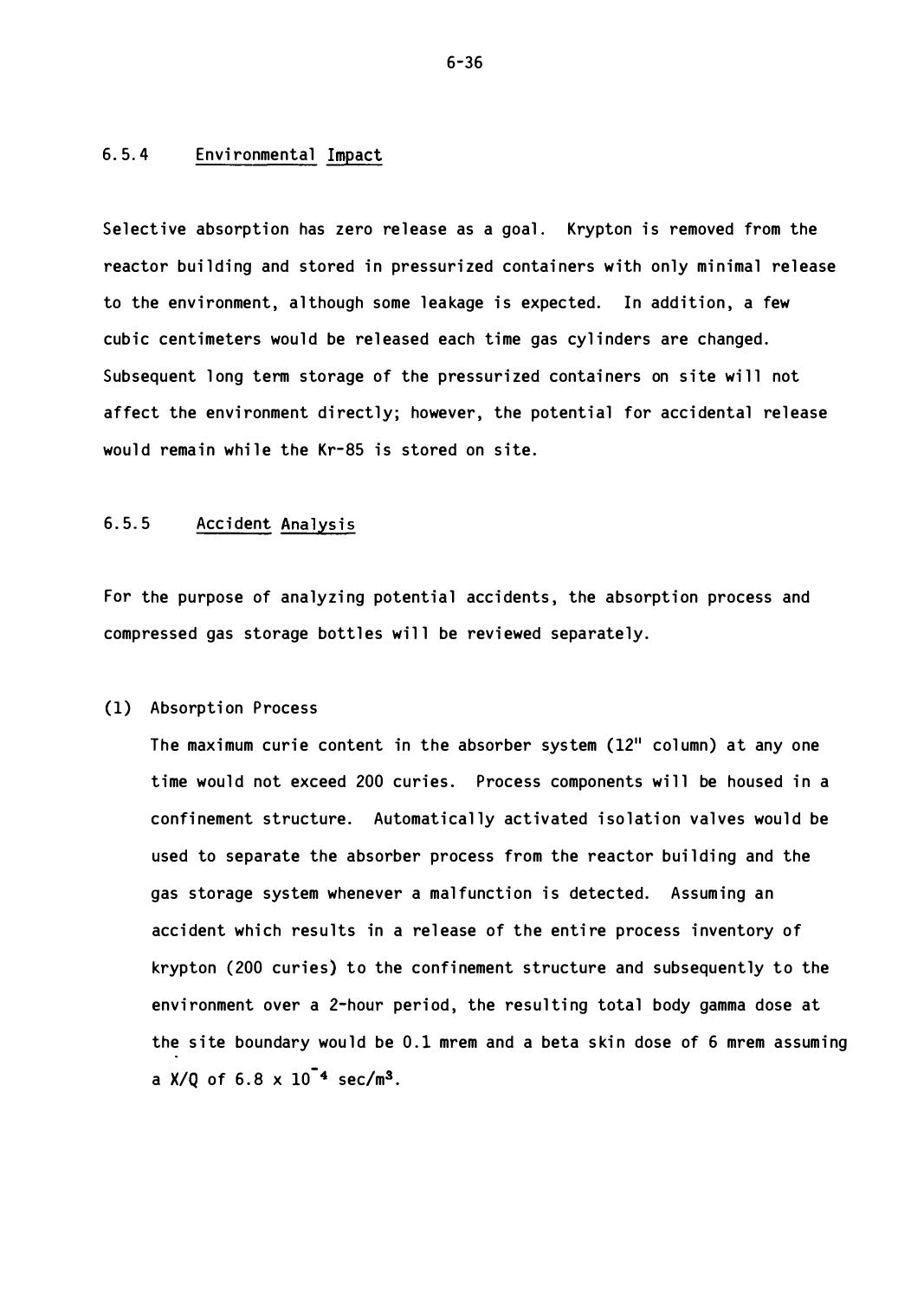### (2) Gas Storage

The process product, concentrated krypton gas, could be stored on site in pressurized containers. Numerous container configurations can be designed. Assuming that all 57,000 curies of krypton are stored in one container and a container rupture results in a release of the krypton to the confinement structure with subsequent releases to the environment over a two-hour period, the resulting total body gamma dose at the site boundary would be 20 mrem and a beta skin dose of 1700 mrem assuming a  $X/Q$  of 6.8  $x$  10<sup>-4</sup>  $sec/m<sup>3</sup>$ . Precautions would be taken to assure safe long-term storage of Kr-85 in high pressure cylinders.

### Summary

The selective absorption process has been studied and has had extensive development on a small scale. Large scale operation has not been proven but all indications are that the absorption system would perform satisfactorily and quantitatively remove krypton from the TMI gases. The absorption system is simple to operate and can be constructed with standard off-the-shelf equipment. The estimated time required to construct an absorption system at TMI is about  $1 - 1/2$  to 2 years, but may take longer, depending on regulatory requirements. The occupational exposure should be very low based on prior operating experience. Doses to the public would be negligible since only minimal leakage of Kr-85 from the system is expected. The resulting concentrated Kr-85, maintained under pressure in gas cylinders, does present a long-term storage hazard.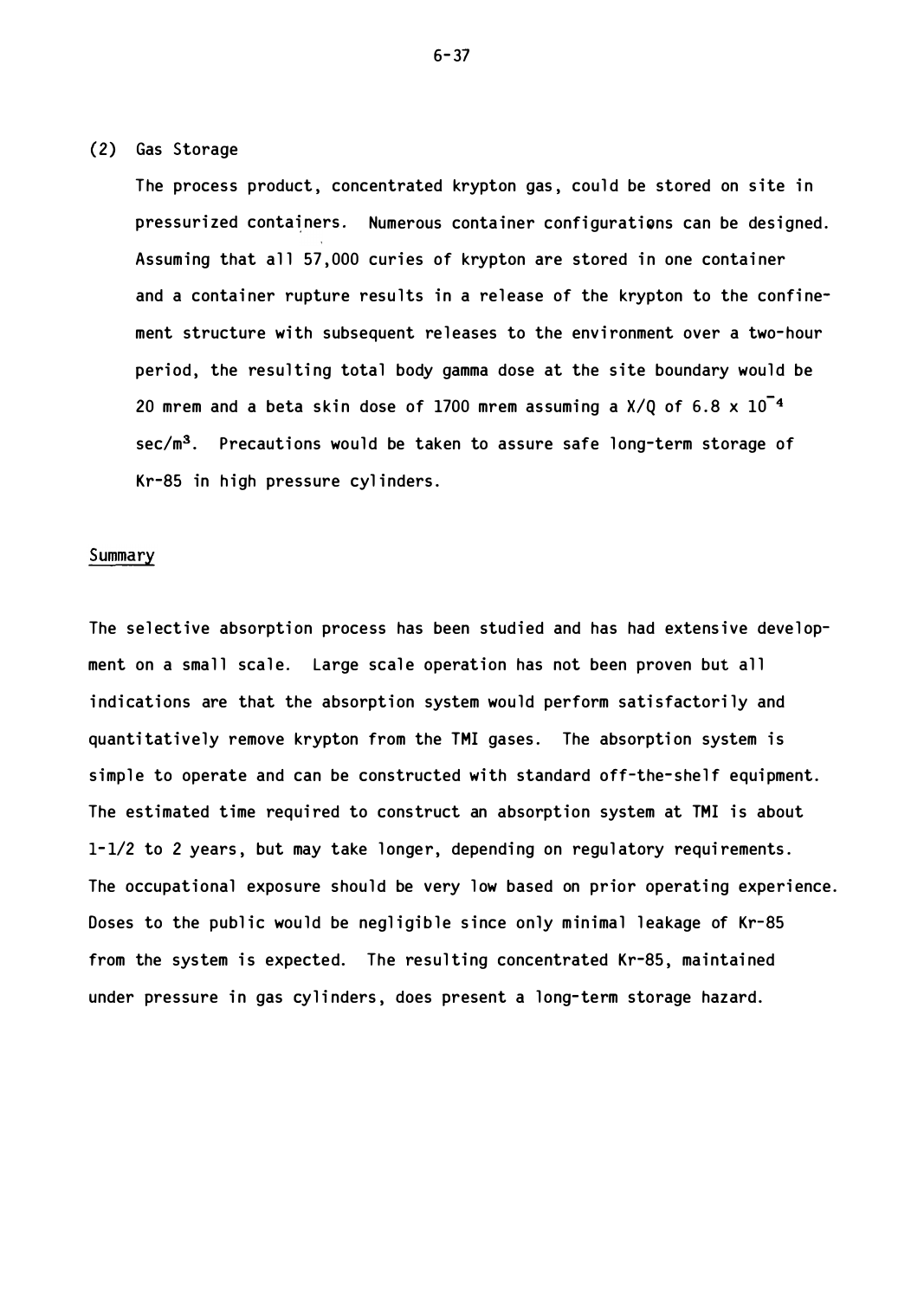

Figure 6.5-1. Schematic of the Combination Column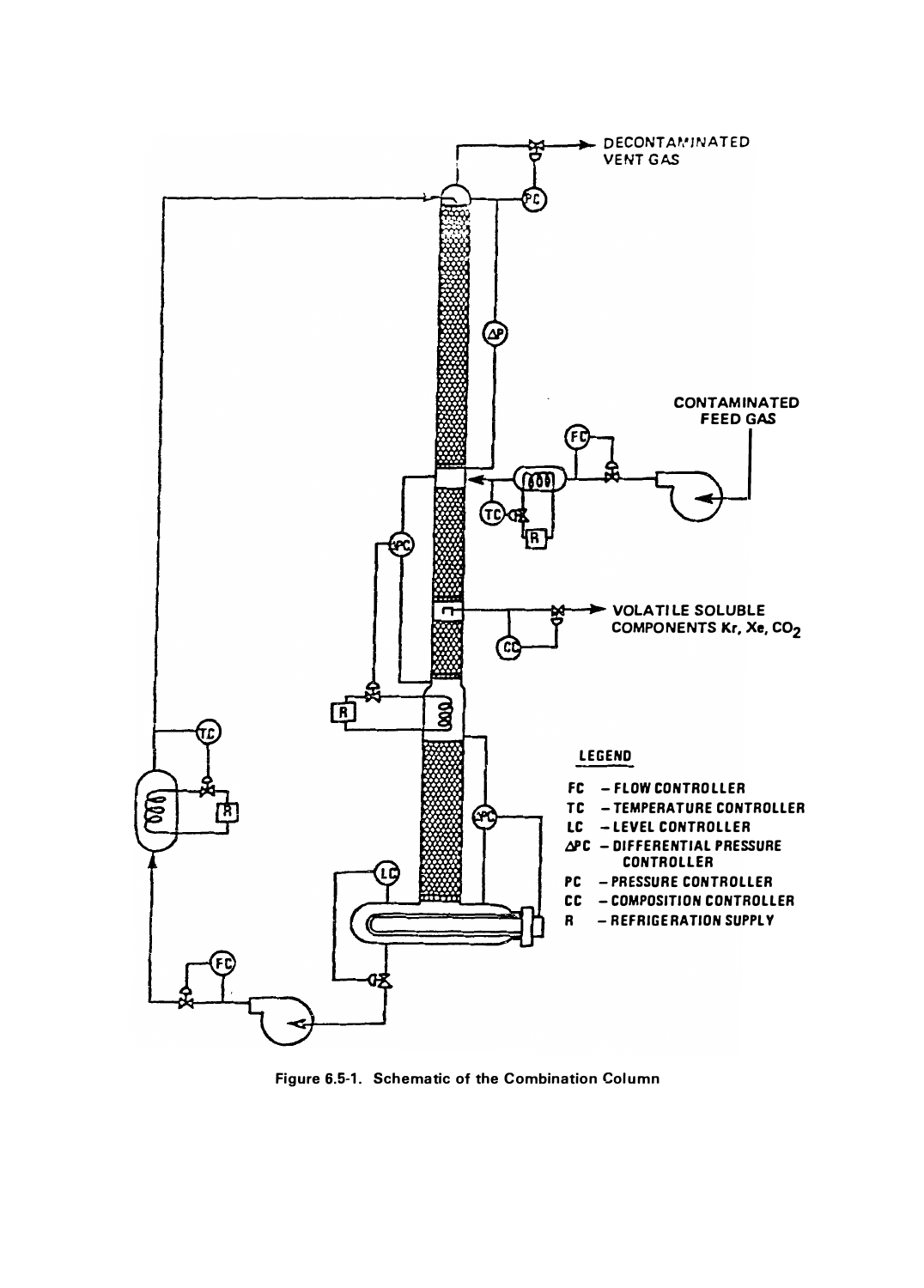### 7 . 0 Radiol ogical Environmental Monitoring Program

### 7.1 Introduction

The radiological environmental monitoring around the TMI site and nearby communities during decontamination of the reactor building atmosphere would be performed by (1) Metropolitan Edison Company (the licensee), (2) the Commonwealth of Pennsylvania, (3) the U.S. Environmental Protection Agency, (4) the Nuclear Regulatory Commission, and (5) the U.S. Department of Energy. Each program is described in the following subparagraphs.

# 7.2 Licensee's Radiological Environmental Monitoring Program

The licensee normally utilizes 72 radiological environmental monitoring locations to monitor plant releases with two thermoluminescent dosimeters (TLD) at each location. In addition to these required TLDs, four additional TLDs will be placed in each of these locations during controlled purge; two for periodic readouts (frequency depends upon purge duration and the influence of plume) and the remaining two for assessment of the integrated dose over the entire purge period. In anticipation of certain sectors coming under the influence of the plume for a greater duration of purge period, additional TLDs will be placed in selected areas.

In addition to the TLD monitoring, grab air samples will be obtained by an individual(s) dispatched via two-way communications to the projected plume touch-down area during the controlled purge. The air sampler will be placed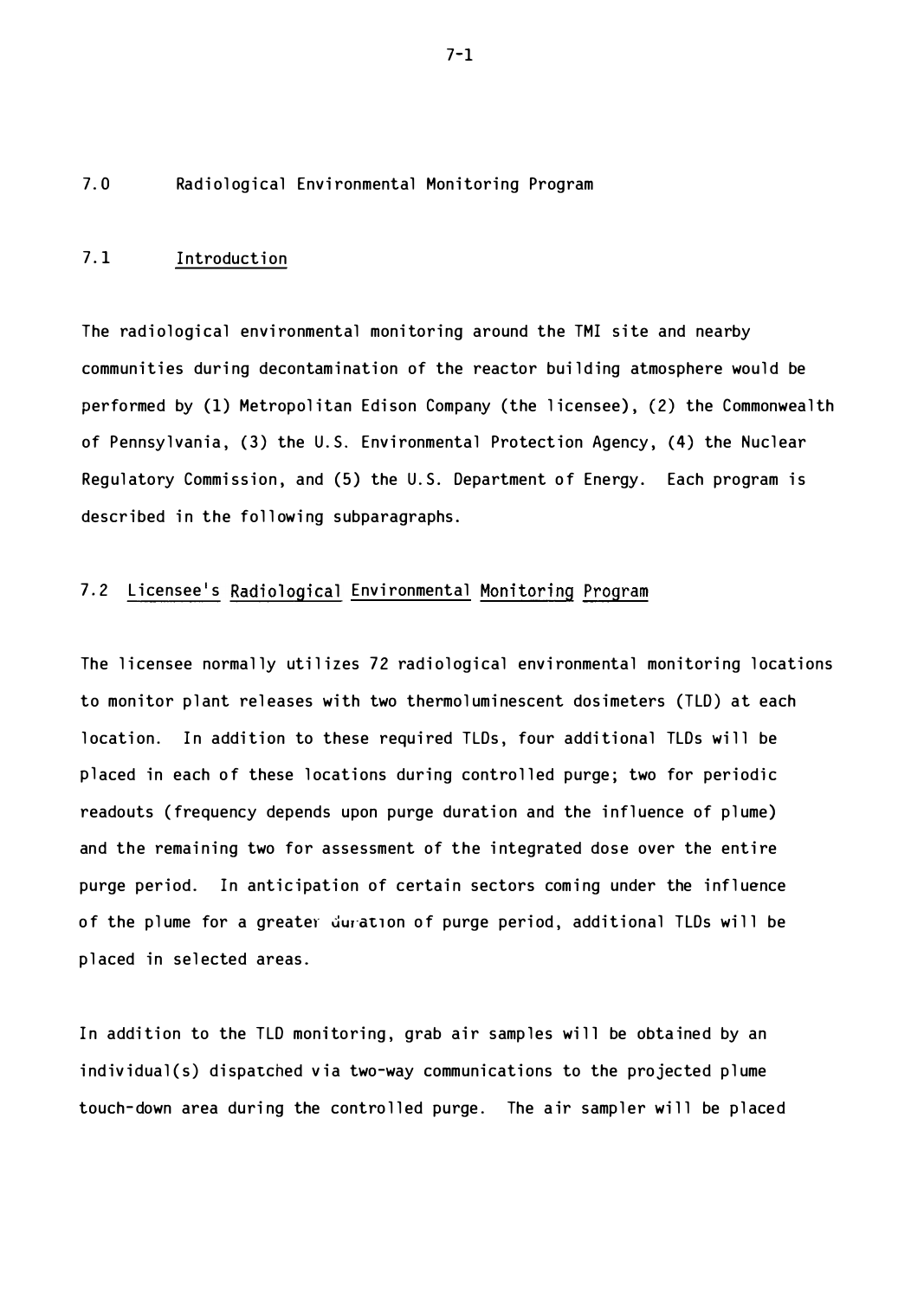and operated such that a grab sample will be obtained over a 15-20 minute period while immersed in the plume. Hourly update of plume direction and touch-down area utilizing real time monitoring and assessment program will be obtained and disseminated to field sampling teams.

7.3 Commonwealth of Pennsylvania Radiological Monitoring Program

The Department of Environmental Resources of the Commonwealth of Pennsylvania operates three continuous air sampling stations; one at the Evangelical Press Building in Harrisburg, one at the TMI Observation Building, and one in Goldsboro near the boatdock. Each air sampling station consists of a particulate filter followed by a charcoal cartridge. The filters and cartridges are changed weekly; the particulate air samples are gamma scanned and beta counted for reactor-related radionuclides. The particulate air samples are composited quarterly and analyzed for Sr-89 and Sr- 90. The charcoal samples are gamma scanned for reactor-related radionuclides. They do not, however, have the capability to sample or analyze for Kr-85.

# 7.4 U. S. Environmental Protection Agency (EPA) Radiological Monitoring Program

EPA operates a network of eighteen continuous air monitoring stations at radial distances ranging from 0.5 miles to 7 miles from TMI. Each station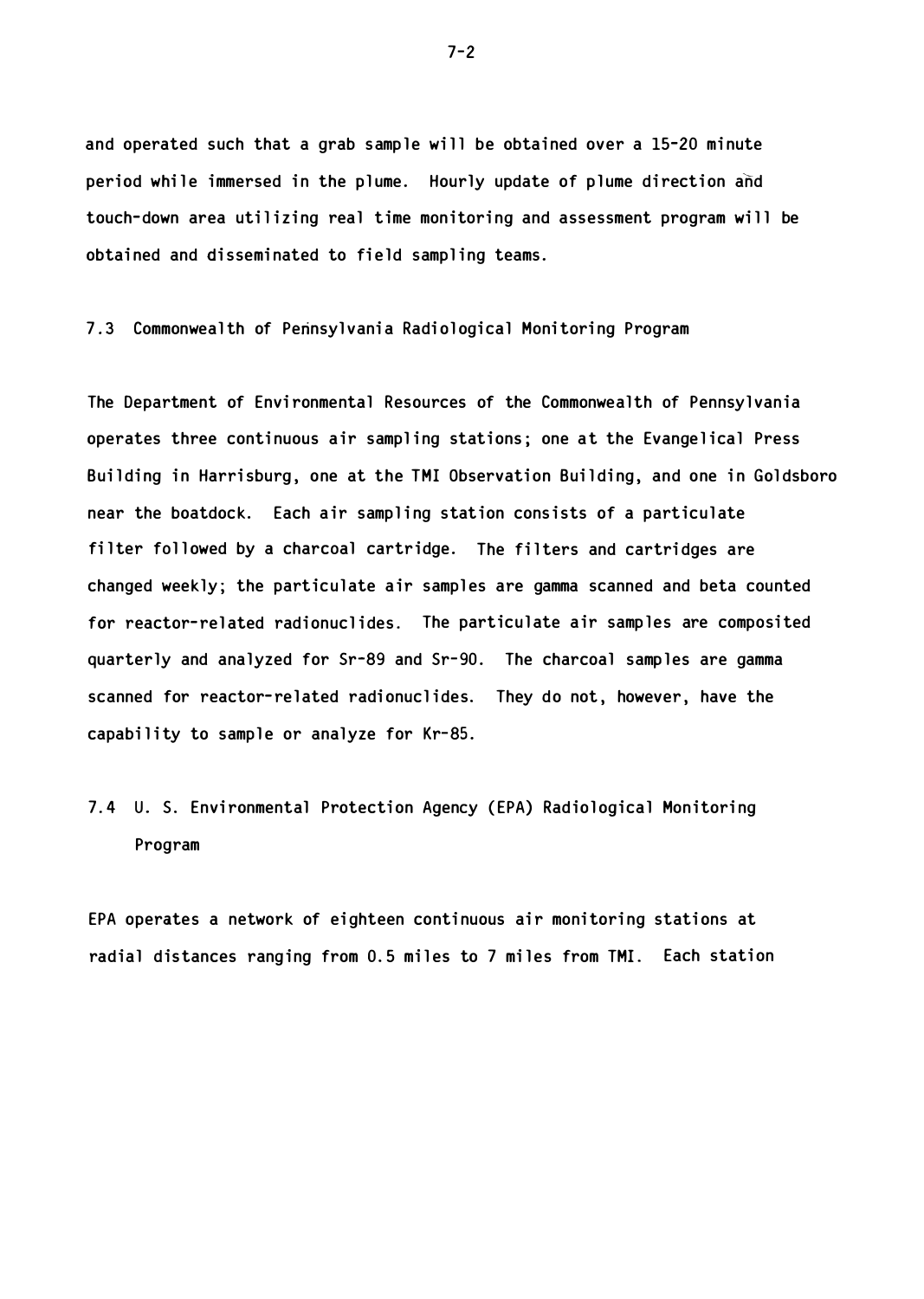includes an air sampler, a gamma rate recorder, and three TLDs. A list of sampling locations is shown in Table 7.1. The air sampler units sample at approximately 2 cfm and the samples are collected from each station and analyzed typically three times per week. All samples are analyzed by gamma spectroscopy at EPA's Harrisburg Laboratory using Ge(Li) detector with lower limit of detection for cesium-137 approximately 135 pCi (0.2 pCi/m<sup>3</sup> for a 48- hour sample).

Each monitoring station is equipped with a gamma rate recorder for measuring and recording external exposure. Recorder charts are read on the same schedule used for air sample collection and the charts removed weekly for review and stroage at EPA's laboratory in Las Vegas, Nevada.

Thermoluminescent dosimeters have been placed at each monitoring station and at 0.25 mile intervals along roads immediately parallel to the Susquehanna River near TMI out to a distance of about 2.5 miles from the Reactor. TLDs have also been placed on the islands located 0.5 miles to 1.5 miles west of the reactor site (Shelley, Hill, Henry, Kohr and Beech Islands). These dos imeters are read quarterly.

In addition to the above, a weekly compressed gas sample is taken at the Observation Center and sent to EPA Las Vegas for a determination of krypton and xenon.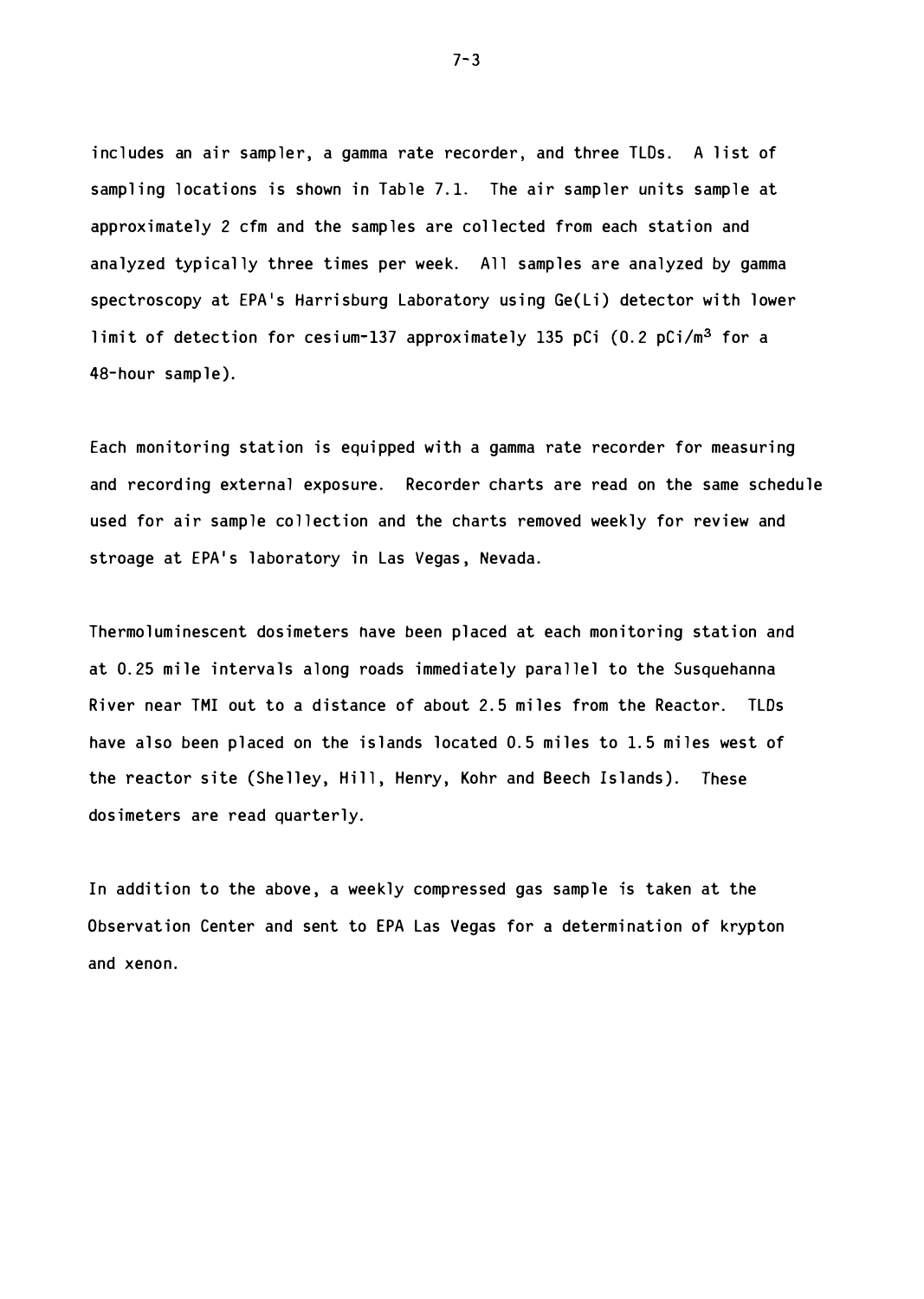7.5 U.S. Nuclear Regulatory Commission Radiological Monitoring Program

The Nuclear Regulatory Commission (NRC) will operate one air sampling station that is located in the middle of the reactor complex. The air samples will be changed weekly and be analyzed by gamma spectrometry. The NRC will place two sets of TLDs at 47 locations. Both sets will be read on a monthly basis; however, flexibility exists to read one set at more frequent intervals should conditions warrant.

### 7.6 U.S. Department of Energy Radiological Monitoring Program

The Department of Energy (DOE) has proposed an extensive program to be carried out if controlled purging of airbonre radioactivity is the option approved for decontaminating the reactor building atmosphere. One objective of the program is to improve the communication of accurate information to community leaders and the public near Three Mile Island, to alleviate community concerns regarding credibility of information, and to assist in providing citizens' understanding of amount and significance of radioactivity released. To meet this objective, DOE is offering citizens near Three Mile Island training and equipment to enable them to monitor radioactivity levels during purging activities. Another objective of the program will be the development of information on the atmospheric transport of radionuclides under well documented meteorological conditions in order to test and/or validate transport models; and to determine the adequacy of models and assumptions used in current regulatory guides, including an assessment of their margin of conservatism. Secondary objectives which will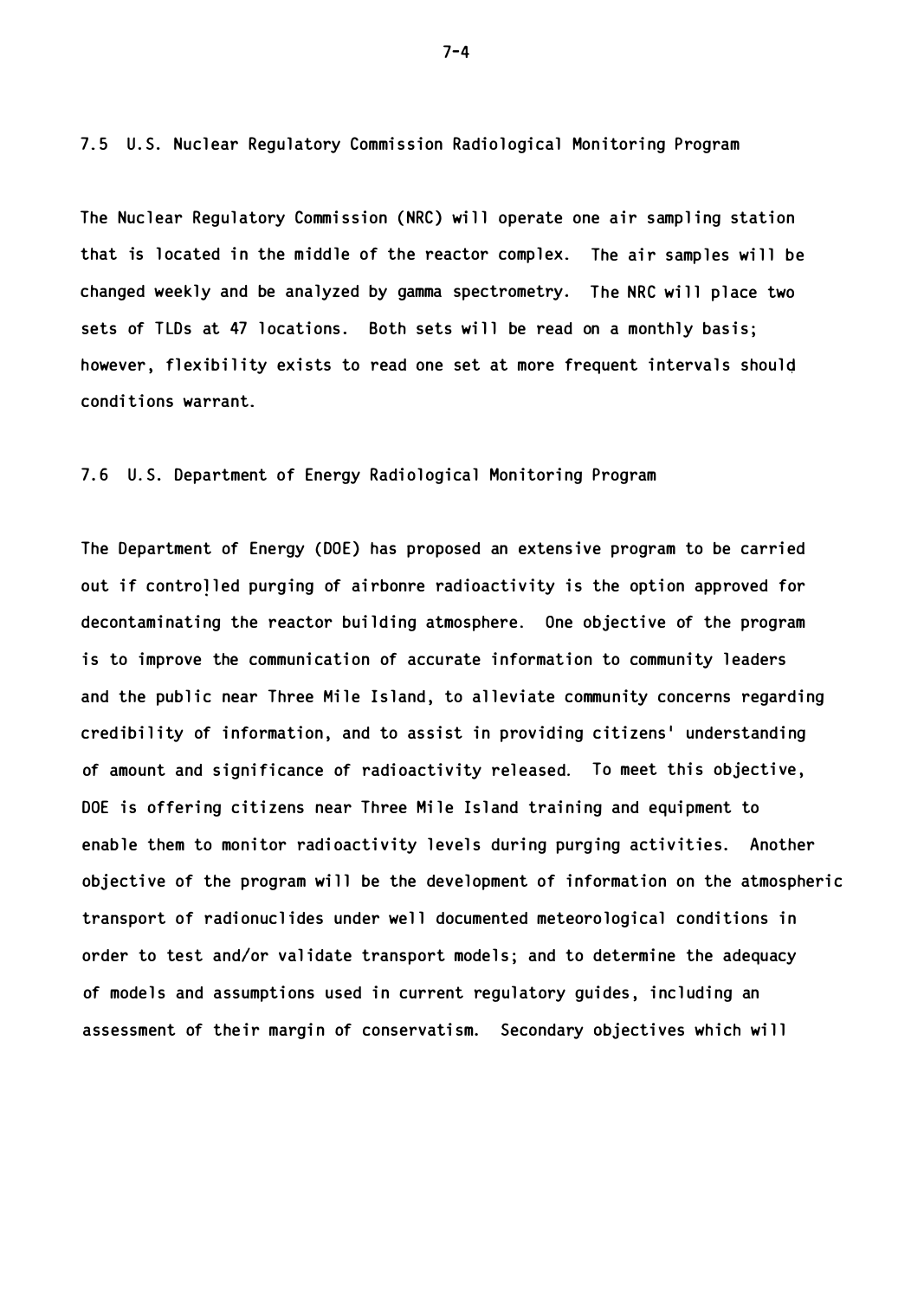integrate directly into the coordinated Federal- State surveillance plan include the assessment of the effectiveness of field monitoring for low concentration of radionuclides, the testing/demonstration of advanced monitoring technology, and the characterization of the airborne material being released, including measurements before and after filtration and dilution.

The monitoring effort defined by DOE includes:

- 1. Collection of airborne samples to be analyzed specifically for Kr-85 at four fixed locations along the predominant wind directions.
- 2. Collection of airborne samples for Kr-85 analysis at four variable locations dependent upon meteorological conditions. (This portion of the program will be integrated with the EPA effort.)
- 3. Collection of samples for H-3 and  $C-14$  at the same locations as the Kr-85 samplers.
- 4. Dose rate measurements using pressurized ion chambers or other devices will be made at both fixed and variable locations.
- 5. Beta sensitive dosimeters (TLDs) will be placed within each of six sectors at distances of  $1, 2, 5,$  and  $10$  kilometers from the release point, at the location of each dose rate monitor, and at other locations as necessary to supplement current monitoring efforts.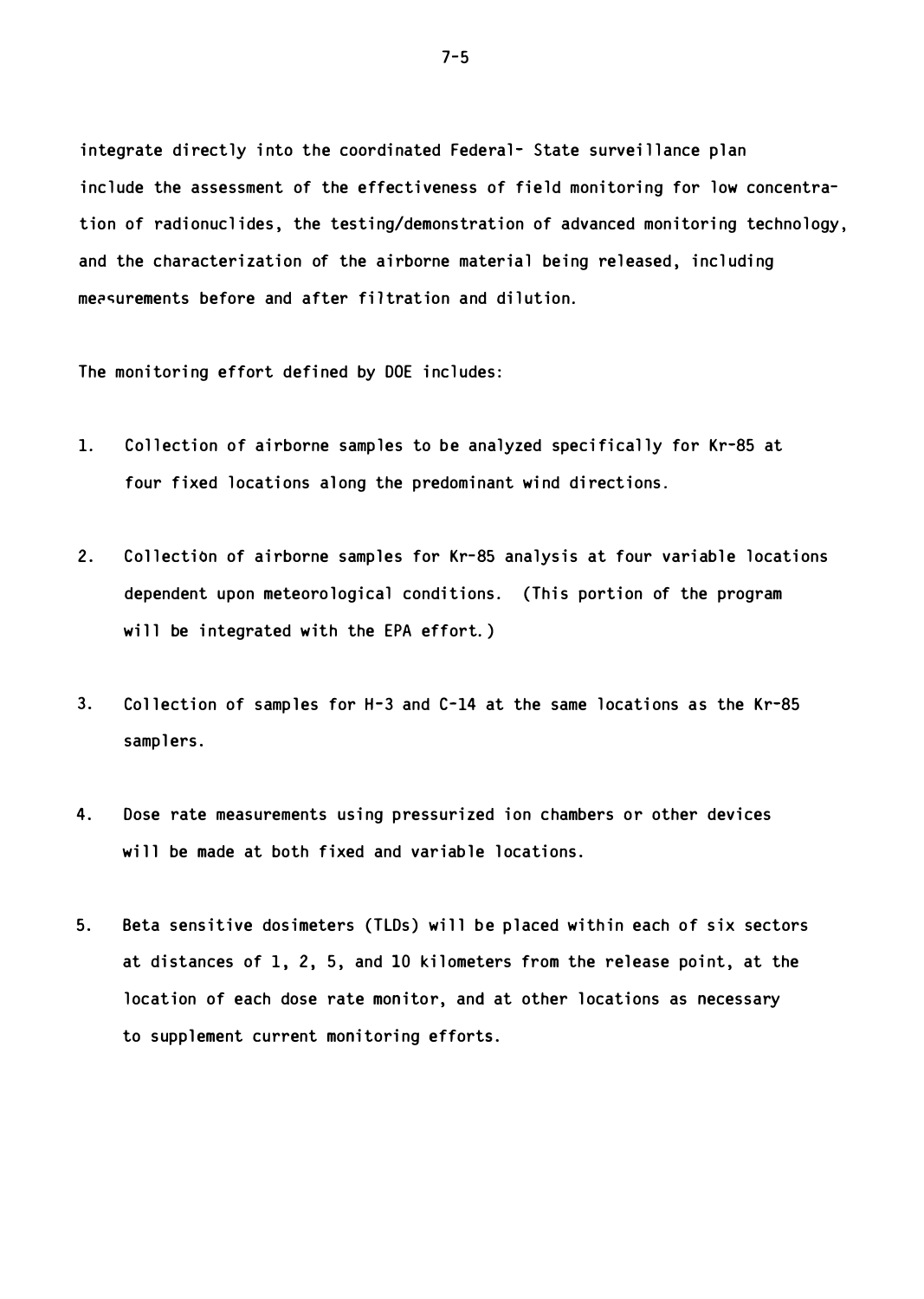# Table 7.1

# Three Mile Island

# EPA Long-Term Surveillance Stations

Air Samplers, Gamma Rate Recorders, TIDS

| <b>STATION</b> | <b>AZ</b> | DISTANCE (Miles) | ASSOCIATED TOWN                                         |
|----------------|-----------|------------------|---------------------------------------------------------|
| $\mathbf{3}$   | 325       | 3.5              | Meade Heights, PA - Harrisburg<br>International Airport |
| 4              | 360       | 3.0              | *Middletown, PA - Elwoods' Sunoco Station               |
| 5              | 040       | 2.6              | Royaltown, PA - Londonderry Township Building           |
| 9              | 100       | 3.0              | Newville, PA - Brooks Farm (Earl Ninsley<br>Residence)  |
| 11             | 130       | 2.9              | Falmouth, PA - Charles Brooks Residence                 |
| 13             | 150       | 3.0              | Falmouth, PA - Dick Libhard Residence                   |
| 14             | 145       | 5.3              | *Bainbridge, PA - Bainbridge Fire Company               |
| 16             | 180       | 7.0              | *Manchester, PA - Manchester Fire Dept.                 |
| 17             | 180       | 3.0              | *York Haven, PA - York Haven Fire Station               |
| 20             | 205       | 2.5              | Woodside, PA - Zane Resner Residence                    |
| 21             | 250       | 4.0              | *Newberrytown, PA - Exxon Kwick Service Station         |
| 23             | 265       | 2.9              | Goldsboro, PA - Muellar Residence                       |
| 31             | 270       | 1.5              | *Goldsboro, PA - Dusty Miller Residence                 |
| 34             | 305       | 2.7              | Plainfield, PA - Polites Residence                      |
| 35             | 068       | 3.5              | Royaltown, PA --George Hershberger<br>Residence         |
| 36             | 095       | 0.5              | TMI Observation Center                                  |
| 37             | 025       | 0.7              | North Gate, TMI                                         |
| 38             | 175       | 0.8              | South Gate, TMI                                         |
|                |           |                  |                                                         |

 $^{\star}$ Sampling stations located in indicated town.  $\,$  Other sampling stations are located near indicated towns.

 $\hat{\mathbf{x}}$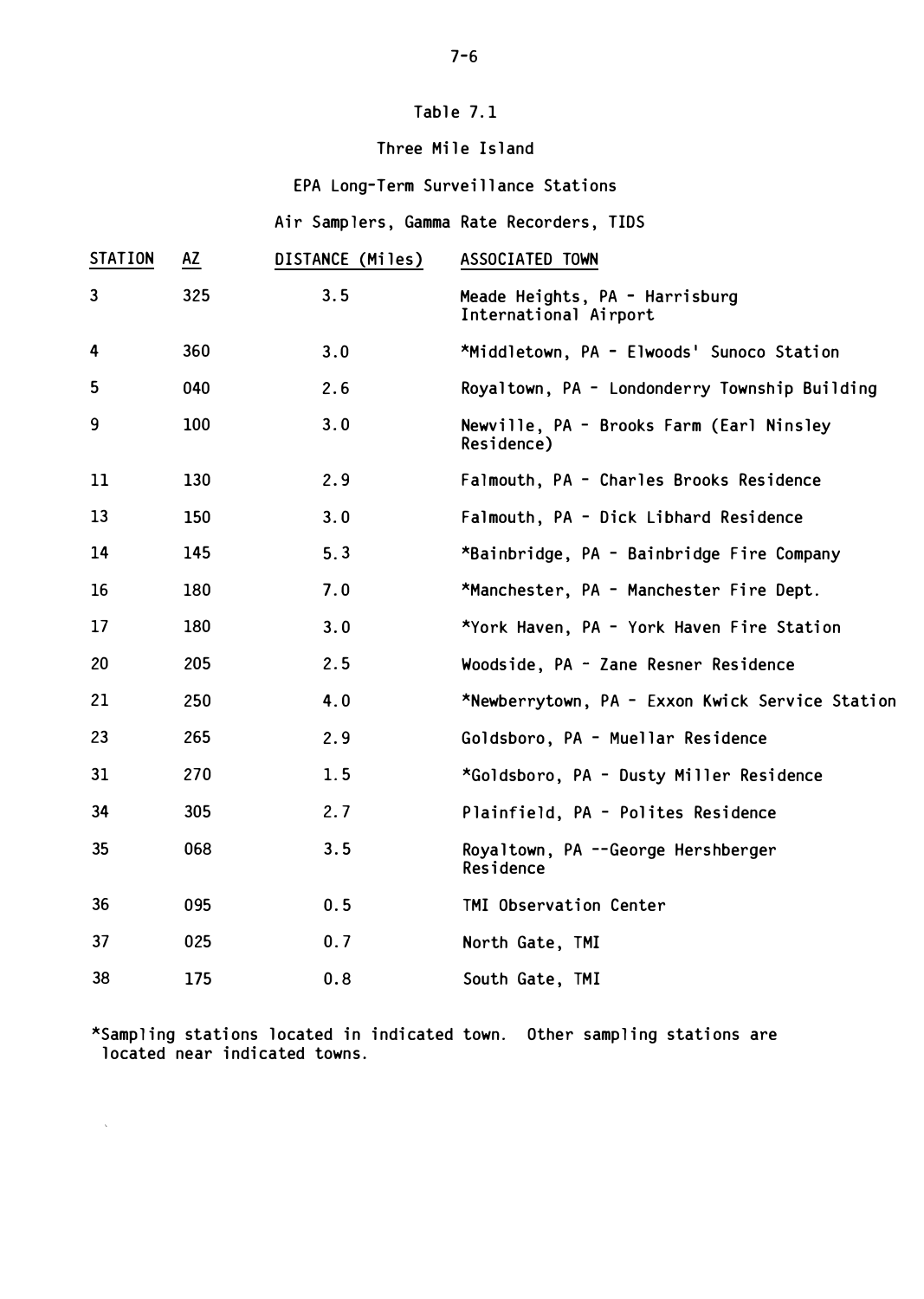#### References

The Nuclear Regulatory Commission Public Document Room (PDR) is located at 1717 H. St, N. W., Washington, DC 20555.

- 1. U. S. Nuclear Regulatory Commission. Rules and Regulations, Title 10 Code of Federal Regulations Part 20, "Standards for Protection Against  $Rationalation, "June 1977. \nAvalidable from public libraries.$
- 2. U. S. Nuclear Regulatory Commission. Rules and Regulations, Title 10 <u>Code of Federal Regulations</u> Part 50, "Licensing of Production and Utilizations Facilities," March 1975, Appendix I, "Numerical guides for design objectives and limiting conditions for operation to meet the criterion' as low as practicable' for radioactive material in light-water-cooled nuclear power reactor effluents." Available in public libraries.
- 3. U. S. Environmental Protection Agency. Rules and Regulations, Title 40 Code of Federal Regulations Part 190, "Environmental Standards for the Uranium Fuel Cycle," January 1977. Available in public libraries.
- 4. U. S. Nuclear Regulatory Commission. Final Environmental Impact Statement on Three Mile Island, Unit 2" (Docket 50-320), Dec. 1972. Reissued as NUREG-0552, April 1979, and available from Publication Sales Manager, Division of Technical Information and Document Control, U. S. Nuclear Regulatory Commission, Washington, D. C. 20555.
- 5. Metropolitan Edison Company," Three Mile Island Unit 2 Reactor Building Purge Program Safety Analysis and Environmental Report," Docket 50-320, November 13, 1979. Available in NRC PDR for inspection and copying for a fee.
- 6. Letter from Richard H. Vollmer, NRC, to Robert C. Arnold, Metropolitan Edison Co., Subject: Reactor containment building atmosphere cleanup, Docket 50-320, December 18, 1979. Available in NRC PDR for inspecton and copying for a fee.
- 7. Letter from John T. Collins, NRC, to R. F. Wilson, Metropolitan Edison Co., Subject: Additional information request for preparation of environmental assessment, Docket 50-320, Dec. 18, 1979. Available in NRC PDR for inspection and copying for a fee.
- 8. Letter from R. F. Wilson, Metropolitan Edison Co. to John F. Collins, NRC, Subject: Response to 33 questions on reactor containment building atmosphere cleanup, Docket 50-320, January 4, 1980. Available in NRC PDR for inspection and copying for a fee.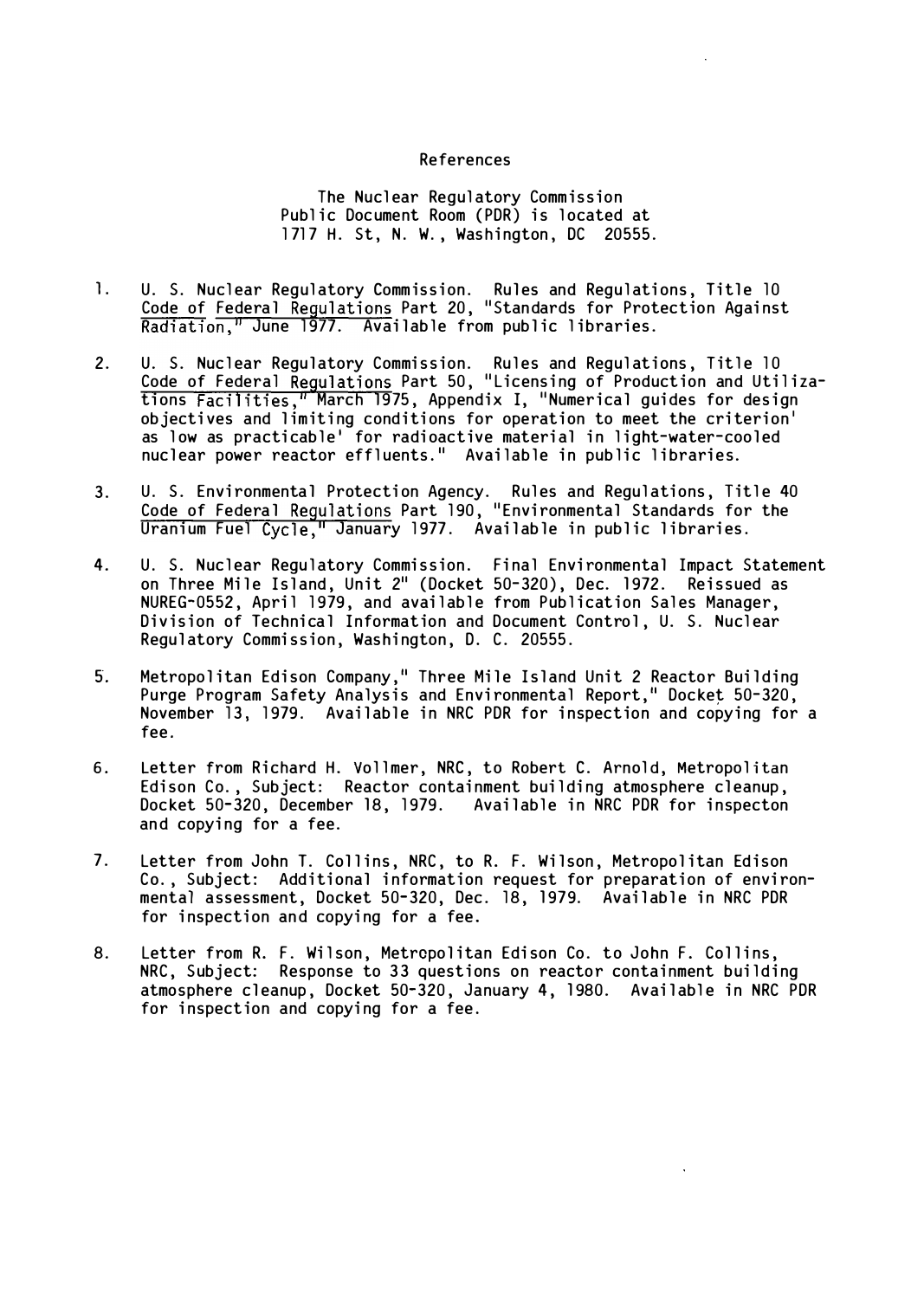- 9. U. S. Nuclear Regulatory Commission. "Order by the Director of the Office of Nuclear Reactor Regulation" (Docket 50-320), February 11, 1980. Available for inspection and copying for a fee at the NRC PDR.
- 10. U. S. Nuclear Regulatory Commission, Regulatory Guide 1.4, "Assumptions Used for Evaluating the Potential Radiological Consequences of a Loss of Coolant Accident for Pressurized Water Reactors." Copies are available from the NRC PDR for inspections and copying for a fee and from U. S. Government Printing Office, Washington, D. C. 20402. ATTN: Regulatory Guide Account.
- 11. Metropolitan Edison Company, "Final Safety Analysis Report," April 1974. Docket 50-320. Available from the NRC PDR for inspection and copying for a fee .
- 12. Three Mile Island Nuclear Station, Unit 2, Environmental Technical Specifications, Appendix B to Operating License DPR-73, Feb. 8, 1978. Available for inspection and copying for a fee at the NRC PDR.
- 13. U. S. Nuclear Regulatory Commission. Regulatory Guide 8.8, "Information Relevant to Ensuring that Occupational Radiation Exposures at Nuclear Power Stations Will be as Low as is Reasonably Achievable." Copies are available from the NRC PDR for inspection and copying for a fee and from the U. S. Government Printing Office, Washington, D. C. 20402. ATTN: Regulatory Guide Account.
- 14. U. S. Nuclear Regulatory Commission. Regulatory Guide 1.109, "Calculation of Annual Doses to Man from Routine Releases of Reactor Effluents for the Purpose of Evaluating Compliance with 10 CFR Part 50, Appendix I." Copies are available for inspection and copying for a fee from the NRC PDR and from the U. S. Government Printing Office, Washington, D. C. 20402. ATTN: Regulatory Guide Account.
- 15. U. S. Nuclear Regulatory Commission. Rules and Regulations, Title 10, Code of Federal Regul ati ons Part 100, 11 Reactor Si te Cri teri a,11 Sept. 1, 1978. Avai lable at public libraries.
- 16. MPR Associates, Inc. "Three Mile Island Unit 2 Containment Atmosphere Cleanup Alternate Systems Evaluation," Docket 50-320, Sept. 14, 1979. creanap Arternate Systems Evardation, Bocket 50 520, Sept<br>Available in NRC PDR for inspection and copying for a fee.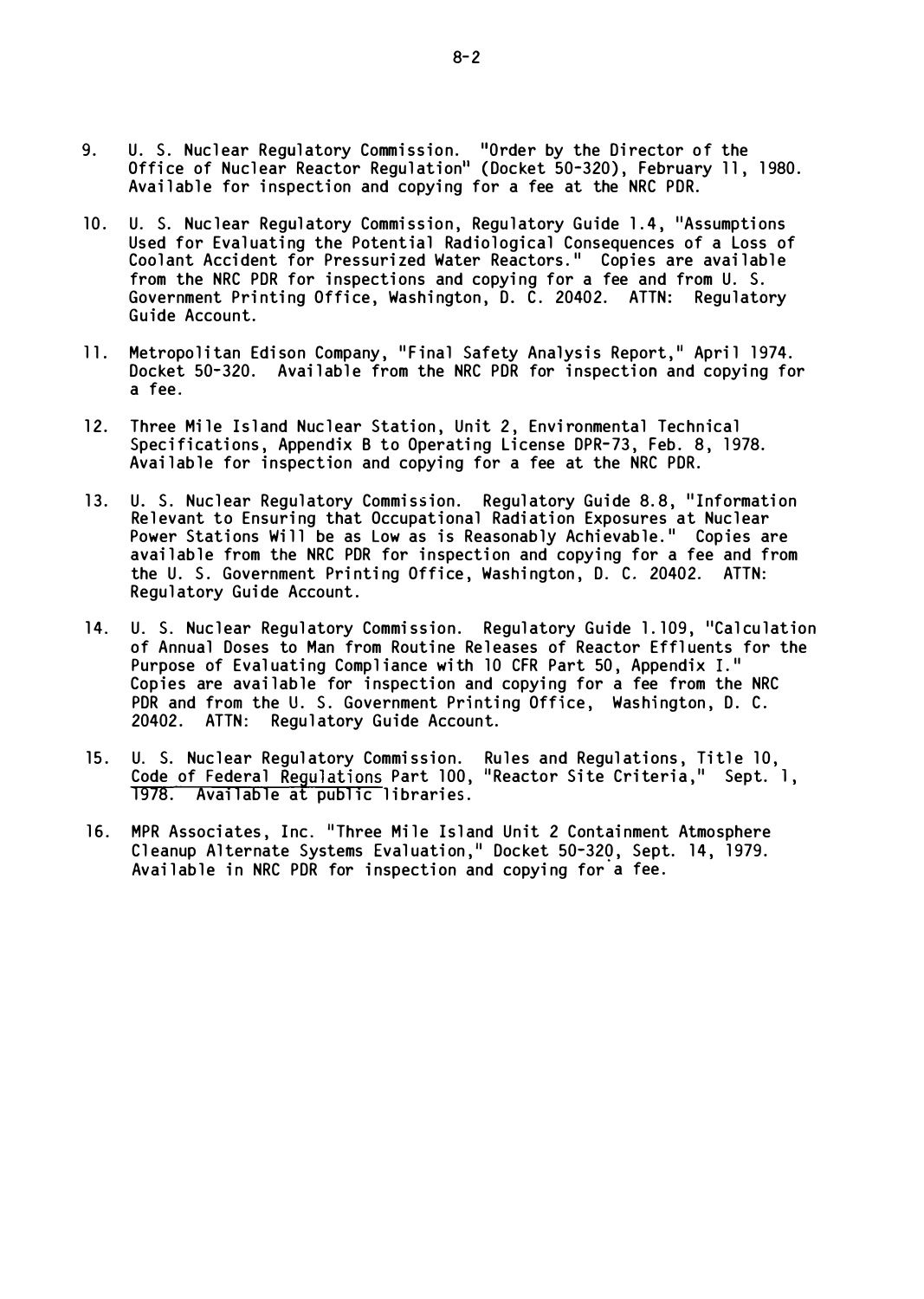## Glossary

Background radiation - Radiation arising from natural radioactive materials always present in the environment, including solar and cosmic radiation and radioactive elements in the upper atmosphere, the ground, building materials, and the human body. In the Harrisburg area the background radiation level is about 125 mrem per year.

Beta particles - High-energy electrons; a form of ionizing radiation that normally is stopped by the skin, or a very thin sheet of metal.

Control rod - A rod containing material that absorbs neutrons; used to control or halt nucl ear fission in a reactor.

Core - The central part of a nuclear reactor that contains the fuel and produces the heat.

Critical - Term used to describe a nuclear reactor that is sustaining a chain reaction.

Cryogenic - Low-temperature separation processes whereby materials that are normally gases are isolated and recovered from other gases by liquifying them at low temperatures.

Cubic Centimerter (cc) Unit for measuring volume. Approximately 947 cubic centimeters is equal to 1 U.S. quart.

Curie  $(Ci)$  - A unit of the intensity of radioactivity in a material. A curie  $\overline{15}$  equal  $\overline{t}$  37 billion disintegrations each second.

Decay heat  $-$  Heat produced by the decay of radioactive particles; in a nuclear reactor this heat, resulting from materials left from the fission process, must be removed after reactor shutdown to prevent the core from overheating. See Radioactive decay.

Gamma rays - High-energy electromatic radiation; a form of ionizing radiation, of higher energy than X-rays, that penetrates very deep into body tissues. Gamma ray exposure results in total body dose.

Half-life - The time required for half of a given radioactive substance to decay.

Krypton-85 - A radioactive noble gas, with a half-life of  $10.7$  years, that is not absorbed by body tissues and is soon eliminated by the body if inhaled or i ngested .

Meteorological dispersion factor  $(x/Q)$ - Unit for measuring the rate at which effluents disperse between the source point and some downwind exposure point. It is the effluent concentration at the exposure point,  $\chi$ , normalized by the source strength, Q, at the release point. Units are generally expressed in  $sec/m<sup>3</sup>$ .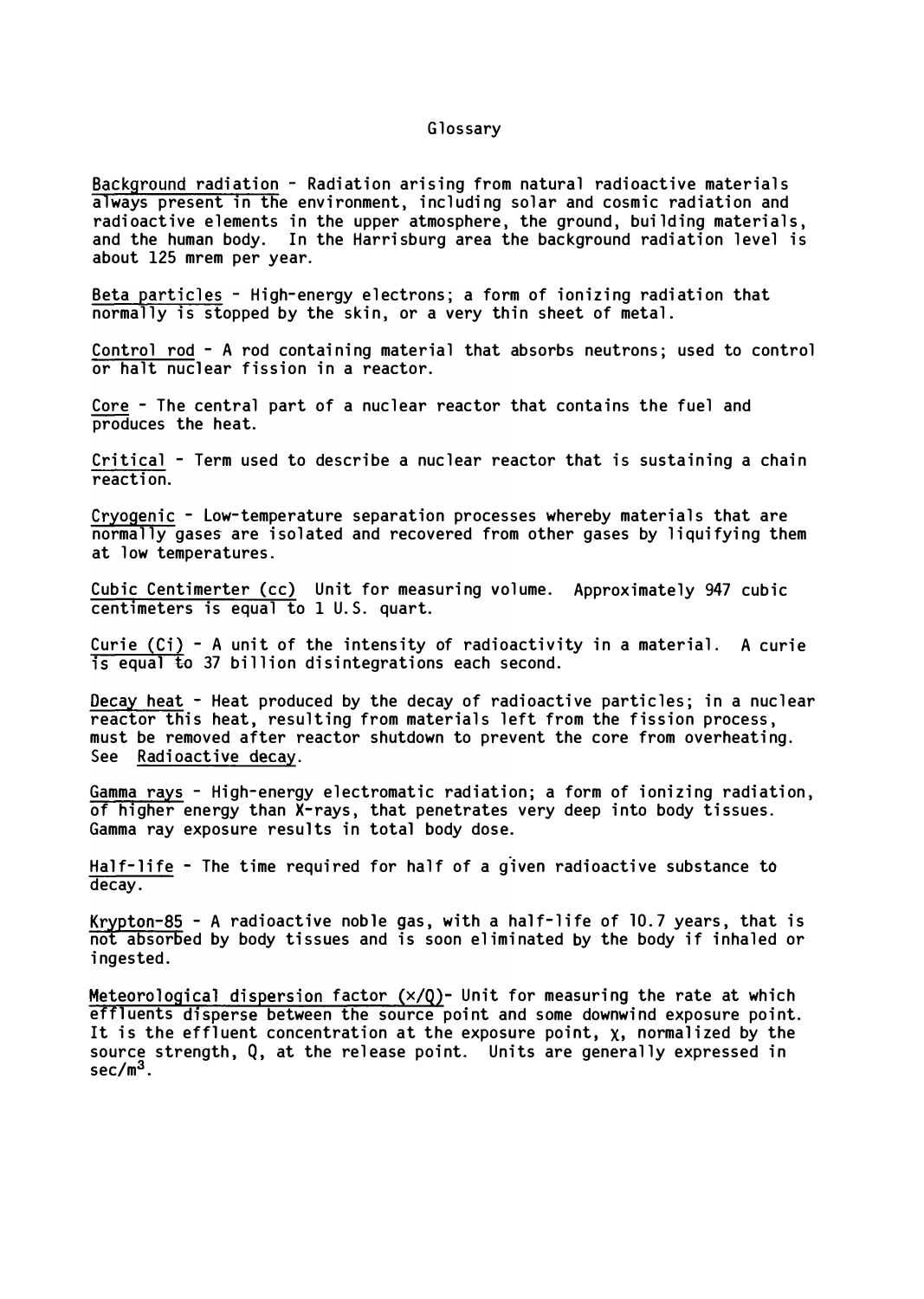Microcurie ( $\mu$ Ci) - Unit for measuring radioactivity. One Microcurie = that quantity of any radioactive isotope undergoing  $3.7 \times 10^4$  disintegrations per second.

Millirem (mrem) - 1 one-thousandth of a rem; see rem.

Noble gases - Inert gases that do not react chemically and are not absorbed by body tissues, although they may enter the blood if inhaled into the lungs. These gases include helium, neon, krypton, xenon, and radon.

Nuclear Regulatory Commission (NRC) - U.S. agency responsible for the licensing and regulation of commercial, test, and research nuclear reactors.

Person-rems - The sum of the individual doses received by each member of a certain group or population. It is calculated by multiplying the average dose per person by the number of persons within a specific geographic area. Consequently, the collective dose is expressed in person-rems. For example, a thousand people each exposed to one mrem would have a collective dose of 1 person- rem.

rad - The basic unit of absorbed dose of ionizing radiation. A dose of one rad means the absorption of 100 ergs of radiation energy per gram of absorbing material.

Radioactive decay - The spontaneous process by which an unstable radioactive nucleus releases energy or particles to become stable.

Radioactivity - The spontaneous decay of an unstable atom. During the decay process, ionizing radiation is usually given off.

Reactor building - The structure housing the nuclear reactor that contains the radioactive gas that was released during the March 28, 1979 accident.

Reactor (nuclear) - A device in which a fission chain reaction can be initiated, maintained, and controlled.

Reactor vessel - The steel tank containing the reactor core; also called the pressure vessel.

Rem - A standard unit of radiation dose. Frequently radiation dose is measured  $\overline{\text{in}}$  millirems for low-level radiation; 1,000 millirems equal one rem.

Selective Absorbtion - A separation process whereby a liquid is used to  $s$ electively absorb (separate) a select (gas) from a source gas stream (air).

Thermoluminescent dosimeter (TLD)  $-$  A device to measure nuclear radiation.

 $\chi$ /Q - See Meteorological Dispersion Factor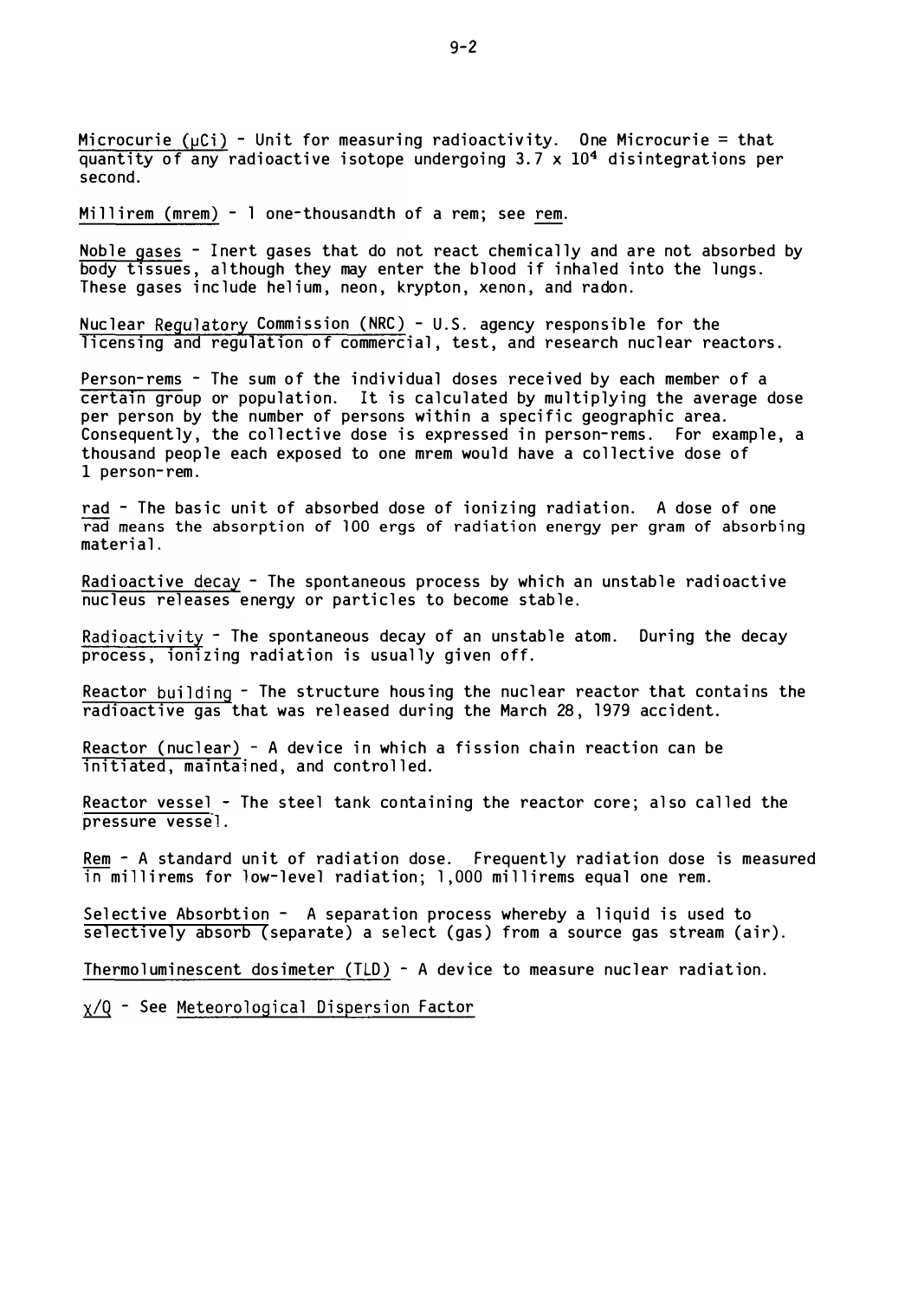APPENDIX A



RIGHT NUMBER PROD. & UTIL FAC. 50-320 Fince

STATEMENT OF POLICY AND NOTICE OF INTENT TO PREPARE A PROGRAMMATIC ENVIRONMENTAL IMPACT STATEMENT

AGENCY: U.S. Nuclear Regulatory Commission

ACTION: Statement of Policy

SUMMIARY: The Nuclear Regulatory Commission has decided to prepare a programmatic environmental impact statement on the decontamination and disposal of radioactive wastes resulting from the March 28, 1979 accident at Three Mile Island Unit 2. For some time the Commission's staff has been moving in this direction. In the Commission's judgment an overall study of the decontamination and disposal process will assist the Commission in carrying out its regulatory responsibilities under the Atomic Energy Act to protect the public health and safety as decontamination progresses. It will also be in keeping with the purposes of the National Environmental Policy Act to engage the public in the Commission's decision-making process, and to focus on environmental issues and alternatives before commitments to specific clean-up choices are made. Additionally, in light of the extraordinary nature of this action and the expressed interest of the President's Council on Environmental Quality in the TMI-2 clean-up, the Commission intends to co-ordinate its actions with CEQ. In particular, before determining the scope of the programmatic environmental impact statement the Commission will consult with CEQ.

The Commission recognizes that there are still areas of uncertainty regarding the clean-up operation. For example, the precise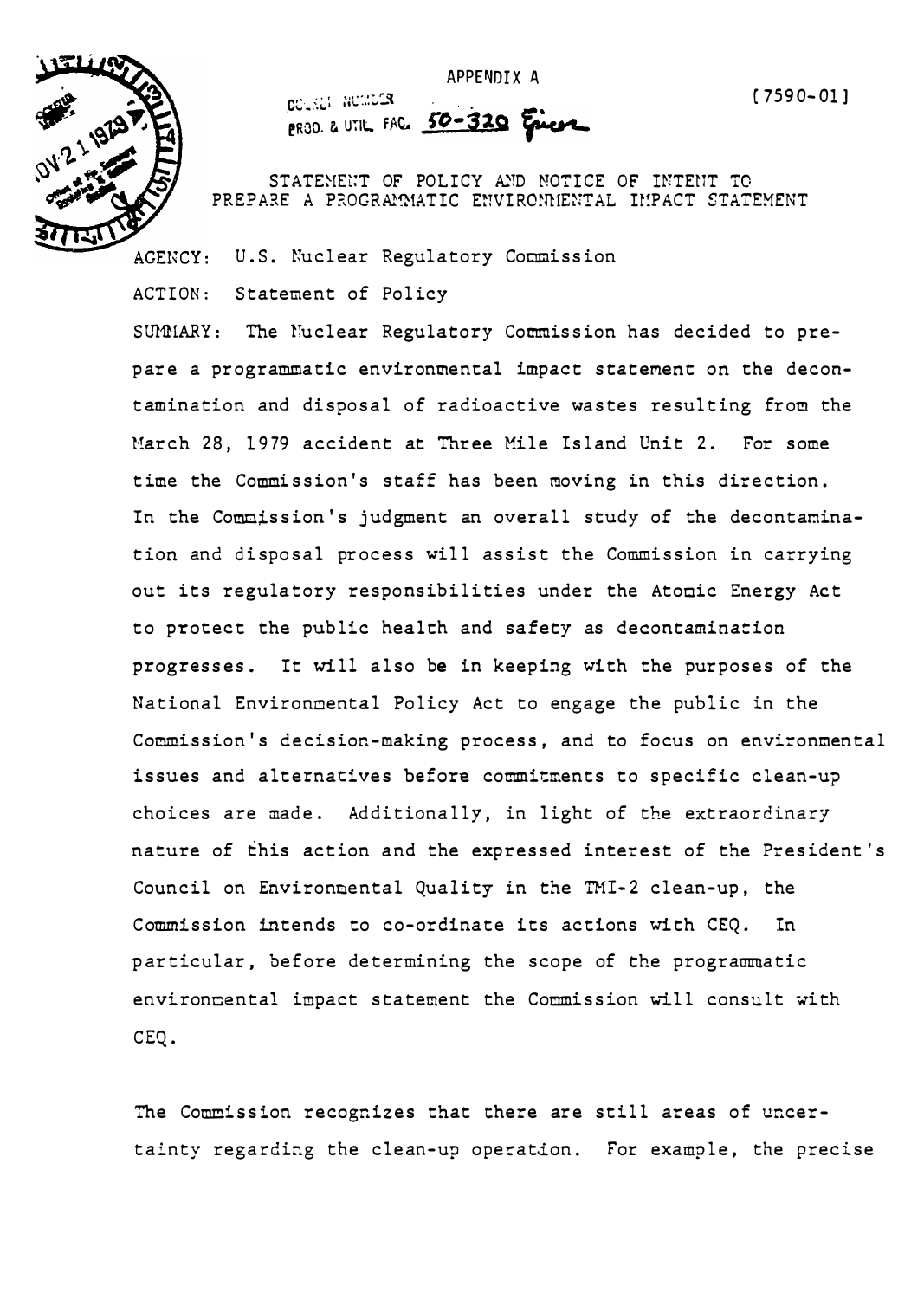[ 7 59 0- 01 ]

condition of the reactor core is not known at this time and cannot be known until the containment has been entered and the reactor vessel has been opened. For this reason, it is unrealistic to expect that the programmatic impact statement will serve as a blueprint, detailing each and every step to be taken over the coming months and years with their likely impacts. That the planned programmatic statement inevitably will have gaps and will not be a complete guide for all future actions does not invalidate its usefulness as a planning tool. As more information becomes available it will be incorporated into the decision-making process, and where appropriate supplements to the programmatic environmental impact statement will be issued. As the decontamination of THI-2 progresses the Commission will make any new information available to the public and to the extent necessary will also prepare separate environmental statements or assessments for individual portions of the overall clean-up effort.

The development of a programmatic impact statement will not preclude prompt Commission action when needed. The Commission does recognize, however, that as with its Epicor-II approval action, any action taken in the absence of an overall impact statement will lead to arguments that there has been an inadequate environmental analysis, even where the Commission's action itself is supported by an environmental assessment. As in settling upon the scope of the programmatic impact statement, CEQ can lend assistance here. For example should the Commission before completing its programmatic statement decide that it is in the

A-2  $\mathfrak{p}$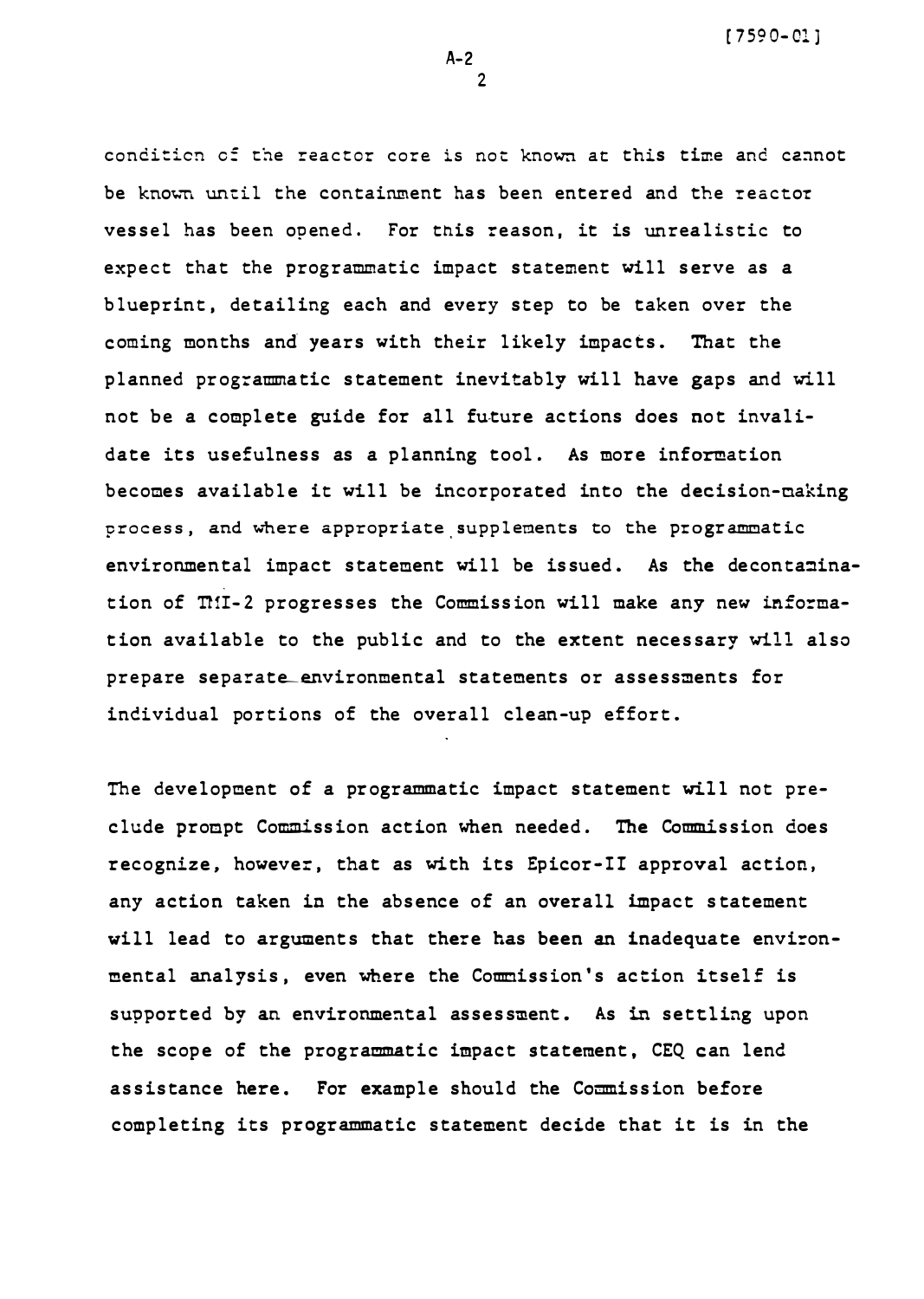best interest of the public health and safety to decontaminate the high level waste water now in the containment building, or to purge that building of its radioactive gases, the Commission will consider CEQ's advice as to the Commission's NEPA responsibilities. Moreover, as stated in the Commission's May 25 statement, any action of this kind will not be taken until it has undergone an environmental review, and furthermore with opportunity for public comment provided.

However, consistent with our May 25 Statement, we recognize that there may be emergency situations, not now foreseen, which should they occur would require rapid action. To the extent practicable the Commission will consult with CEQ in these situations as well.

With the help of the public's comments on our proposals we intend to assure, pursuant to NEPA and the Atomic Energy Act, that the clean-up of TMI-2 is done consistently with the public health and safety, and with awareness of the choices ahead. We are directing our staff to include in the programmatic environmental impact statement on the decontamination and disposal of TMI-2 wastes an overall description of the planned activities and a schedule for their completion along with a discussion of alternatives considered

A-3 3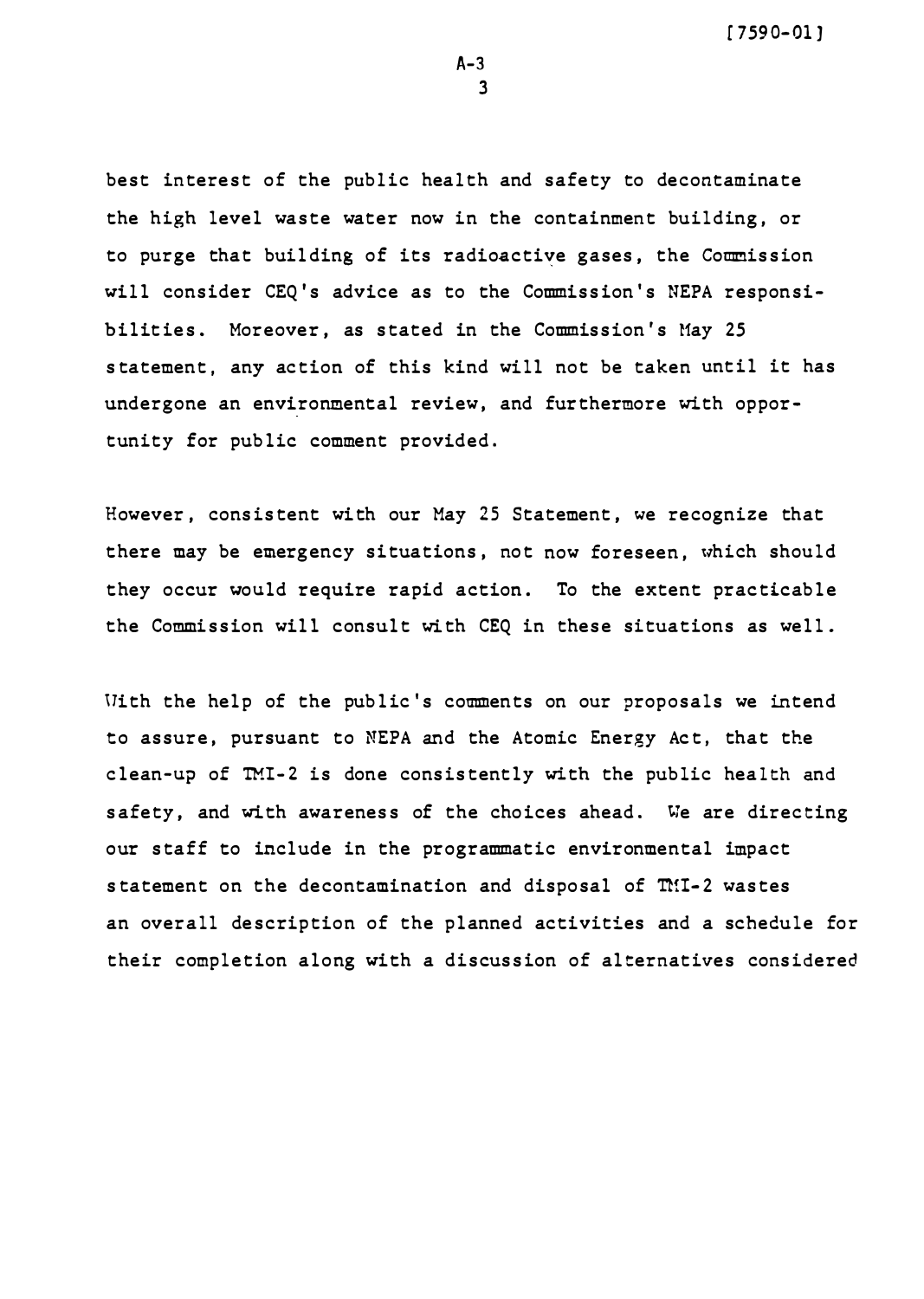and the rationale for choices made. We are also directing our staff to keep us advised of their progress in these matters.

Dated at Washington, D.C. this 21 Soday of November, 1979.

For the Commission J. Secretary of the Commission